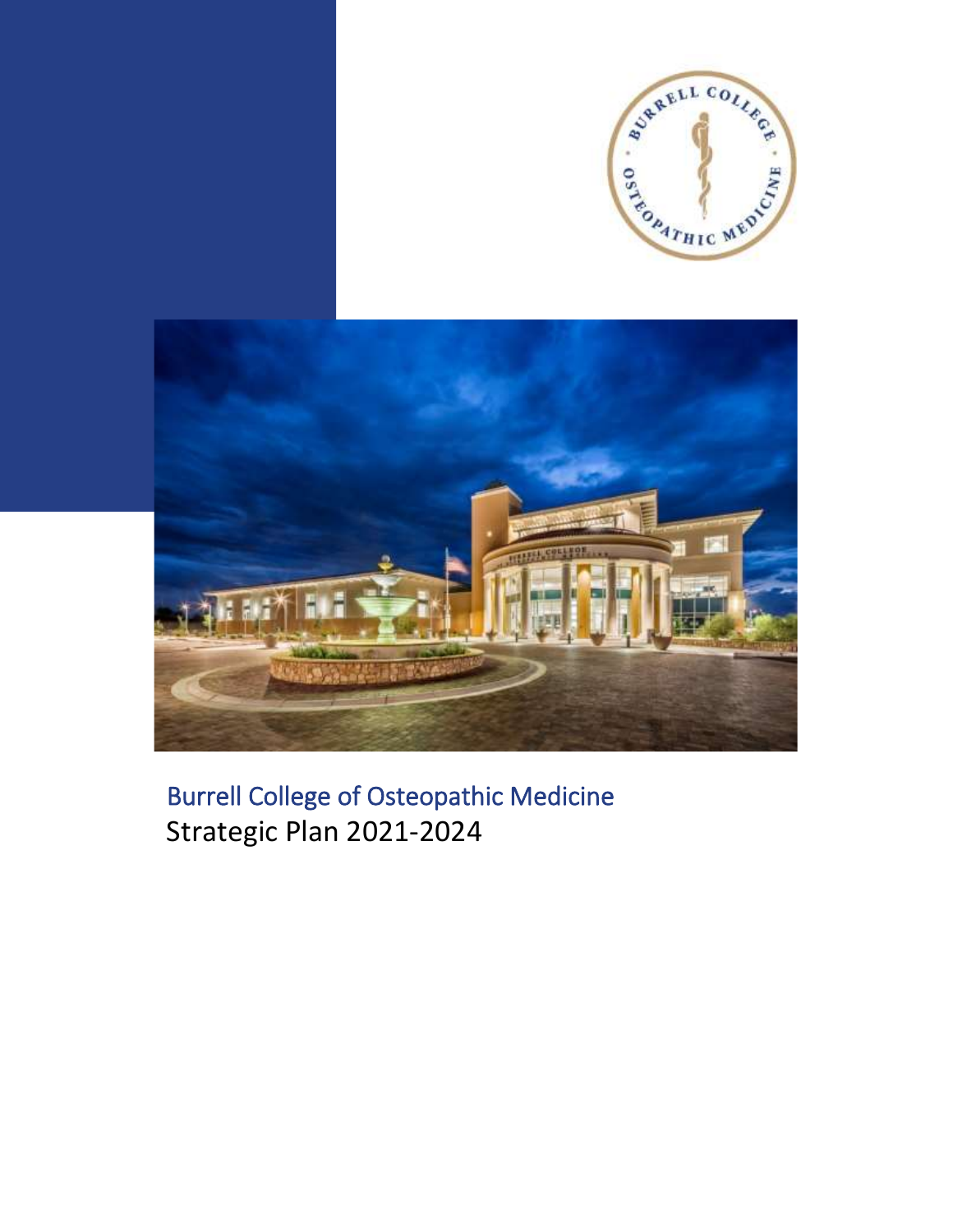

### Mission

*Para la gente y el futuro:* For the people and the future, the Burrell College of Osteopathic Medicine at New Mexico State University is dedicated to improving the health of the Southwestern United States and its border with Northern Mexico through culturally respectful undergraduate, graduate and continuing osteopathic medical education, research and its support of clinical service to the community.

The College is focused on increasing diversity in the physician workforce and fostering a practice of life-long learning, compassion, respect and excellence in its students.

### Vision

The Burrell College of Osteopathic Medicine will be regionally and nationally recognized for significantly impacting physician workforce needs of the Southwest and access to quality medical services. The College will be a leader in increasing workforce diversity, particularly among Native American and Hispanic populations.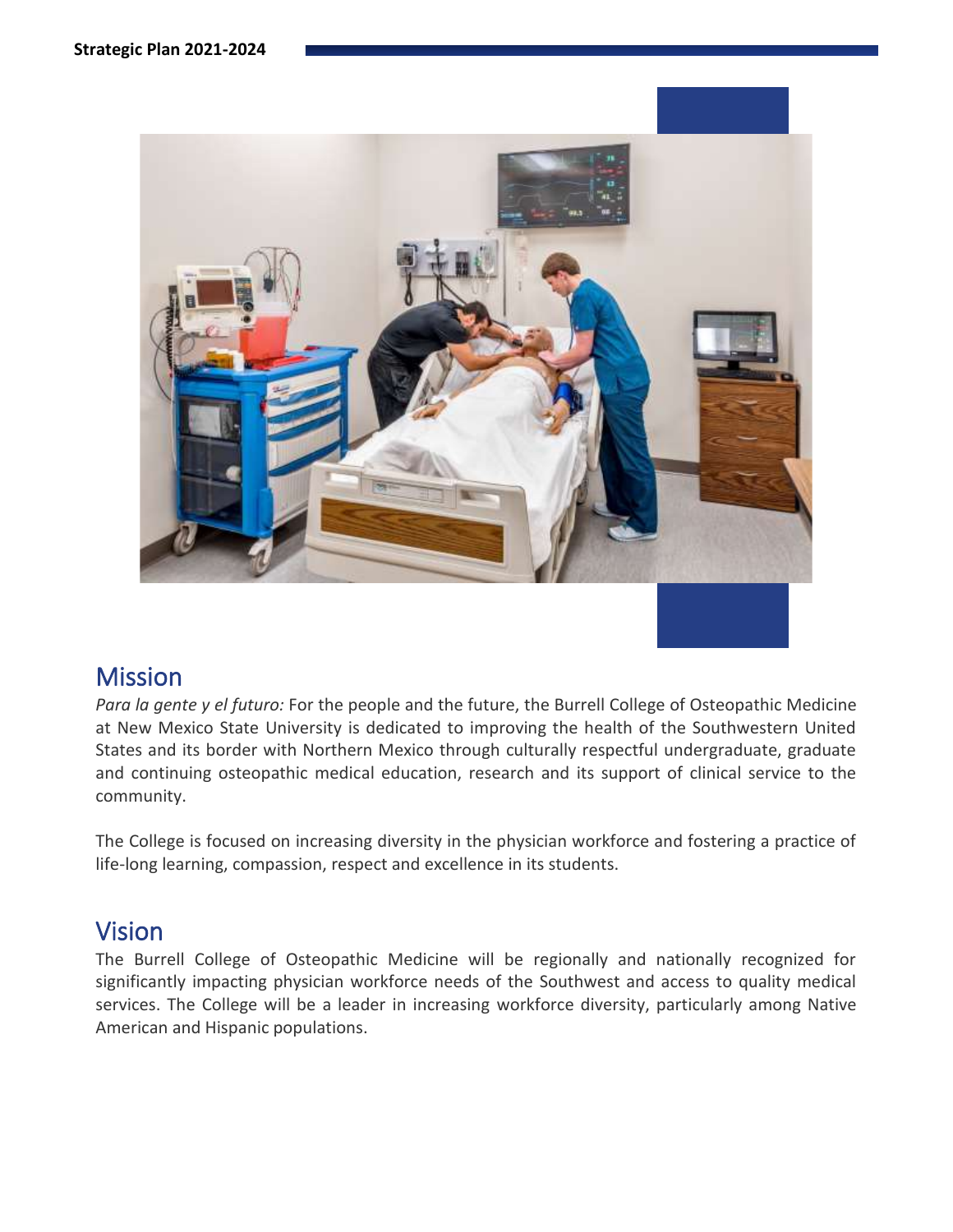### Executive Summary

Over the past few years, the Burrell College of Osteopathic Medicine achieved several important milestones. Among the most noteworthy were graduating its inaugural class and attaining accreditation by the American Osteopathic Association Commission on Osteopathic College Accreditation. For the past year and a half, students, faculty and staff have risen to the unique challenges of adapting to instruction, learning, and academic support during a world-wide pandemic. With these challenges, a persistent path remains; to improve the healthcare of our region through our commitment of strengthening our quality undergraduate medical education. Guided by the mission and its vision, the strategic plan serves as a framework for institutional decision-making and priorities.

The process of establishing strategic priorities enlisted each department head to complete work with department members to reflect upon their operations and identify critical strategies (see Appendix A) that were needed to address support for the mission of the College, alignment with the standards of accreditation, and areas of innovation that would enhance the student experience, the overall quality of the degree program, and/or any other aspect of the College's operations. A Dean's leadership retreat was held June 14-15, 2021 to build upon the identified departmental strategic goals and objectives to highlight priorities and to ensure the allocation of resources to align with institutional commitment. The retreat provided an opportunity for academic leadership (see Appendix B) to review strategic initiatives and provide input on the mission and vision statements to share with the College's Board of Trustees. Informing the deliberations to determine strategic initiatives is a recognition that the College assumes adherence to programmatic level educational objectives in the Doctor of Osteopathic Medicine degree program.

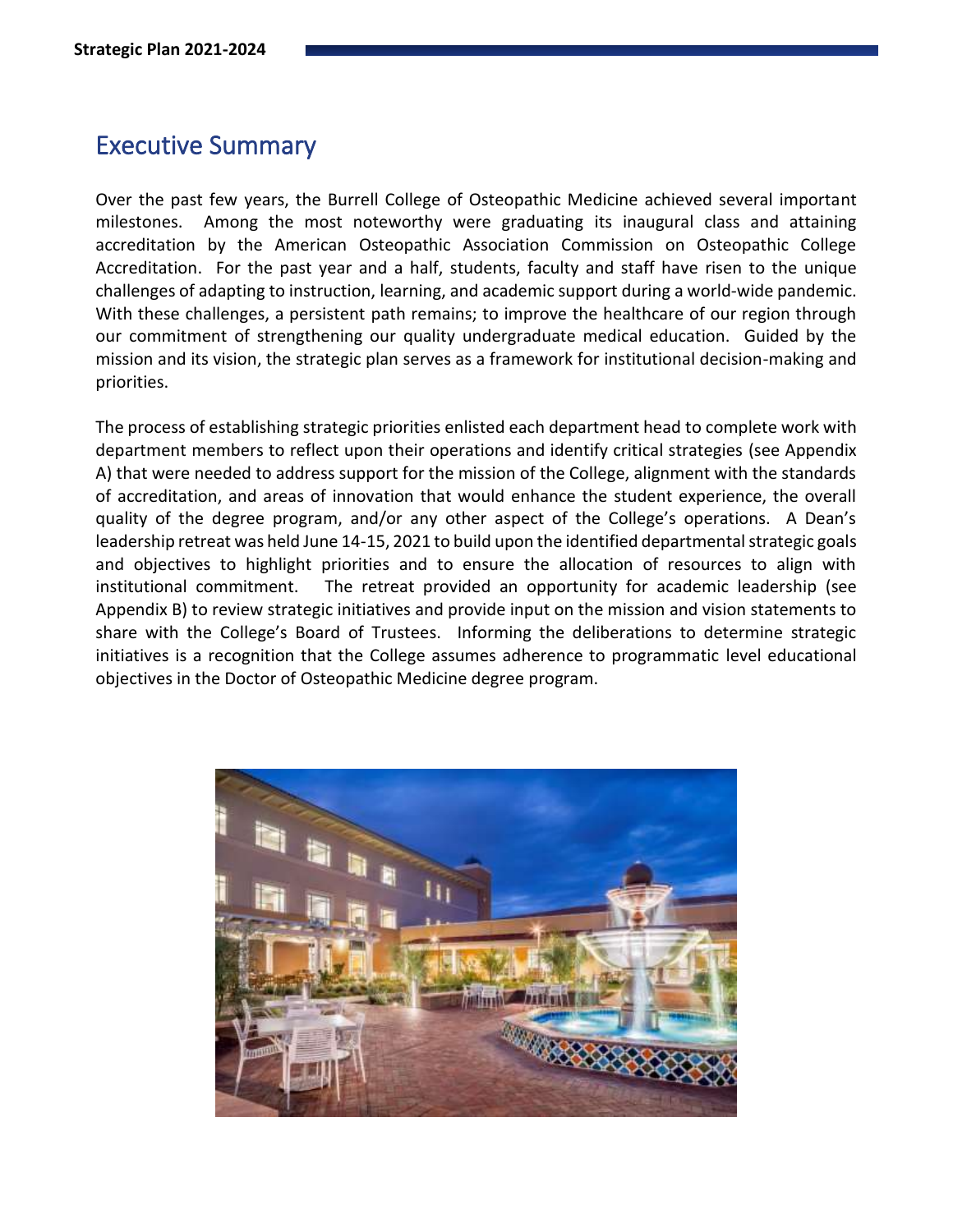

# Programmatic Level Educational Objectives

#### ➢ **Objective I**

Integrate knowledge and skills acquired from the biomedical, clinical, social, and behavioral sciences to provide patient care in a supervised setting.

#### ➢ **Objective II**

Demonstrate competence in the skills of osteopathic manipulative treatment and the application of osteopathic philosophy in patient care.

#### ➢ **Objective III**

Demonstrate professionalism, characterized by honesty, integrity, ethical behavior, empathy, and responsibility.

#### ➢ **Objective IV**

Communicate effectively with patients, families, faculty, peers, and other members of the healthcare team.

#### ➢ **Objective V**

Critically appraise, evaluate, and apply scientific evidence to inform patient care and research

### ➢ **Objective VI**

Demonstrate awareness of the roles and interactions of professionals within the healthcare system and identify resources to optimize patient care at the individual and community levels

#### ➢ **Objective VII**

Identify the specific healthcare needs of diverse populations and the ways in which the medical community responds.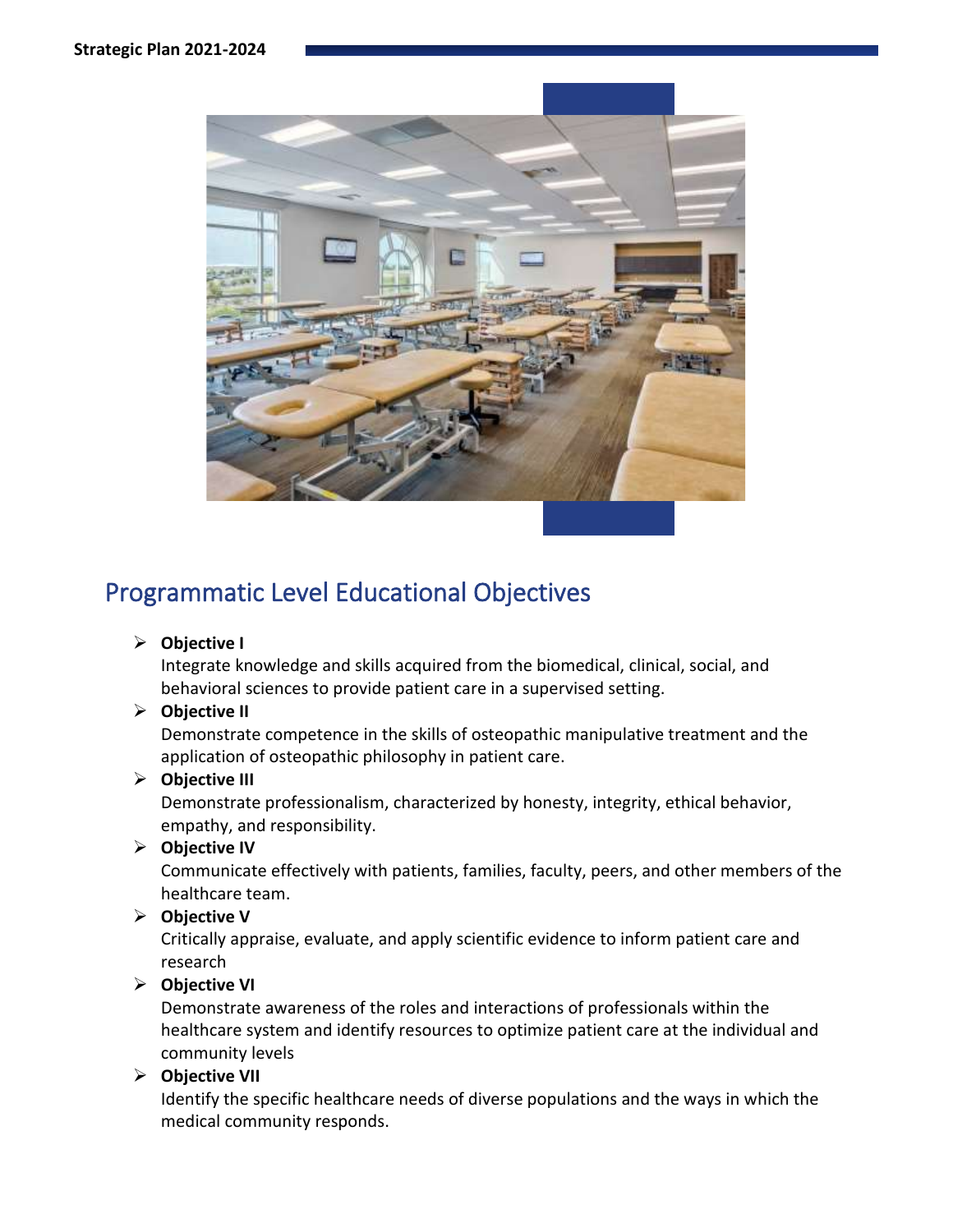# Strategic Initiatives

The 2021-2024 Strategic Plan puts forth six over-arching focus areas that are designed to leverage resources and create achievable actions in support of the mission and vision of the Burrell College of Osteopathic Medicine. The focus areas utilize the College's Guiding Principles which guided the development of the framework.

#### **Strategic Focus One: Learning Environment**

- $\triangleright$  Guiding Principle: The College provides an evidence-based osteopathic medical education program that enables students to demonstrate the knowledge and competencies required to enter graduate medical education and the practice of osteopathic medicine.
	- $\circ$  Critically review and analyze the College's curriculum map with outcomes data for curricular improvement.
		- **EXED** Appraise curricular content integration for continuous quality improvement.
		- **E** Analyze and optimize instructional design to ensure alignment with growth strategies (See Strategic Focus Six).
		- Utilize COMLEX-USA<sup>®</sup> blueprint to identify gaps and redundancies in the curriculum.
		- Implement a longitudinal assessment of Entrustable Professional Activities (EPAs) and clinical skills to ensure readiness for residency training.
	- o Implementation of a peer feedback program for faculty instruction.
	- o Develop a *longitudinal* model for addressing and assessing professionalism within the curriculum.
- $\triangleright$  Guiding Principle: The College prepares students to effectively address the health needs of diverse populations, with emphasis on the southwest border region, particularly among Hispanic and Native American populations.
	- $\circ$  Develop and implement a longitudinal, mission-centric community engagement initiative to provide early clinical experiences during the pre-clerkship curriculum.

#### **Strategic Focus Two: Diversity and Inclusion**

- $\triangleright$  Guiding Principle: The College embraces diversity that fosters inclusiveness and cultural awareness among all learners and educators with the ultimate goal to increase diversity in the regional physician workforce.
	- $\circ$  Recruit, matriculate and graduate a diverse student body to meet the needs of the region we serve.
		- Strengthen recruitment and retention initiatives.
		- Explore and implement academic pipeline program(s) to facilitate admission and matriculation of students from underrepresented populations and the region.
	- $\circ$  Enhance practices and policies of the College to facilitate a culturally respectful learning environment.
		- Involvement of the Office of Diversity and Inclusion in recruitment and hiring practices to ensure a diverse faculty and staff.
		- Organize and promote events and programs celebrating diversity and promoting inclusion.
		- Promote awareness of campus and community resources for diverse populations.
		- Develop learning opportunities to enhance cultural awareness.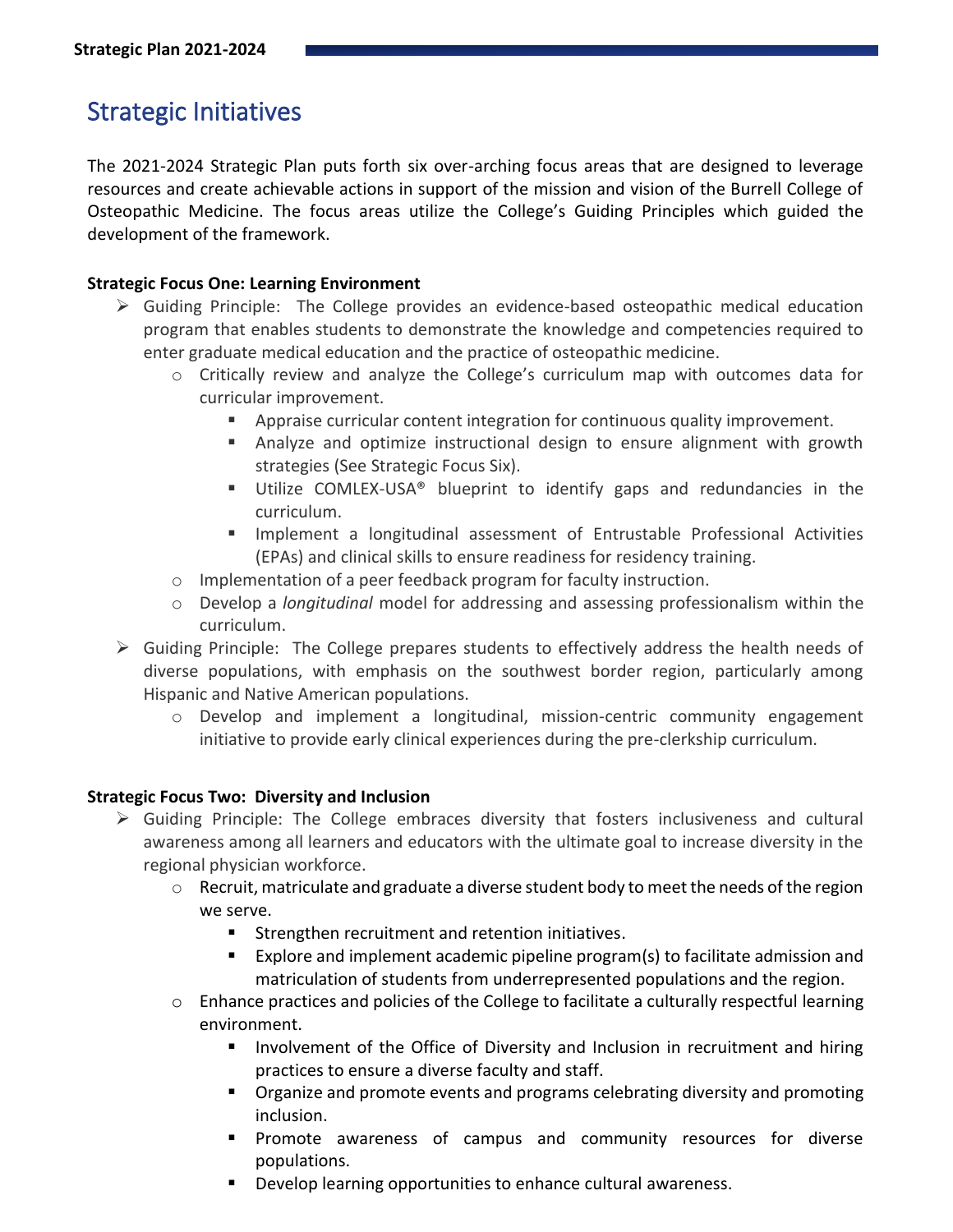#### **Strategic Focus Three: Student Support**

- ➢ Guiding Principle: The College supports the establishment of a healthcare culture that promotes osteopathic principles of wellness and prevention.
	- $\circ$  Continued development of advisory colleges to enhance student engagement and support.
	- o Offering of QPR (Question, Persuade, Refer) certifications for students, faculty and staff.

#### **Strategic Focus Four: Research and Creative Scholarship**

- $\triangleright$  Guiding Principle: The College supports faculty and students in their efforts to advance knowledge by creating an atmosphere of inquiry and discovery that inspires excellence in scholarship and medical practice.
	- $\circ$  Expand and Sustain Research and Creative Scholarship opportunities
		- Develop and expand a tiered mentoring environment that promotes the development of faculty researchers throughout the College, including the Regional Academic Centers.
		- Expand the number of faculty mentored student research opportunities throughout the College including the Regional Academic Centers.
		- Sponsor and facilitate opportunities for students to engage with members of the research community through interest groups, professional affiliations, and scholarly events.
		- Develop and facilitate collaborations with educational affiliates for research and creative scholarship opportunities.
		- **Promote opportunities that facilitate the expansion of extramural research.**

#### **Strategic Focus Five: UME/GME/CME Continuum**

- ➢ Guiding Principle: The College develops new graduate medical education (GME) opportunities with special emphasis on primary care and physician retention in the region.
	- o Expand GME development and establish a GME Educational Consortium.
	- $\circ$  Assist College-sponsored residency programs in achieving osteopathic recognition.
	- o Expand faculty development resources for preceptors.
		- Enhance and deliver CME opportunities for physicians in the region to include a Grand Rounds series.

#### **Strategic Focus Six: Accreditation**

- $\triangleright$  Guiding Principle: The College will achieve and maintain accreditation for its academic program(s) through appropriate accrediting bodies.
	- o COCA accreditation renewal in Spring of 2024
	- o Gain approval by the COCA for a class size increase in Las Cruces (2022)
	- $\circ$  Gain approval by the regulatory agencies for an additional location in Florida (2024)
	- o HLC Accreditation by AY 2024-2025 (Early Initial Accreditation)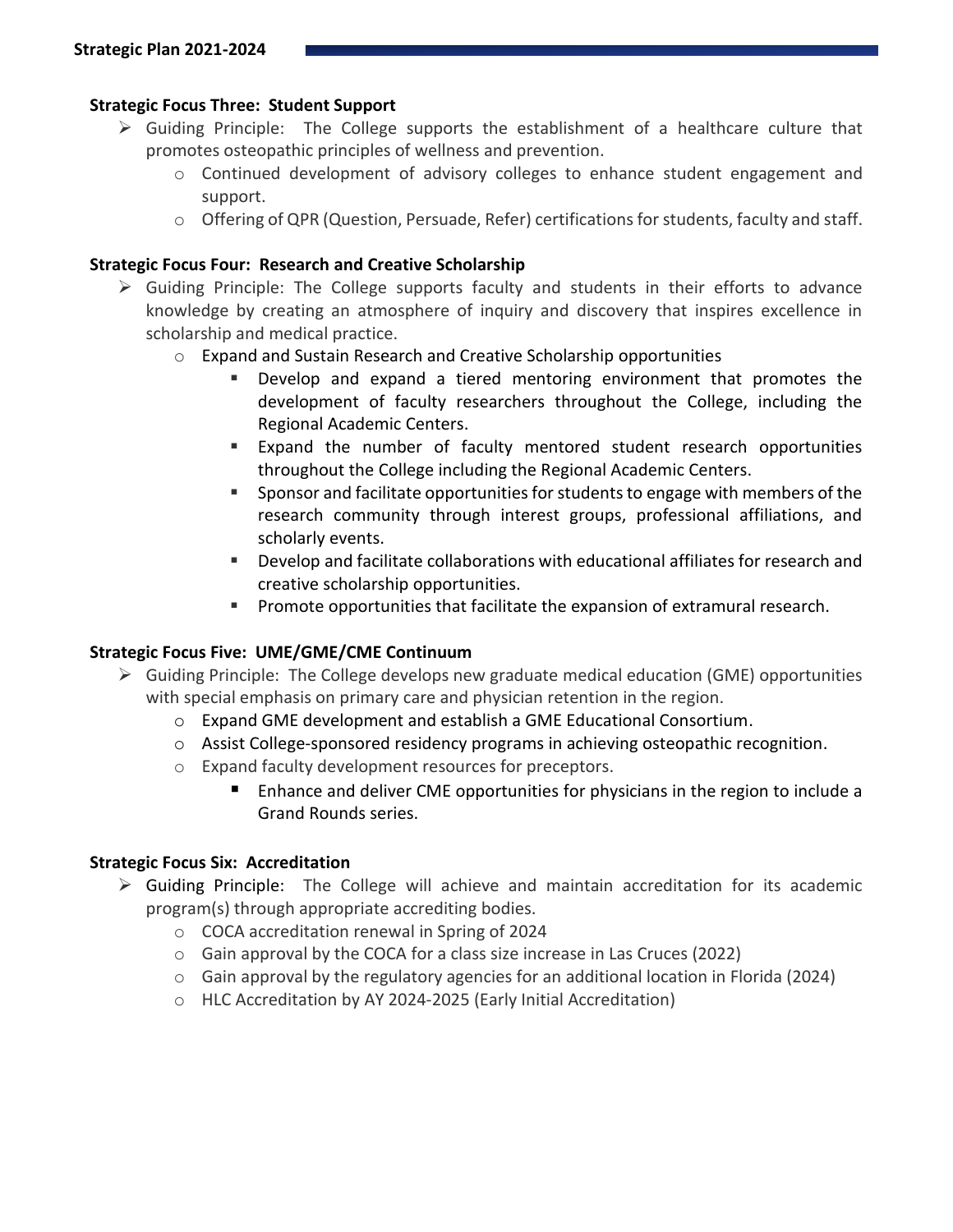# **Appendix A**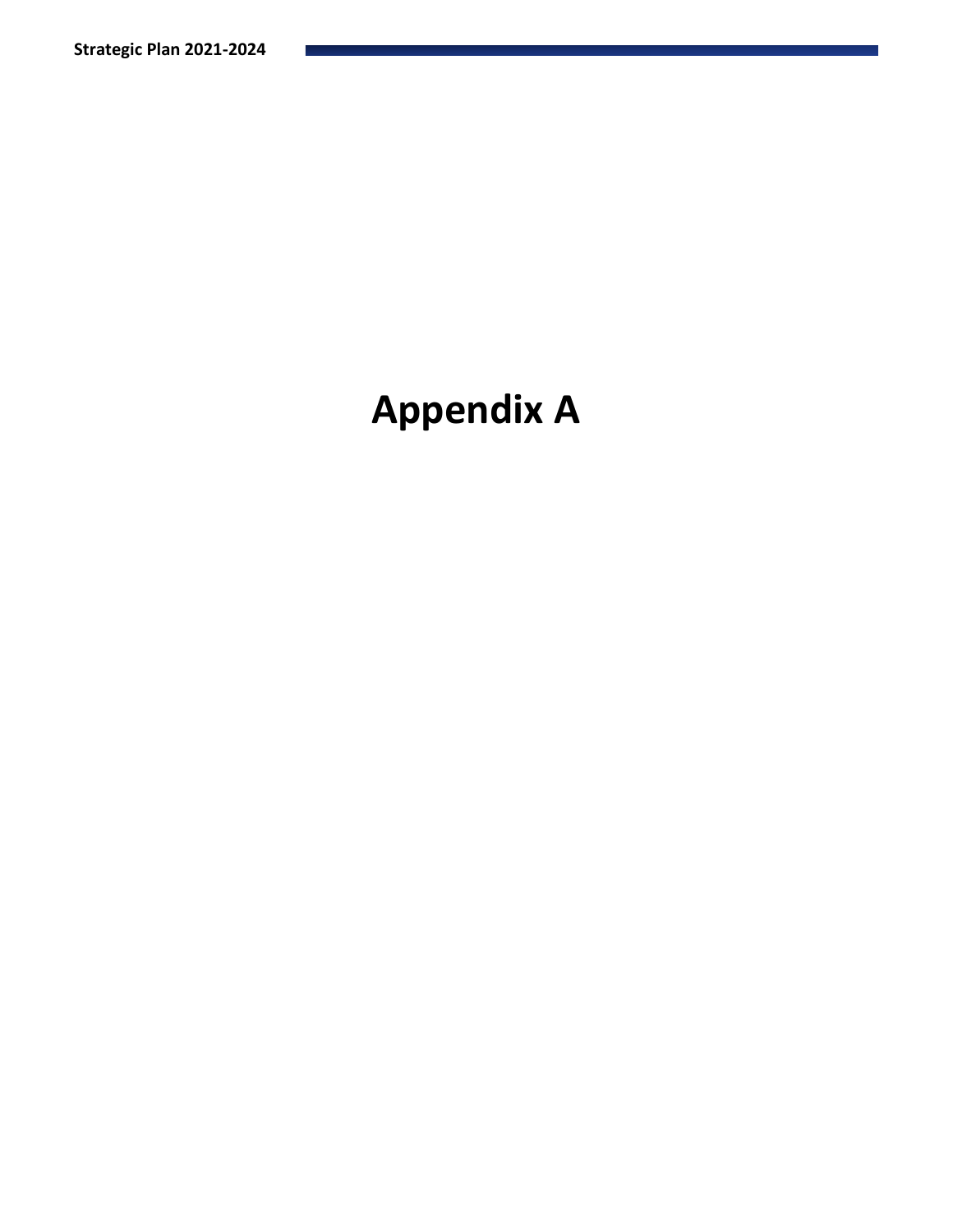

#### **GOAL: Demonstrate Title IV program responsibility requirements of the Higher Education Reauthorization Act as most recently amended.**

**TACTICAL INITIATIVE:** Ensure standard operating procedures and functionality within the student information system to assist with regulatory compliance.

| <b>MARKET ANALYSIS</b><br>A process that results in factual information<br>that helps you identify opportunities | S- Title IV approval, compliance policies and procedures in place<br>W- CAMS is in a transition due to sale/re-organization; questions on support for CAMS<br><b>O</b> - Ensuring all aspects of CAMS are analyzed and implemented as appropriate.<br><b>T</b> - CAMS may not be a viable SIS |
|------------------------------------------------------------------------------------------------------------------|-----------------------------------------------------------------------------------------------------------------------------------------------------------------------------------------------------------------------------------------------------------------------------------------------|
|------------------------------------------------------------------------------------------------------------------|-----------------------------------------------------------------------------------------------------------------------------------------------------------------------------------------------------------------------------------------------------------------------------------------------|

| <b>ACTIVITIES</b>                   |                                  | <b>RESPONSIBILITY</b>   | <b>RESOURCES</b>      |                                       |
|-------------------------------------|----------------------------------|-------------------------|-----------------------|---------------------------------------|
| What actions will you undertake     | <b>METRICS</b>                   | Who is accountable for  | What current and      |                                       |
| to achieve tactical initiatives and | How will you measure the         | the success of the      | additional resources  | <b>MILESTONES</b>                     |
| meet identified metrics?            | performance of the activity?     | activity?               | are required?         | Begin, end and critical points        |
| <b>Review of Standard Operating</b> | Annual internal review ahead of  | Office of Financial Aid | None                  | Begin:Fall 2021                       |
| Procedures for Title IV             | annual audit.                    | Office of the Registrar |                       |                                       |
| Compliance and ensuring             | Less than a 5% exception rate in |                         |                       | End:Ongoing                           |
| processes are followed;             | the internal review.             |                         |                       |                                       |
| operationalize annual internal      |                                  |                         |                       | <b>Critical Points:</b>               |
| review.                             |                                  |                         |                       |                                       |
| CAMS analyzation of existing        | IPEDS enrollment report created  | Office of Financial Aid | None                  | Begin:Fall 2021                       |
| reports and the development of      | NCLS report created              | Office of the Registrar |                       |                                       |
| new reports for external            | <b>SSRS Reports refined and</b>  | Office of IT            |                       | End:Ongoing                           |
| reporting.                          | redundancy eliminated.           | Office of Finance       |                       |                                       |
|                                     |                                  |                         |                       | <b>Critical Points:</b>               |
| Examination of CAMS (SWOT           | Implementation of faculty portal | Office of the Registrar | If applicable -       | Begin:Fall 2021                       |
| Analysis) and possible              | and/or new SIS.                  | Office of IT            | institutional Funding |                                       |
| exploration and implementation      |                                  | Office of Financial Aid | for new SIS           | End:Ongoing/If Implementation         |
| of new SIS; In review of CAMS       |                                  | Office of Finance       |                       | of a new SIS-2023                     |
| capabilities, examine the faculty   |                                  |                         |                       |                                       |
| portal with a timeline for          |                                  |                         |                       | <b>Critical Points: December 2021</b> |
| implementation.                     |                                  |                         |                       | - decision on whether new SIS         |
|                                     |                                  |                         |                       | is needed.                            |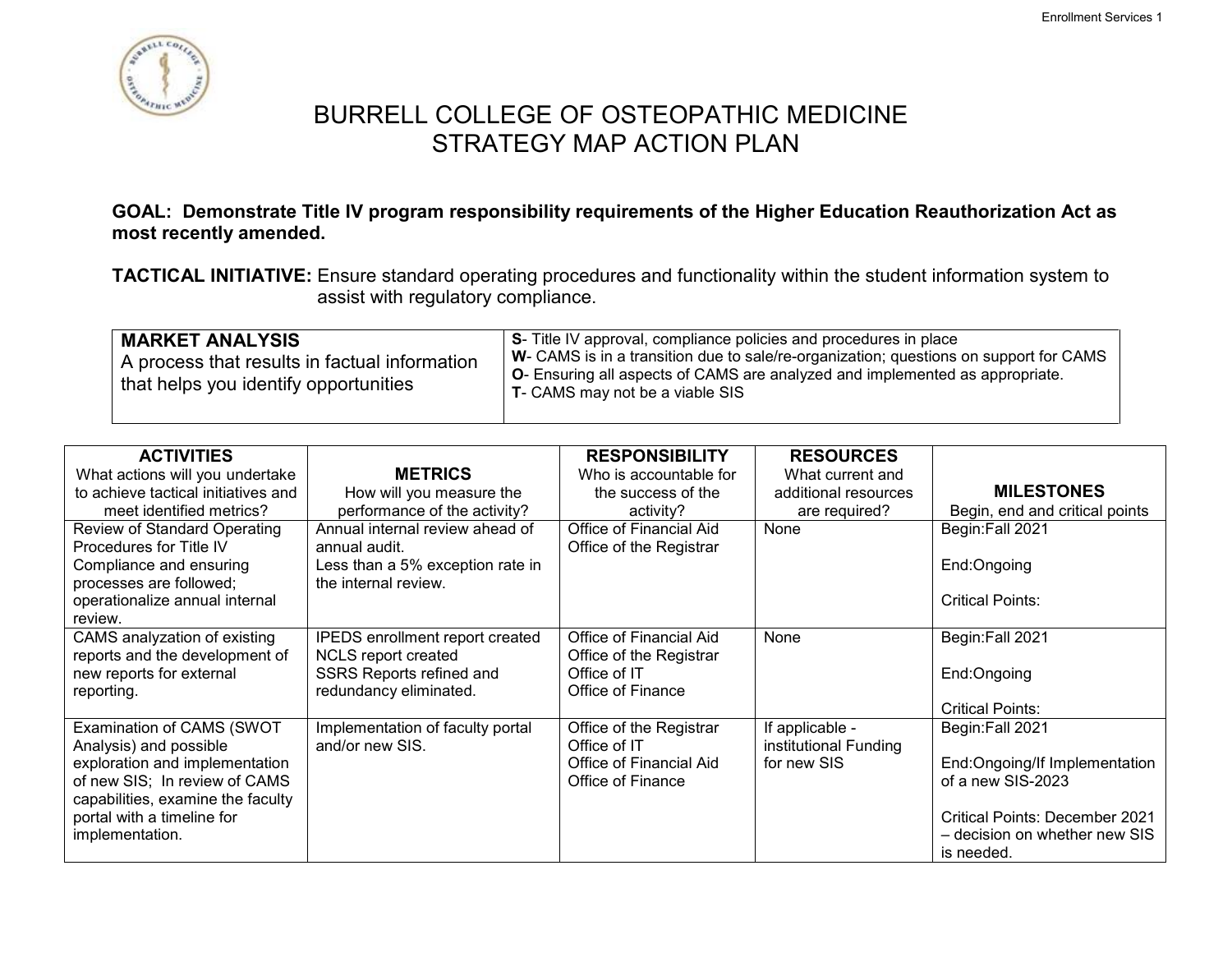

#### **GOAL: Burrell College embraces diversity that fosters inclusiveness and cultural awareness among all learners and educators with the goal of increasing diversity in the regional physician workforce.**

**TACTICAL INITIATIVE:** Strengthen recruitment and retention initiatives.

| <b>Mission Region matriculants</b><br>A process that results in factual information<br>W- comprehensive recruitment/retention marketing plan<br>that helps you identify opportunities<br><b>O-</b> Grow/strengthen ties to the community; Strengthen campus communication<br>T- Processing the number of designations, competition from other COMS including<br>increasing competition to recruit qualified URMs. |
|-------------------------------------------------------------------------------------------------------------------------------------------------------------------------------------------------------------------------------------------------------------------------------------------------------------------------------------------------------------------------------------------------------------------|
|-------------------------------------------------------------------------------------------------------------------------------------------------------------------------------------------------------------------------------------------------------------------------------------------------------------------------------------------------------------------------------------------------------------------|

| <b>ACTIVITIES</b>                   | <b>METRICS</b>                     | <b>RESPONSIBILITY</b>      | <b>RESOURCES</b>      | <b>MILESTONES</b>              |
|-------------------------------------|------------------------------------|----------------------------|-----------------------|--------------------------------|
| What actions will you undertake     | How will you measure the           | Who is accountable for the | What current and      | Begin, end and critical points |
| to achieve tactical initiatives and | performance of the activity?       | success of the activity?   | additional resources  |                                |
| meet identified metrics?            |                                    |                            | are required?         |                                |
| Grow current URM and mission        | <b>Marketing Plan</b>              | Office of Admissions       |                       | Begin: July 2021               |
| region initiatives through a        | <b>Number of Recruiting Events</b> | Marketing and              |                       |                                |
| comprehensive marketing plan;       | in Southwest Region                | Communications             |                       | End: Ongoing                   |
| analyze data for marketing and      | Number of URM and Mission          | Office of Diversity and    |                       |                                |
| recruitment efforts                 | Region                             | Inclusion                  |                       | Critical Points:               |
|                                     | applicants/matriculants            |                            |                       |                                |
| Explore and implement a 7-year      | Established timeline with          | Office of the Dean         | <b>NMSU Agreement</b> | Begin: July 2021               |
| pipeline with NMSU (PhD/DO)         | critical points of deliverables.   | Office of Admissions       | Developed             |                                |
| program.                            |                                    | <b>NMSU</b>                |                       | End: 2024                      |
|                                     |                                    |                            |                       |                                |
|                                     |                                    |                            |                       | <b>Critical Points:</b>        |
| Revisit OMPP and explore other      | Revised OMPP agreement             | Office of the Dean         |                       | Begin: July 2021               |
| pathway opportunities               | approved                           | Office of Admissions       |                       |                                |
|                                     | Other approved pathway             |                            |                       | End: 2024                      |
|                                     | agreements                         |                            |                       |                                |
|                                     |                                    |                            |                       | <b>Critical Points:</b>        |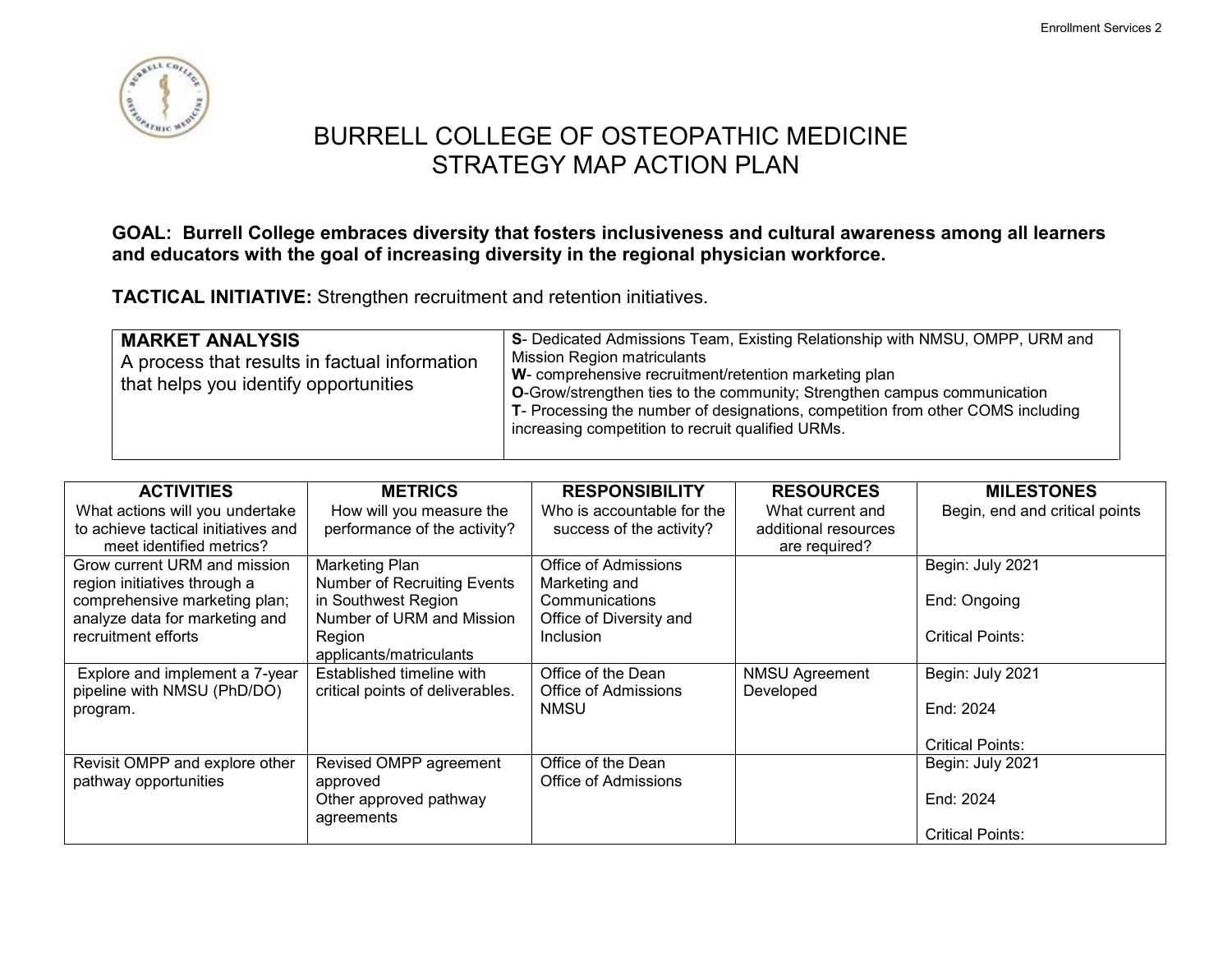

### **GOAL: Strengthen communication across the Burrell community.**

**TACTICAL INITIATIVE:** Create opportunities for faculty, staff and students to learn about processes and procedures of Enrollment Services.

| <b>MARKET ANALYSIS</b><br>A process that results in factual information<br>that helps you identify opportunities | S- Knowledgeable team with willingness to share information<br>W- Trickle down of information is inconsistent<br><b>O-</b> Greater awareness amongst faculty, staff and students regarding practices in the<br>various offices of ES.<br>T- misinformed community members regarding policies and procedures in ES. |
|------------------------------------------------------------------------------------------------------------------|--------------------------------------------------------------------------------------------------------------------------------------------------------------------------------------------------------------------------------------------------------------------------------------------------------------------|
|------------------------------------------------------------------------------------------------------------------|--------------------------------------------------------------------------------------------------------------------------------------------------------------------------------------------------------------------------------------------------------------------------------------------------------------------|

| <b>ACTIVITIES</b>                   |                                 | <b>RESPONSIBILITY</b>     | <b>RESOURCES</b>      |                                |
|-------------------------------------|---------------------------------|---------------------------|-----------------------|--------------------------------|
| What actions will you undertake     | <b>METRICS</b>                  | Who is accountable for    | What current and      |                                |
| to achieve tactical initiatives and | How will you measure the        | the success of the        | additional resources  | <b>MILESTONES</b>              |
| meet identified metrics?            | performance of the activity?    | activity?                 | are required?         | Begin, end and critical points |
| Utilize FAME or another             | presentation agendas and        | Office of Admissions      | None                  | Begin: Fall 2021               |
| identified forum to present         | evaluation rubrics              | Office of the Registrar   |                       |                                |
| information regarding Enrollment    |                                 | Office of Financial Aid   |                       | End: Ongoing/Goal to           |
| Services to faculty and staff.      |                                 |                           |                       | Operationalize                 |
|                                     |                                 |                           |                       |                                |
|                                     |                                 |                           |                       | <b>Critical Points:</b>        |
| Examine additional modalities of    | # of meetings by ES departments | Office of Admissions      | <b>Potential Cost</b> | Begin: Fall 2021               |
| communication to students such      | throughout the year.            | Office of the Registrar   |                       |                                |
| as Remind101, Town Hall             |                                 | Office of Financial Aid   |                       | End: Ongoing/Goal to           |
| Meetings,                           |                                 |                           |                       | Operationalize                 |
|                                     |                                 |                           |                       |                                |
|                                     |                                 |                           |                       | <b>Critical Points:</b>        |
| Coordination with the Office of     | # of meetings by ES departments | Office of Admissions      | None                  | Begin: Fall 2021               |
| <b>Student Affairs to utilize</b>   | throughout the year             | Office of the Registrar   |                       |                                |
| Advisory Colleges for               | Presentation agendas            | Office of Financial Aid   |                       | End: Ongoing/Goal to           |
| communication of ES                 |                                 | Office of Student Affairs |                       | Operationalize                 |
| information.                        |                                 |                           |                       |                                |
|                                     |                                 |                           |                       | <b>Critical Points:</b>        |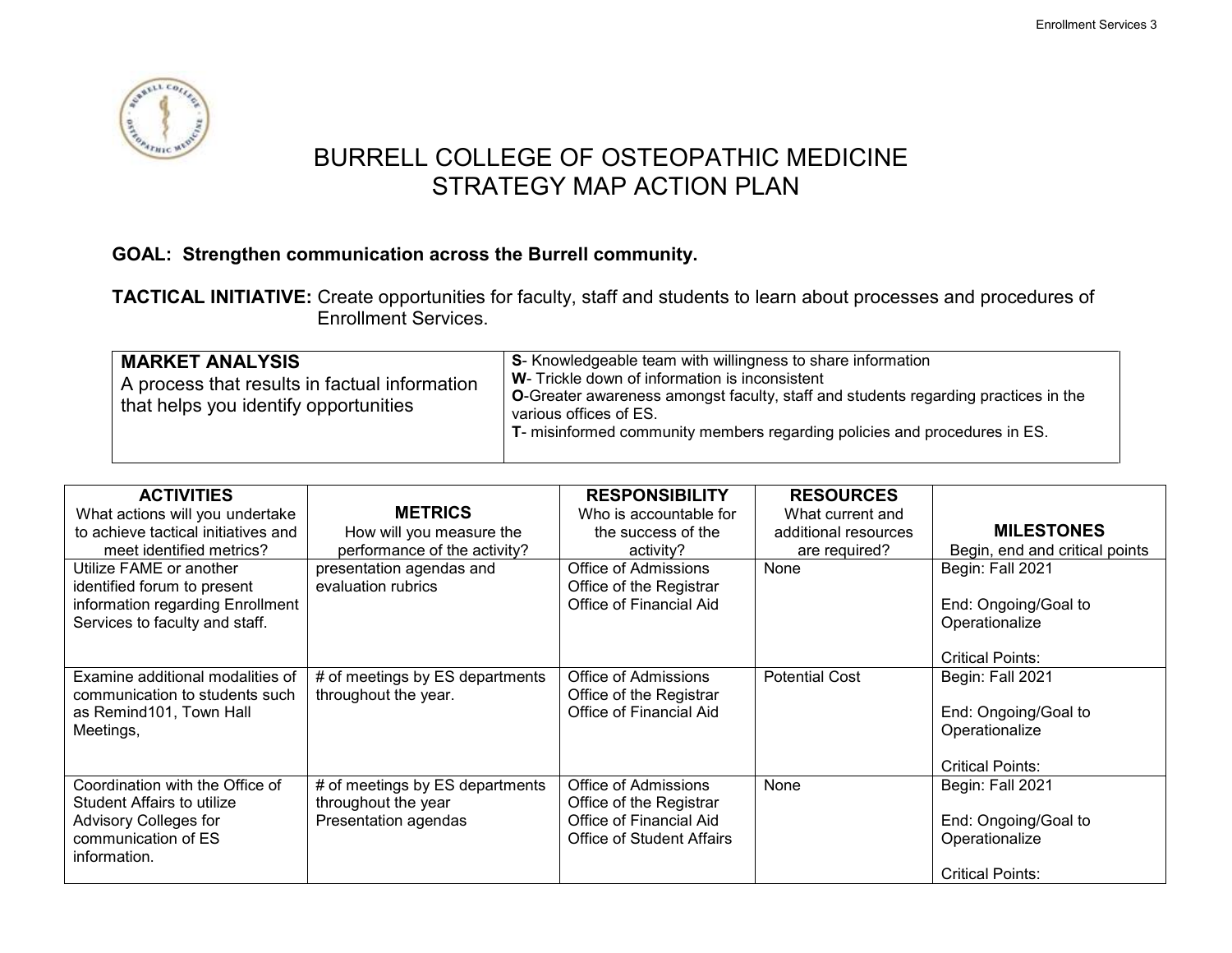

## BURRELL COLLEGE OF OSTEOPATHIC MEDICINE STRATEGY MAP ACTION PLAN Graduate Medical Education

**GOAL: Satisfactorily Comply with Commission on Osteopathic College Accreditation (COCA) Standard 10: Graduate Medical Education (GME)** 

**Meet COCA Element 10. 1: A COM must demonstrate its policies, procedures, personnel, and budgetary resources to support the continuum of osteopathic education.**

**TACTICAL INITIATIVE:** Establishment of an GME Educational Consortium.

| <b>MARKET ANALYSIS</b>                        | S-This goal was satisfactorily met for initial accreditation of Burrell. |
|-----------------------------------------------|--------------------------------------------------------------------------|
| A process that results in factual information | W-Modest resources devoted to GME at Burrell.                            |
| that helps you identify opportunities         | <b>O-National and state interest in GME is increasing.</b>               |
|                                               | <b>T-Competition is increasing among COMs.</b>                           |
|                                               |                                                                          |

| <b>ACTIVITIES</b>                     |                              | <b>RESPONSIBILITY</b>  | <b>RESOURCES</b>        |                                 |
|---------------------------------------|------------------------------|------------------------|-------------------------|---------------------------------|
| What actions will you undertake to    | <b>METRICS</b>               | Who is accountable for | What current and        |                                 |
| achieve tactical initiatives and meet | How will you measure the     | the success of the     | additional resources    | <b>MILESTONES</b>               |
| identified metrics?                   | performance of the activity? | activity?              | are required?           | Begin, end and critical points  |
| Continue GME development initially to | Establishment of             | Associate Dean of GME  | Fully develop GME, a    | Begin: Now                      |
| establish an educational consortium   | Consortium                   |                        | plan for staff, service |                                 |
| for Graduate Medical Education which  |                              |                        | expansion, and GME      | End: Five Years                 |
| exists to enhance the quality of GME  |                              |                        | expertise.              |                                 |
| through the collective efforts of     |                              |                        | A proposal to the       | <b>Critical Points: Funding</b> |
| member institutions. Areas of focus   |                              |                        | Permian Strategic       | decision on proposal by         |
| would include:                        |                              |                        | Partnership has been    | Permian Strategic Partnership   |
| Accreditation                         |                              |                        | submitted for           |                                 |
| Program Director and core             |                              |                        | extramural funding of   |                                 |
| faculty development                   |                              |                        | GME.                    |                                 |
| Scholarly activity                    |                              |                        |                         |                                 |
| Learning modules                      |                              |                        |                         |                                 |
| ACGME and CLER resources              |                              |                        |                         |                                 |
| Osteopathic recognition               |                              |                        |                         |                                 |
| Library resources                     |                              |                        |                         |                                 |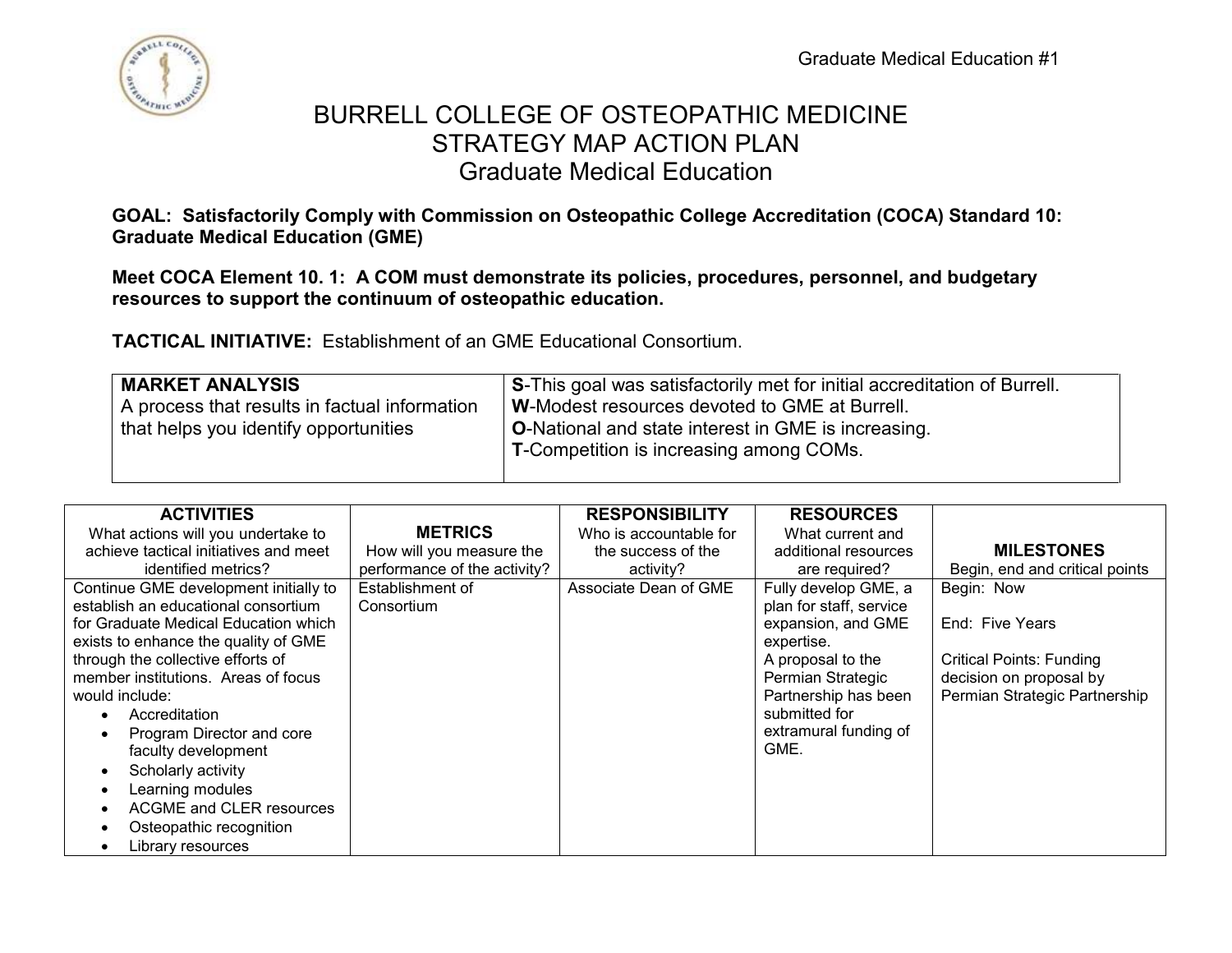#### **GOAL: Satisfactorily Comply with Commission on Osteopathic College Accreditation (COCA) Standard 10: Graduate Medical Education (GME)**

**Meet COCA Element 10.2** A COM must provide a mechanism to assist new and existing graduate medical education (GME) programs in meeting the requirements for accreditation by the Accreditation Council for Graduate Medical Education (ACGME).

**TACTICAL INITIATIVE:** Expand GME training programs in Burrell HUBs.

| <b>MARKET ANALYSIS</b><br>A process that results in factual information<br>that helps you identify opportunities | <b>S-This goal was satisfactorily met for initial accreditation of Burrell.</b><br>W-Since 2019, GME Office focused on management of GME rather than<br>development.<br><b>O</b> - National and state interest in GME is increasing.<br><b>T-ACGME</b> minimum accreditation requirements significantly more<br>rigorous than AOA. |
|------------------------------------------------------------------------------------------------------------------|------------------------------------------------------------------------------------------------------------------------------------------------------------------------------------------------------------------------------------------------------------------------------------------------------------------------------------|
|                                                                                                                  |                                                                                                                                                                                                                                                                                                                                    |

| <b>ACTIVITIES</b>                   |                              | <b>RESPONSIBILITY</b>  | <b>RESOURCES</b>           |                                    |
|-------------------------------------|------------------------------|------------------------|----------------------------|------------------------------------|
| What actions will you undertake     | <b>METRICS</b>               | Who is accountable for | What current and           |                                    |
| to achieve tactical initiatives and | How will you measure the     | the success of the     | additional resources       | <b>MILESTONES</b>                  |
| meet identified metrics?            | performance of the activity? | activity?              | are required?              | Begin, end and critical points     |
| Develop residency training in the   | ACGME accreditation of       | Associate Dean for     | Establishment of an        | Begin: Now                         |
| following Burrell HUBs:             | Sponsoring Institutions and  | Graduate Medical       | Office of GME with         |                                    |
| Eastern New Mexico                  | <b>Residency Programs</b>    | Education              | greater than 0.25 FTE      | End: Five Years                    |
| Albuquerque                         |                              |                        | staff; initially need 2.25 |                                    |
| Florida                             |                              |                        | FTE staff                  | <b>Critical Points: Funding by</b> |
| Tucson                              |                              |                        |                            | Permian Strategic Partnership      |
|                                     |                              |                        |                            | or internal Burrell funds          |
|                                     |                              |                        |                            | Begin:                             |
|                                     |                              |                        |                            |                                    |
|                                     |                              |                        |                            | End:                               |
|                                     |                              |                        |                            |                                    |
|                                     |                              |                        |                            | <b>Critical Points:</b>            |
|                                     |                              |                        |                            | Begin:                             |
|                                     |                              |                        |                            |                                    |
|                                     |                              |                        |                            | End:                               |
|                                     |                              |                        |                            |                                    |
|                                     |                              |                        |                            | <b>Critical Points:</b>            |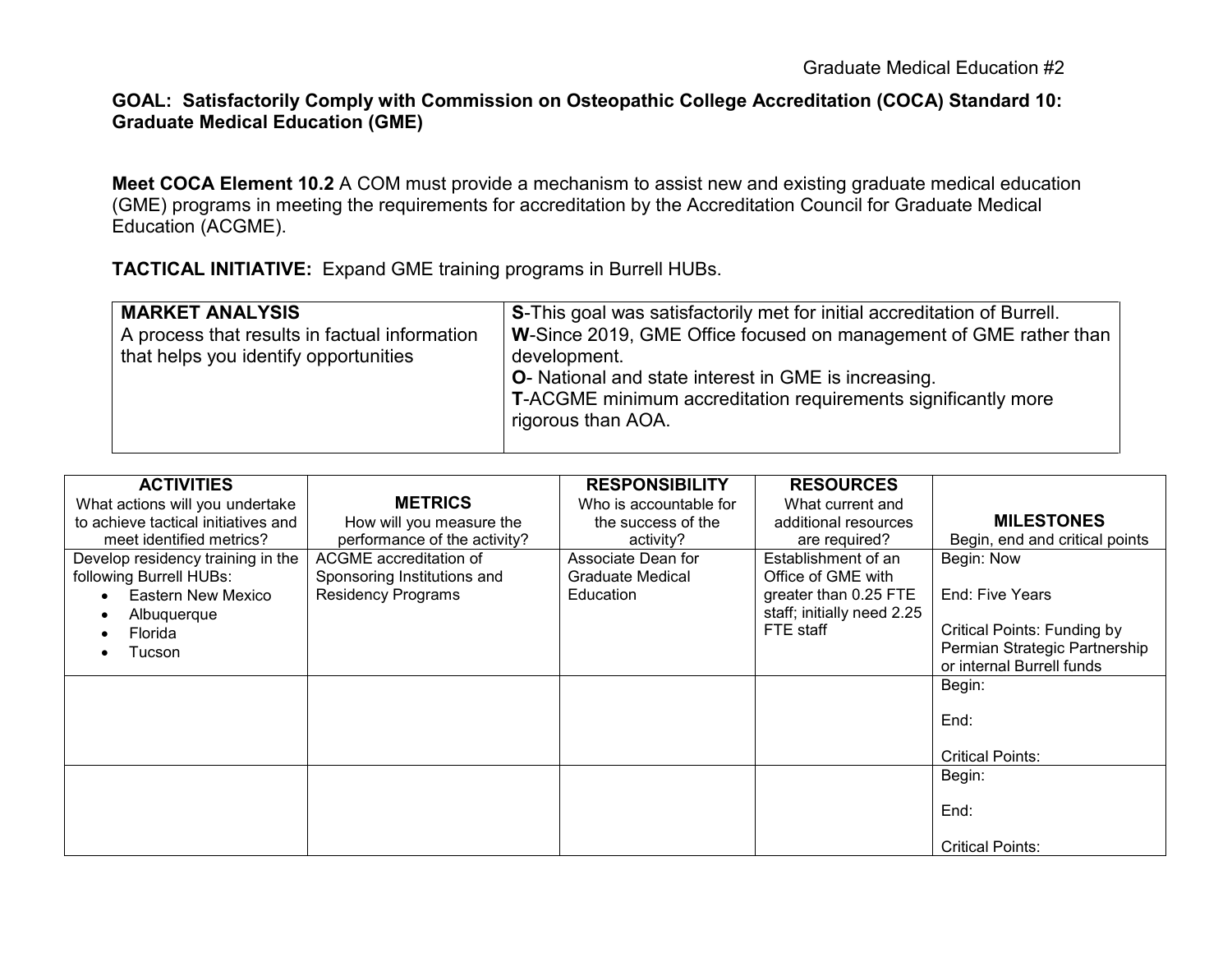**Satisfactory Comply with Comply Commission on Osteopathic College Accreditation (COCA) Standard 10: Graduate Medical Education (GME)** 

### **GOAL: Meet COCA Element 10.3: A COM must provide a mechanism to assist graduate medical education programs accredited by the ACGME in meeting the requirements of osteopathic recognition.**

**TACTICAL INITIATIVE:** Continue Osteopathic Recognition (OR) for existing residency programs beginning in Las Cruces, New Mexico.

| <b>MARKET ANALYSIS</b><br>A process that results in factual information<br>that helps you identify opportunities | S-Osteopathic Recognition already achieved for one residency program<br>In Las Cruces, NM.<br>W-Resources for Osteopathic Recognition fall outside of Burrell.<br><b>O-Residency Programs interested in Osteopathic Recognition.</b><br>T-ACGME requirements significantly more rigorous than AOA |
|------------------------------------------------------------------------------------------------------------------|---------------------------------------------------------------------------------------------------------------------------------------------------------------------------------------------------------------------------------------------------------------------------------------------------|
|                                                                                                                  | requirement.                                                                                                                                                                                                                                                                                      |

| <b>ACTIVITIES</b>                   |                                  | <b>RESPONSIBILITY</b>  | <b>RESOURCES</b>          |                                |
|-------------------------------------|----------------------------------|------------------------|---------------------------|--------------------------------|
| What actions will you undertake     | <b>METRICS</b>                   | Who is accountable for | What current and          |                                |
| to achieve tactical initiatives and | How will you measure the         | the success of the     | additional resources      | <b>MILESTONES</b>              |
| meet identified metrics?            | performance of the activity?     | activity?              | are required?             | Begin, end and critical points |
| Make application to the ACGME       | Award of Osteopathic Recognition | Associate Dean for GME | Burrell to provide the    | Begin: Fall 2021               |
| for the Family Medicine             | to the Family Medicine Residency |                        | faculty member for the    |                                |
| Residency at Memorial Medical       | Program.                         |                        | OR of the Family          | End: Fall 2023                 |
| Center to obtain Osteopathic        |                                  |                        | <b>Medicine Residency</b> |                                |
| Recognition.                        |                                  |                        | Program.                  | Critical Points: Production of |
|                                     |                                  |                        |                           | the ACGME application and      |
|                                     |                                  |                        |                           | awarding of OR to the          |
|                                     |                                  |                        |                           | residency program.             |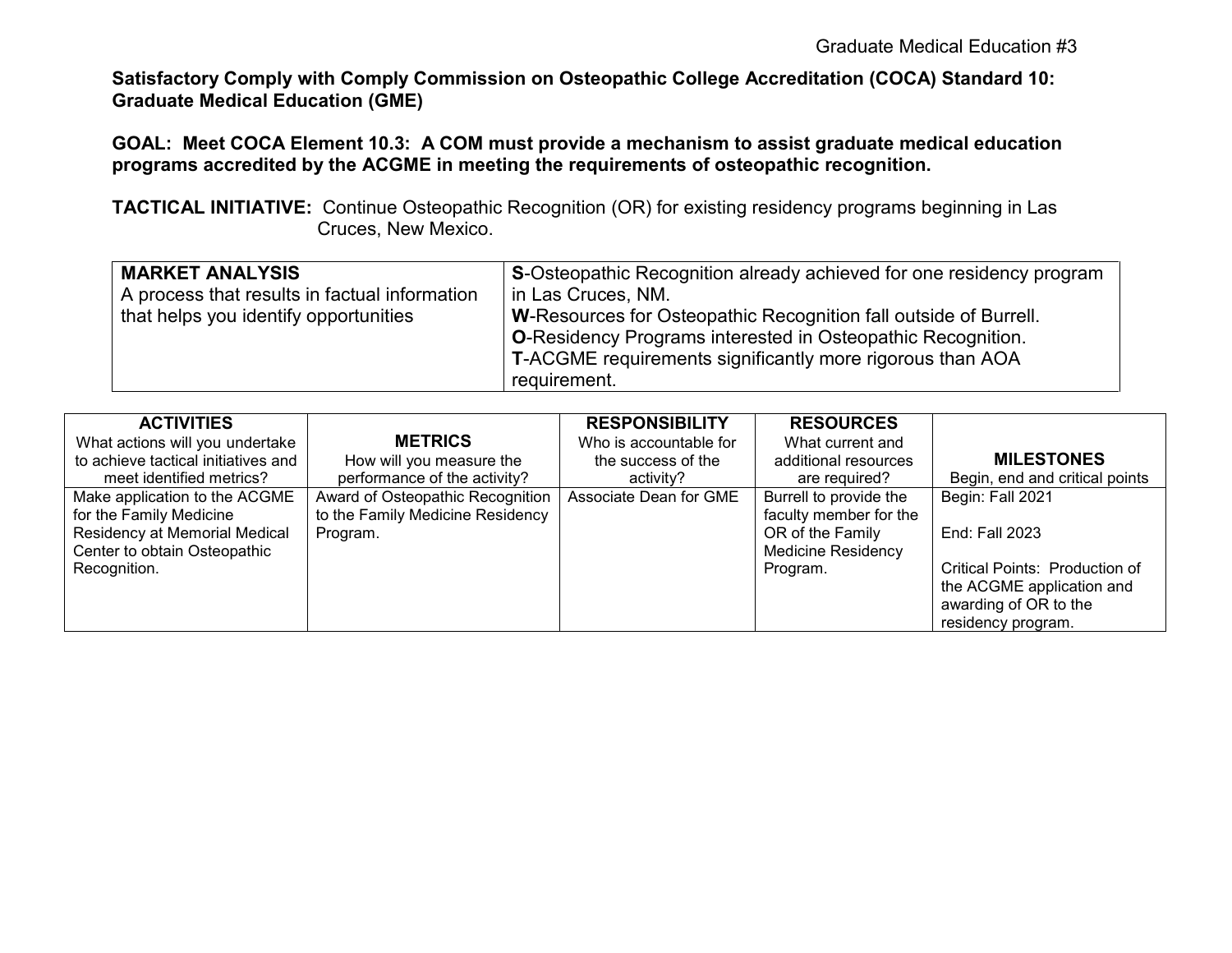#### **Satisfactory Comply with Comply Commission on Osteopathic College Accreditation (COCA) Standard 10: Graduate Medical Education (GME)**

**GOAL: Meet COCA Element 10.4:** A COM must demonstrate and publish publicly the placement of its students in graduate medical education programs, including through the publication of placement rates of its students.

### **TACTICAL INITIATIVE:**

| <b>MARKET ANALYSIS</b>                        | S-In the inaugural class all Burrell graduates placed into GME programs.     |
|-----------------------------------------------|------------------------------------------------------------------------------|
| A process that results in factual information | W-In the second graduating Burrell class; some students have not             |
| that helps you identify opportunities         | placed into GME programs.                                                    |
|                                               | <b>O-Residency Programs are interested in Burrell graduates as potential</b> |
|                                               | residents.                                                                   |
|                                               | T-The future looks uncertain for successful placements for Burrell           |
|                                               | graduates in GME programs with increasing number of graduates                |
|                                               | nationally.                                                                  |

| <b>ACTIVITIES</b><br>What actions will you undertake<br>to achieve tactical initiatives and | <b>METRICS</b><br>How will you measure the | <b>RESPONSIBILITY</b><br>Who is accountable for<br>the success of the | <b>RESOURCES</b><br>What current and<br>additional resources | <b>MILESTONES</b>              |
|---------------------------------------------------------------------------------------------|--------------------------------------------|-----------------------------------------------------------------------|--------------------------------------------------------------|--------------------------------|
| meet identified metrics?                                                                    | performance of the activity?               | activity?                                                             | are required?                                                | Begin, end and critical points |
| Responsibility for Element 10.4<br>is with Student Affairs.                                 |                                            |                                                                       |                                                              | Begin:                         |
|                                                                                             |                                            |                                                                       |                                                              | End:                           |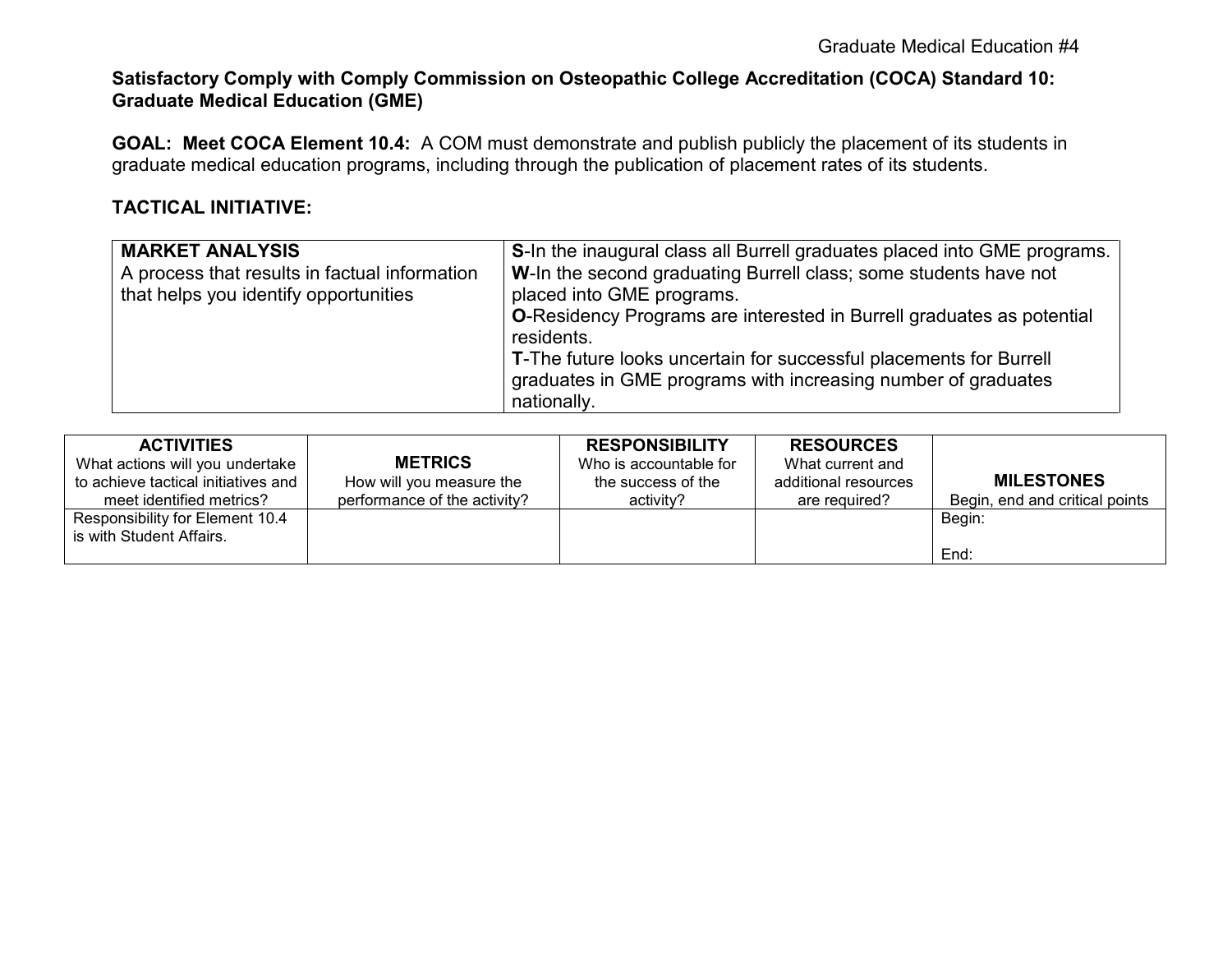

**GOAL: Support the establishment of a healthcare culture that promotes osteopathic principles of wellness and prevention.**

**TACTICAL INITIATIVE:** Establish a culture of wellness within the student body.

| <b>MARKET ANALYSIS</b><br>A process that results in factual information<br>that helps you identify opportunities | <b>S-Behavioral health resources through Burrell Cares initiatives</b><br>W-Limited available space to host wellness activities/programs<br><b>O-Ability to collect data on reason for wellness visits to Student Affairs to</b><br>guide future programming; developing collaborative partnerships with<br>external entities<br>T-Inability to control quality of mental health services outside of Burrell;<br>low student participation. |
|------------------------------------------------------------------------------------------------------------------|---------------------------------------------------------------------------------------------------------------------------------------------------------------------------------------------------------------------------------------------------------------------------------------------------------------------------------------------------------------------------------------------------------------------------------------------|
|------------------------------------------------------------------------------------------------------------------|---------------------------------------------------------------------------------------------------------------------------------------------------------------------------------------------------------------------------------------------------------------------------------------------------------------------------------------------------------------------------------------------------------------------------------------------|

|  | <b>ACTIVITIES</b><br>What actions will you undertake<br>to achieve tactical initiatives and<br>meet identified metrics?<br>Implementation and promotion<br>of TimelyCare Telehealth<br><b>Resources</b> | <b>METRICS</b><br>How will you measure the<br>performance of the activity?<br>Publication of resources on the<br><b>Burrell Website</b><br>Presentation of resource during<br>new student orientation<br>Promotional events throughout<br>the academic year highlighting<br>the resource<br><b>Utilization Metrics</b> | <b>RESPONSIBILITY</b><br>Who is accountable for<br>the success of the<br>activity?<br><b>Office of Student Affairs</b> | <b>RESOURCES</b><br>What current and<br>additional resources<br>are required?<br>Salary:<br><b>M&amp;O:</b><br>Travel: | <b>MILESTONES</b><br>Begin, end and critical points<br>Begin: Fall 2021<br>End: Ongoing<br>Critical Points: June 30th<br>Launch date; presentations to<br>the student body |
|--|---------------------------------------------------------------------------------------------------------------------------------------------------------------------------------------------------------|------------------------------------------------------------------------------------------------------------------------------------------------------------------------------------------------------------------------------------------------------------------------------------------------------------------------|------------------------------------------------------------------------------------------------------------------------|------------------------------------------------------------------------------------------------------------------------|----------------------------------------------------------------------------------------------------------------------------------------------------------------------------|
|--|---------------------------------------------------------------------------------------------------------------------------------------------------------------------------------------------------------|------------------------------------------------------------------------------------------------------------------------------------------------------------------------------------------------------------------------------------------------------------------------------------------------------------------------|------------------------------------------------------------------------------------------------------------------------|------------------------------------------------------------------------------------------------------------------------|----------------------------------------------------------------------------------------------------------------------------------------------------------------------------|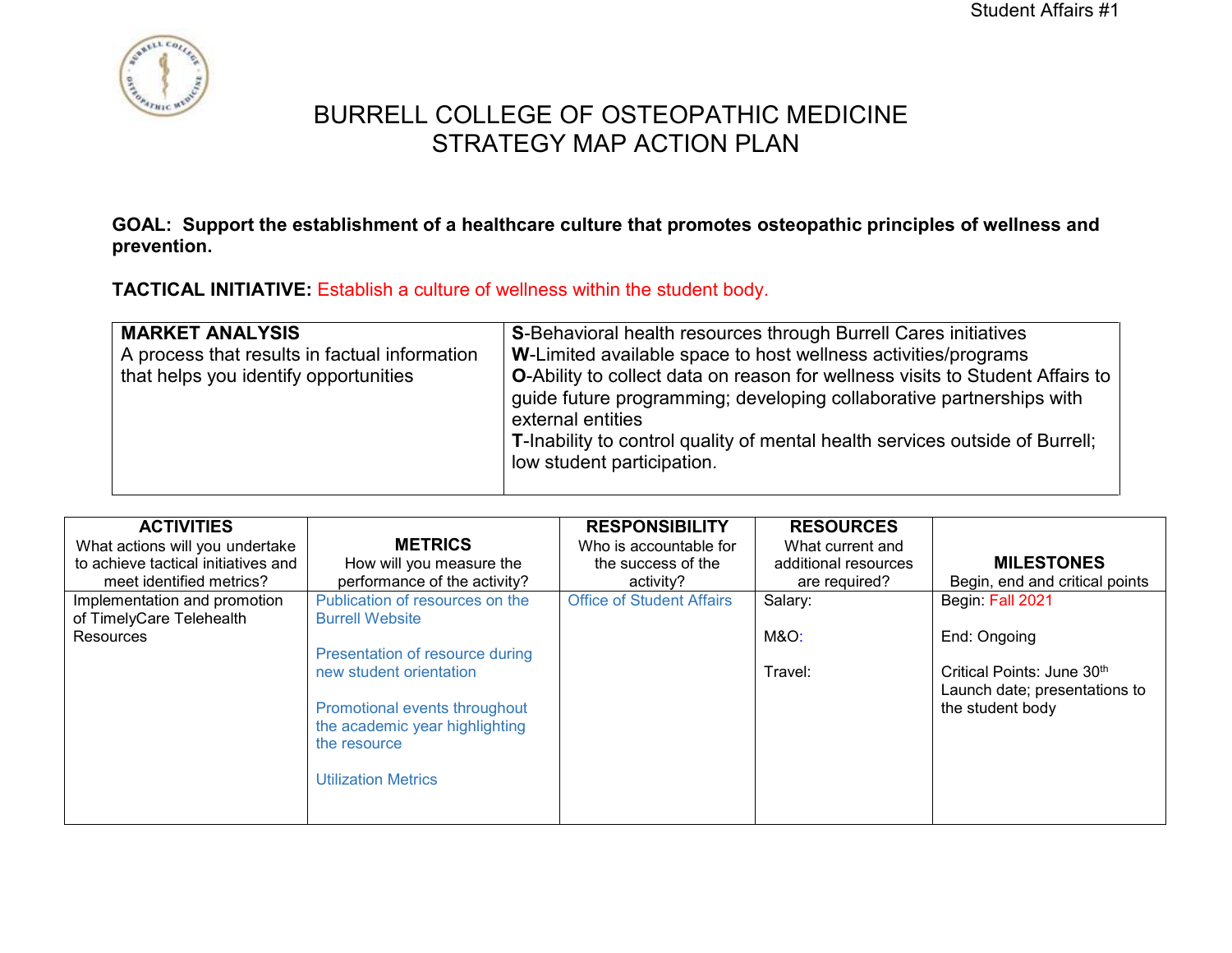Student Affairs #1

| Promotion of the Burrell Care                                                                                                                    | Faculty and staff training on care                                   | <b>Office of Student Affairs</b> | Salary                                               | Begin: Fall/Spring 2019                                                             |
|--------------------------------------------------------------------------------------------------------------------------------------------------|----------------------------------------------------------------------|----------------------------------|------------------------------------------------------|-------------------------------------------------------------------------------------|
| Team resource                                                                                                                                    | team referrals/process                                               |                                  | <b>M&amp;O:</b>                                      | End: Ongoing                                                                        |
|                                                                                                                                                  |                                                                      |                                  | Travel: Attendance at<br>annual NABITA<br>Conference | <b>Critical Points Training</b><br>date/time.                                       |
| Promotion of auxiliary Wellness                                                                                                                  | Multiple promotional publications                                    | <b>Office of Student Affairs</b> | Salary:                                              | Begin: Fall 2019                                                                    |
| Resources<br>• Food Pantry, clinical closet,                                                                                                     | and communication to the student<br>body throughout the academic     |                                  | <b>M&amp;O:</b>                                      | End: Ongoing                                                                        |
| emergency use gift cards<br>available in Student Affairs<br>• NMSU Health and Wellness<br>Center (Physical Health)<br>• NMSU Activity Center and | year                                                                 |                                  | Travel:                                              | <b>Critical Points: Creation of</b><br>promotional material                         |
| <b>Aquatic Center</b><br>• Community wellness events                                                                                             |                                                                      |                                  |                                                      |                                                                                     |
| and resources                                                                                                                                    |                                                                      |                                  |                                                      |                                                                                     |
| Offer Drug Alcohol and<br>Substance Abuse Programming                                                                                            | Offer multiple lunch and learn<br>opportunities throughout the       | <b>Office of Student Affairs</b> | Salary:                                              | Begin: Fall 2019                                                                    |
|                                                                                                                                                  | academic year                                                        |                                  | M&O: TBD                                             | End: Ongoing                                                                        |
|                                                                                                                                                  |                                                                      |                                  | Travel: TBD                                          | <b>Critical Points:</b>                                                             |
|                                                                                                                                                  |                                                                      |                                  |                                                      |                                                                                     |
| <b>Offer Question Persuade Refer</b>                                                                                                             | Offer multiple QPR workshops                                         | <b>Office of Student Affairs</b> | Salary:                                              | Begin: Fall 2021                                                                    |
| Certifications for students, staff<br>and faculty                                                                                                | throughout the academic year                                         |                                  | M&O: TBD                                             | End: Ongoing                                                                        |
|                                                                                                                                                  |                                                                      |                                  | Travel:                                              | <b>Critical Points: Identifying</b><br>course dates/time;<br>implementing workshop. |
| Offer Self-Care and Resiliency                                                                                                                   | Invite 3 guest speakers with<br>expertise in certain areas (ex.      | <b>Office of Student Affairs</b> | Salary: Potential<br><b>Contractor Needed for</b>    | Begin: Fall 2021                                                                    |
| programming                                                                                                                                      | Healthy sleep habits, healthy                                        |                                  | training                                             | End: Ongoing                                                                        |
|                                                                                                                                                  | eating habits, meditation, experts<br>on handling resiliency through |                                  | M&O: TBD                                             | <b>Critical Points: Identifying</b>                                                 |
|                                                                                                                                                  | stressful situations).                                               |                                  | Travel:                                              | event dates/time                                                                    |
| Offer In-person wellness events                                                                                                                  | Once a month Student Affairs                                         | <b>Office of Student Affairs</b> | Salary:                                              | Begin: Fall 2021                                                                    |
|                                                                                                                                                  | socials (promoting wellness<br>resources)                            |                                  | M&O: TBD                                             | End: Ongoing                                                                        |
|                                                                                                                                                  | Hold at least 1 Hikes, walks, yoga<br>session per month              |                                  | Travel:                                              | Critical Points: resumption of<br>SA social July 2021                               |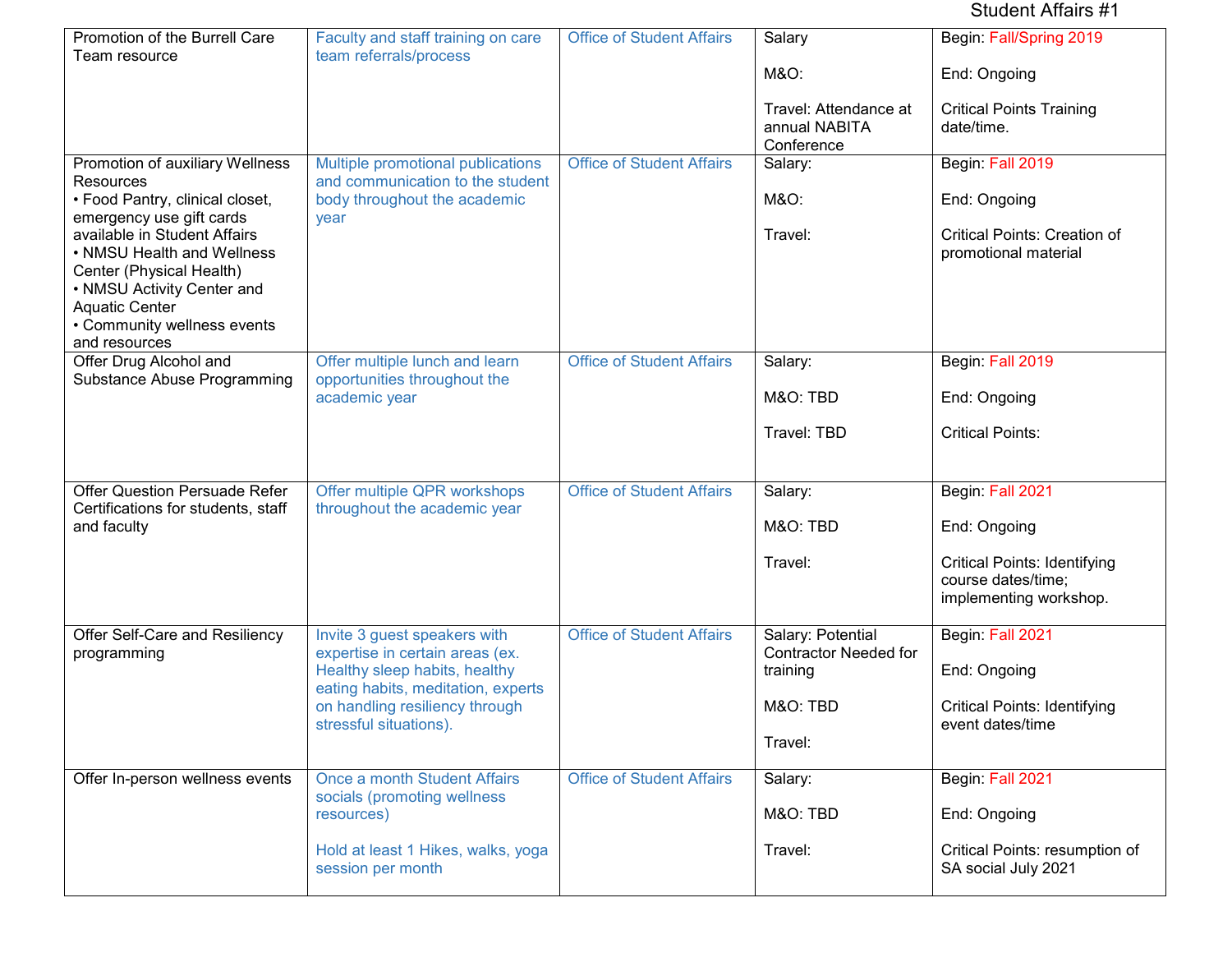### Student Affairs #1

| Facilitate student led wellness | Active Diversity and spiritual clubs                                  | <b>Office of Student Affairs</b> | Salary:  | Begin: Fall 2021                                              |
|---------------------------------|-----------------------------------------------------------------------|----------------------------------|----------|---------------------------------------------------------------|
| Initiatives and events          | Coordinate at least 3 student led<br>wellness events in collaboration |                                  | M&O: TBD | End: Ongoing                                                  |
|                                 | with student organizations.                                           |                                  | Travel:  | Critical Points: student<br>organization promotion during     |
|                                 | Resumption of in person social<br>events led by student               |                                  |          | orientation week July 2021;<br>Student org presidents meeting |
|                                 | organizations                                                         |                                  |          | for event facilitation July 2021                              |
| Seek External Funding for       | Research and identification of                                        | <b>Office of Student Affairs</b> | Salary:  | Begin: Fall 2021                                              |
| <b>Student Wellness</b>         | potential grants                                                      |                                  | M&O: TBD | End: Ongoing                                                  |
|                                 |                                                                       |                                  | Travel:  | Critical Points: research for<br>opportunities for funding.   |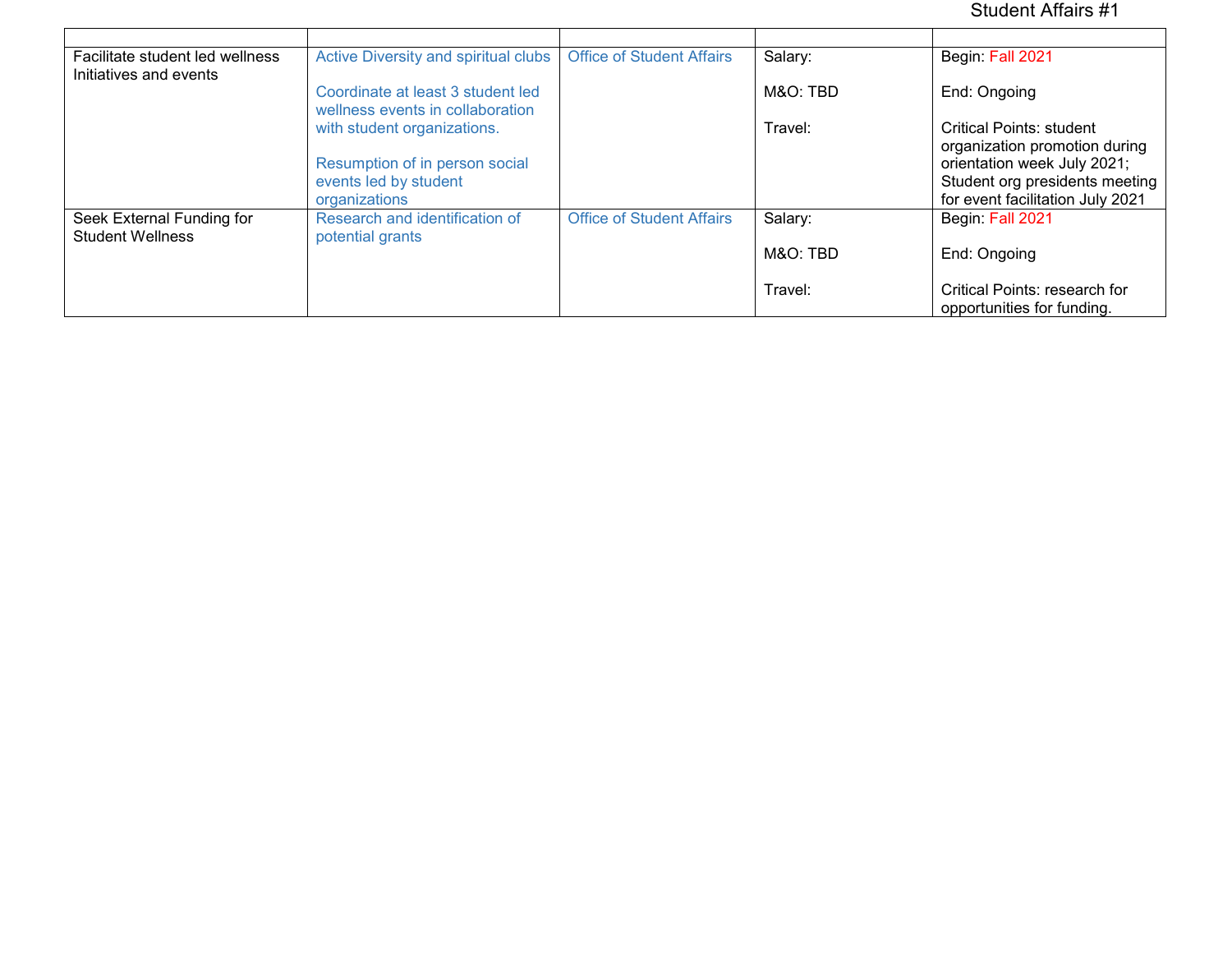

**GOAL: Provide a data-driven academic support program that identifies at-risk students during their formative assessments and provides needed academic interventions by using evidence-based and research-based intervention methods.**

**TACTICAL INITIATIVE:** Support at-risk students through structured programming that will provide them with opportunities to improve their: study and test-taking strategies, clinical reasoning, time management, and board preparation/success.

| W-no usable data from past Level 1 pre-assessments; no mandatory<br>pre-assessments for Level 2; informal SPARK process for returning<br><b>SPARKlers</b><br><b>O-develop intervention program for years 1 &amp; 2/Level 1 &amp; 2; grow the</b> |
|--------------------------------------------------------------------------------------------------------------------------------------------------------------------------------------------------------------------------------------------------|
| tutoring program and have them work more closely with Course<br><b>Directors</b>                                                                                                                                                                 |
| <b>T</b> - large number of at-risk students at any given time $-$ roughly 40-50%<br>within 2 blocks of year-one                                                                                                                                  |
|                                                                                                                                                                                                                                                  |

| <b>ACTIVITIES</b><br>What actions will you undertake<br>to achieve tactical initiatives and<br>meet identified metrics? | <b>METRICS</b><br>How will you measure the<br>performance of the activity? | <b>RESPONSIBILITY</b><br>Who is accountable for<br>the success of the<br>activity? | <b>RESOURCES</b><br>What current and<br>additional resources<br>are required? | <b>MILESTONES</b><br>Begin, end and critical points |
|-------------------------------------------------------------------------------------------------------------------------|----------------------------------------------------------------------------|------------------------------------------------------------------------------------|-------------------------------------------------------------------------------|-----------------------------------------------------|
| <b>Facilitate Students</b><br>Performing at Academic Risk                                                               | Create meetings with student,<br>faculty advisor, and SPARK team           | <b>Office of Student Affairs</b><br><b>SPARK Team</b>                              | Salary:                                                                       | Begin: Fall 2021                                    |
| (SPARK) meetings after each                                                                                             |                                                                            | <b>Office of Assessment</b>                                                        | M&O:                                                                          | End: Ongoing                                        |
| formative, basic science<br>assessment                                                                                  |                                                                            |                                                                                    | Travel:                                                                       | Critical Points:                                    |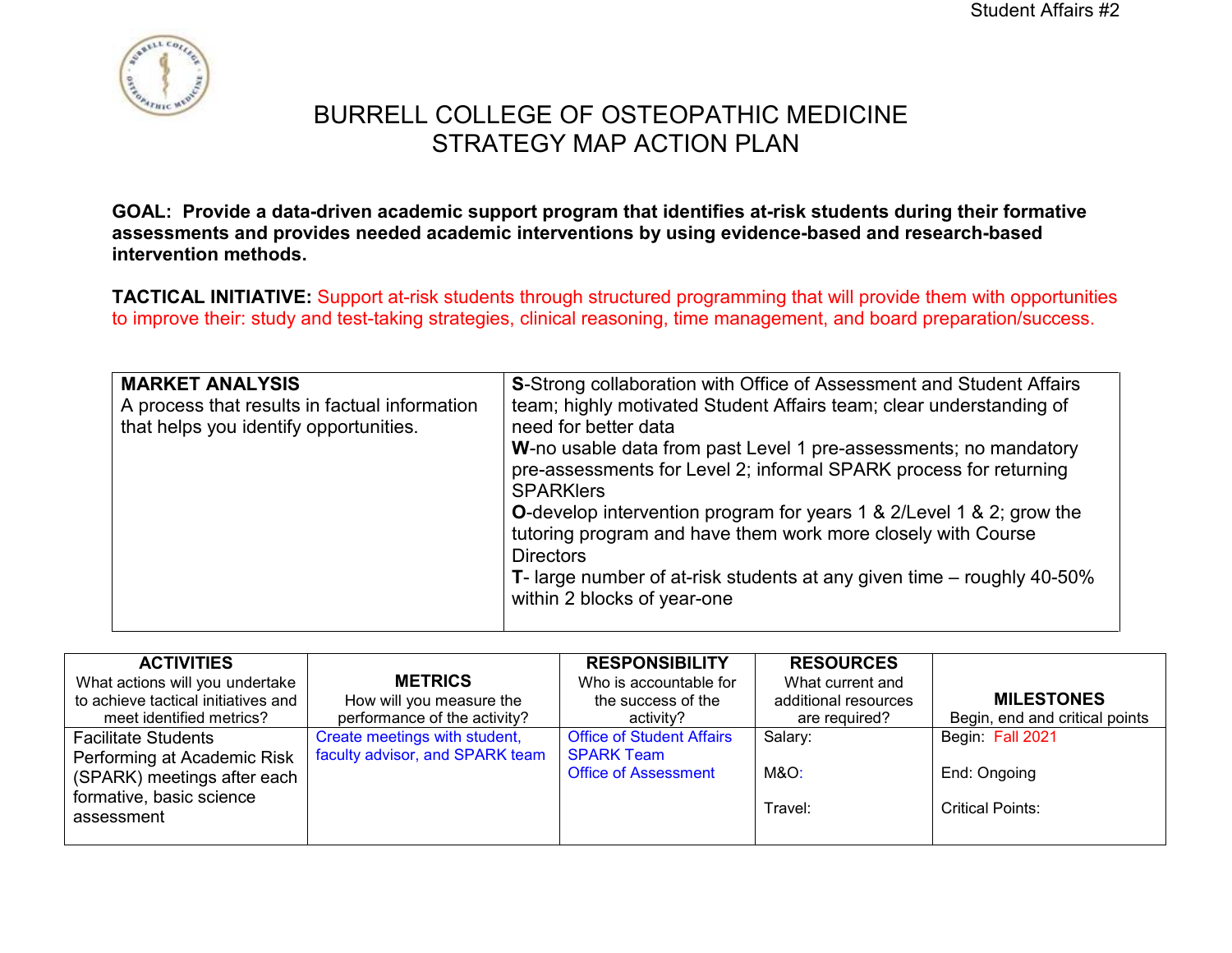### Student Affairs #2

| Develop (in collaboration with<br>The Office of Assessment) a<br>Level 1 & Level 2 intervention<br>and success program                                                                     | Implement a formal process<br>Spring sem. of 2 <sup>nd</sup> -year post-<br><b>COMSAE</b><br>Identify a standard pre-<br>assessment for Level 2                                                                           | <b>Office of Student Affairs</b><br><b>Office of Assessment</b> | Salary:<br>M&O:<br>Travel:            | Begin: July 2021<br>End: Ongoing<br><b>Critical Points:</b> |
|--------------------------------------------------------------------------------------------------------------------------------------------------------------------------------------------|---------------------------------------------------------------------------------------------------------------------------------------------------------------------------------------------------------------------------|-----------------------------------------------------------------|---------------------------------------|-------------------------------------------------------------|
| Facilitate monthly<br>presentations, panels, and<br>workshops that target; study<br>and test-taking strategies,<br>clinical reasoning, time<br>management, and board<br>preparation/study. | Implementation of at least one<br>presentation and/or panel a<br>month for OMS-1 and OMS-2;<br>implementation of Level 2/Step 2<br>presentations and/or panels at<br>least twice in the Fall, and twice in<br>the Spring. | <b>Office of Student Affairs</b>                                | Salary:<br><b>M&amp;O:</b><br>Travel: | Begin: June 2021<br>End:<br><b>Critical Points:</b>         |
| Provide peer-tutoring,<br>including small- and large-<br>group, student led reviews,<br>anatomy and ultrasound<br>open-lab, and OMM didactic<br>and practical sessions.                    | Provide weekly small-group<br>tutoring sessions (didactics and<br>practical)<br>Facilitate at least one Student<br>Led Review per OMS 1 basic<br>science block                                                            | <b>Office of Student Affairs</b>                                | Salary:<br><b>M&amp;O:</b><br>Travel: | Begin: July 2021<br>End: Ongoing<br><b>Critical Points:</b> |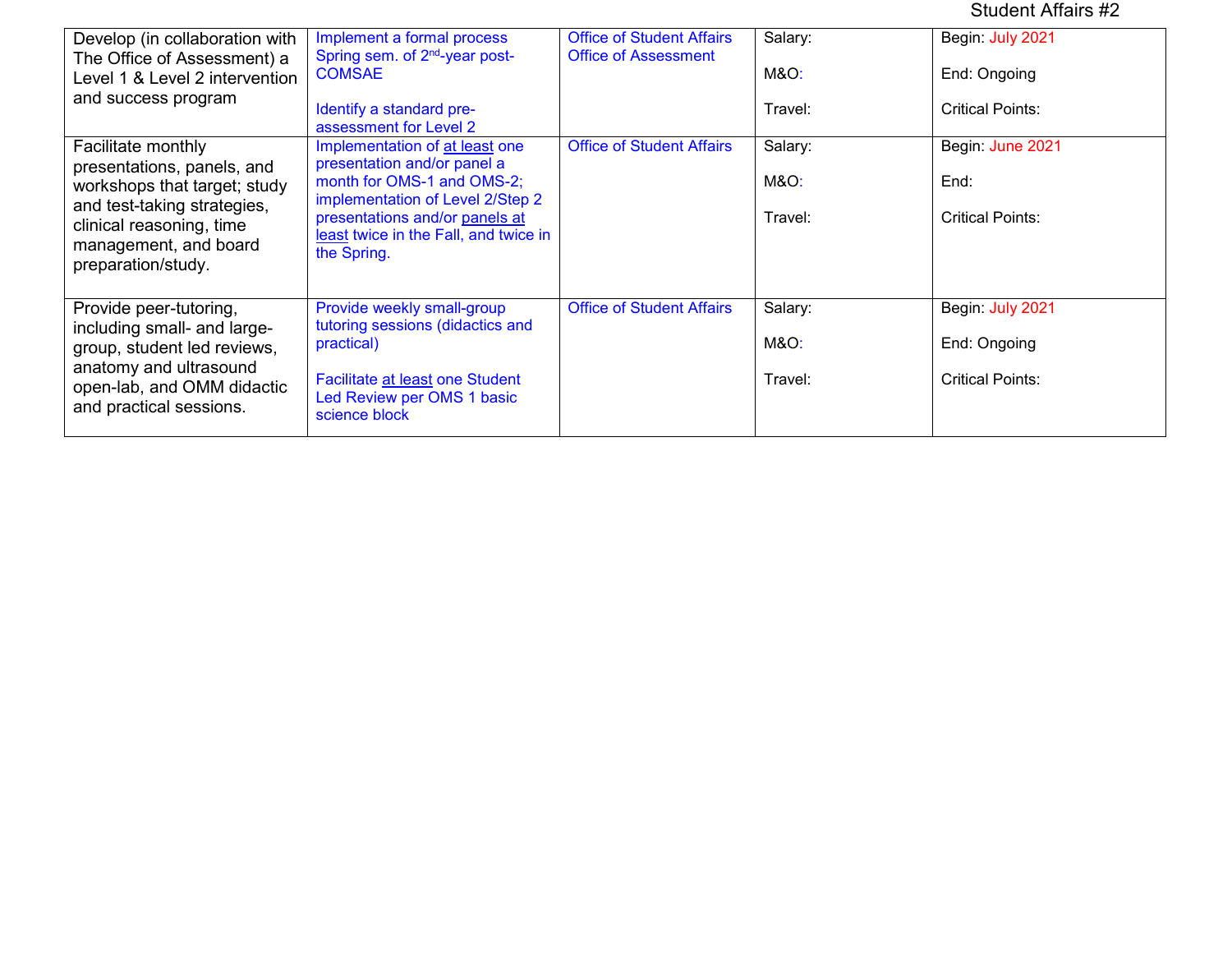

### **GOAL: Create and identify programs and services designed to meet student's health, wellness, academic support, and career-planning needs (6.1)**

**TACTICAL INITIATIVE:** Establish quality programming that will provide support to students with their medical career planning

| <b>MARKET ANALYSIS</b><br>A process that results in factual information<br>that helps you identify opportunities | <b>S</b> -Subscription to Careers in Medicine program, full – time career<br>counselor; development of LEO platform with learning modules;<br>successful match rates.<br>W-Lack of available full-time faculty to serve in an advisory role.<br><b>O-Innovation in practice of career planning; faculty development in</b><br>advising program<br>T- Uncertainty on residency programs criteria/expectations on students<br>with board exams going P/F. |
|------------------------------------------------------------------------------------------------------------------|---------------------------------------------------------------------------------------------------------------------------------------------------------------------------------------------------------------------------------------------------------------------------------------------------------------------------------------------------------------------------------------------------------------------------------------------------------|
|------------------------------------------------------------------------------------------------------------------|---------------------------------------------------------------------------------------------------------------------------------------------------------------------------------------------------------------------------------------------------------------------------------------------------------------------------------------------------------------------------------------------------------------------------------------------------------|

| <b>ACTIVITIES</b><br>What actions will you undertake to<br>achieve tactical initiatives and meet<br>identified metrics? | <b>METRICS</b><br>How will you measure the<br>performance of the activity? | <b>RESPONSIBILITY</b><br>Who is accountable<br>for the success of the<br>activity? | <b>RESOURCES</b><br>What current and<br>additional resources<br>are required? | <b>MILESTONES</b><br>Begin, end and critical<br>points |
|-------------------------------------------------------------------------------------------------------------------------|----------------------------------------------------------------------------|------------------------------------------------------------------------------------|-------------------------------------------------------------------------------|--------------------------------------------------------|
| Creation and Implementation of Four (4)<br><b>Advisory Colleges</b>                                                     | <b>Student Surveys, Retention Rates,</b><br><b>GME Placement Rates</b>     | <b>Office of Student</b><br>Affairs, Faculty                                       | Salary:<br>M&O: CiM<br>membership for<br>each cohort<br>Travel                | Begin: July 2020<br>End: Ongoing                       |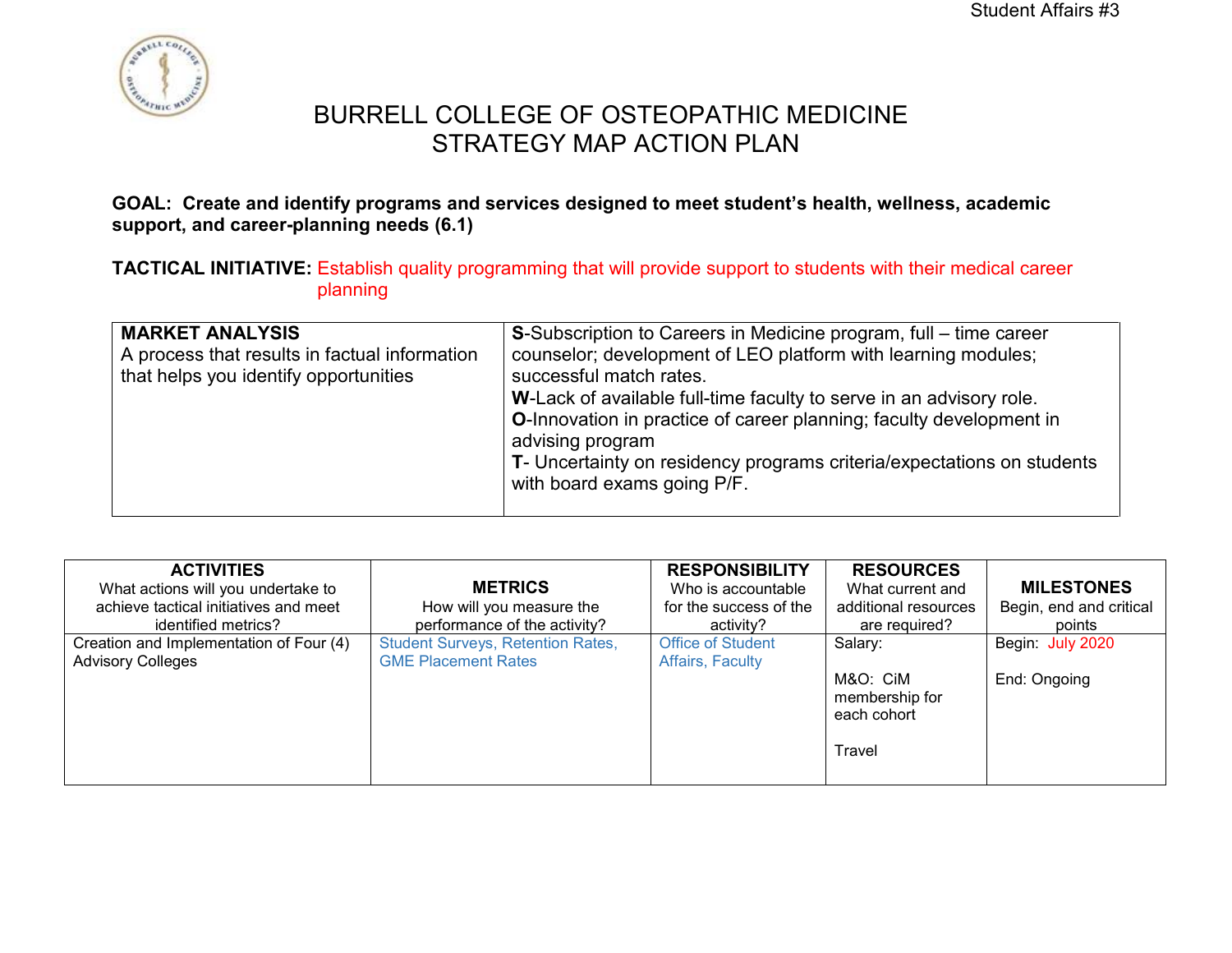### Student Affairs #3

| Implementation of a career counseling<br>course platform                                                                                                                             | Development of a course for each<br>academic year on LEO                                                                                                                        | <b>Career Counselor &amp;</b><br><b>Office of Student</b><br><b>Affairs</b>          | Salary:<br>M&O: CiM<br>membership for<br>each cohort<br>Travel:                                                                            | Begin: August 2021<br>End: Ongoing        |
|--------------------------------------------------------------------------------------------------------------------------------------------------------------------------------------|---------------------------------------------------------------------------------------------------------------------------------------------------------------------------------|--------------------------------------------------------------------------------------|--------------------------------------------------------------------------------------------------------------------------------------------|-------------------------------------------|
| Year 1:<br>Introduction at Orientation for Career<br>$\bullet$<br>Counseling timeline<br>Introduce students to Careers in<br>$\bullet$<br>Medicine                                   | Year 1:<br><b>Completion of Orientation Week</b><br>$\bullet$<br><b>Subscription to CiM</b><br>$\bullet$                                                                        | Year 1:<br><b>Career Counselor and</b><br><b>Office of Student</b><br><b>Affairs</b> | Salary:<br>M&O: CiM<br>membership for<br>each cohort; lunches<br>for lunch and learn<br>sessions<br>Travel:                                | Begin: August 2021<br>End: Ongoing/yearly |
| Year 2:<br>Reinforcing students the use of<br><b>Careers in Medicine</b><br>Introduction to second phase<br>"Specialty exploration"                                                  | Year 2:<br>Presentations to students are<br>$\bullet$<br>provided during the year<br>Meetings are optional for<br>$\bullet$<br>information on specialty of<br>interest          | Year 2:<br><b>Career Counselor and</b><br><b>Office of Student</b><br><b>Affairs</b> | Salary:<br>M&O: Financial<br>support for<br>luncheons and<br>workshops<br>Travel:                                                          | Begin: August 2021<br>End: Ongoing/yearly |
| Year 3:<br>Roadmap to Residency Plan<br>$\bullet$<br>Presentation<br>Creating individual planning for each<br>$\bullet$<br>student on their residency<br>strategy/planning           | Year 3:<br>Twice 1:1 individual meetings are<br>$\bullet$<br>mandatory<br>Development of strategy are<br>$\bullet$<br>created during meetings                                   | Year 3:<br><b>Career Counselor and</b><br><b>Office of Student</b><br><b>Affairs</b> | Salary:<br>M&O: Financial<br>support for travel<br>expenses.<br>Travel:<br>Albuquerque;<br>Tucson; Eastern<br>NM; El Paso,<br>Gallup, & FL | Begin: August 2021<br>End: Ongoing/yearly |
| Year 4:<br>Action plan for each student is<br>finalized<br>Individual meetings continue and at-<br>risk students of not matching are<br>identified and mandatory meetings<br>are set | Year 4:<br>Documentation of individual<br>meetings with students.<br>Development of strategy is<br>finalized<br>Communicate and meet<br>individually with "At-Risk"<br>students | Year 4:<br><b>Career Counselor and</b><br><b>Office of Student</b><br><b>Affairs</b> | Salary:<br>M&O:<br>Travel:                                                                                                                 | Begin: August 2021<br>End: ongoing/yearly |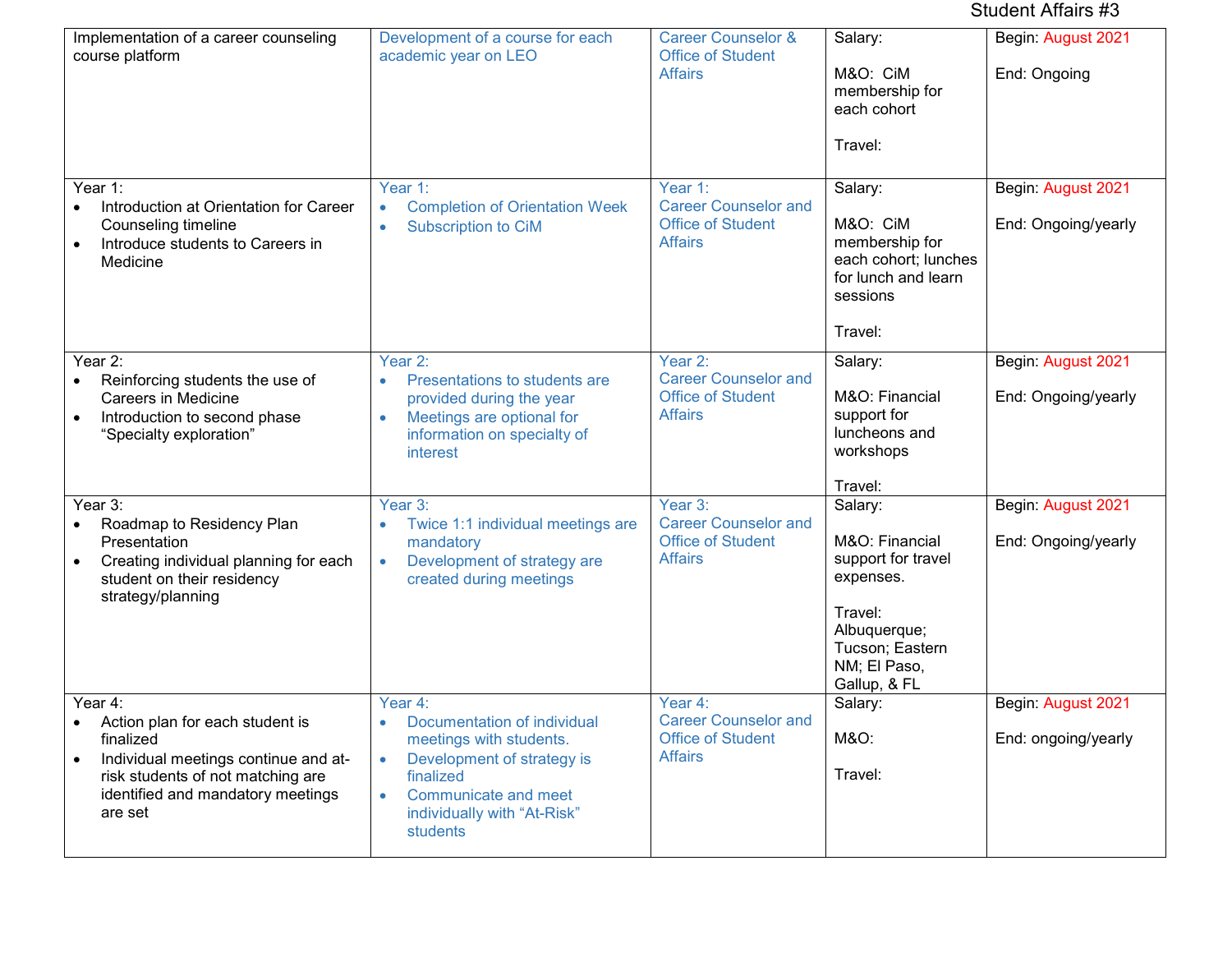

### BURRELL COLLEGE OF OSTEOPATHIC MEDICINE STRATEGY MAP ACTION PLAN **Diversity and Inclusion**

**GOAL: Develop partnerships with regional American Indian tribal communities to initiate pathway programs to prepare the youth to be equipped to pursue careers in allied health and medicine.** 

### **TACTICAL INITIATIVE:**

| <b>MARKET ANALYSIS</b><br>A process that results in factual information<br>that helps you identify opportunities | S- Burrell College's mission speaks to improving the health of the region<br>and diversifying the physician workforce along with the vision to be a<br>leader in increasing workforce diversity, particularly among Native<br>American and Hispanic populations.<br>W- The pool of qualified American Indian/Alaska Natives (Al/AN)<br>enrolling at DO schools is minuscule. In 2018-2019, 95 AI/AN enrolled at<br>DO schools accounting for 0.3% of total enrolment. In the 6 Burrell<br>College admission cycles, 13 Al/NA students have enrolled and<br>matriculated. Only 2 of these students have identified with an Al<br>community in the region.<br><b>O</b> -Burrell College's students are eager to operationalize the mission<br>and vision through providing mentorship and encouragement to the<br>youth to realize that they too can aspire pursue a career in applied<br>health and medicine.<br><b>T</b> - Without a sanctioned commitment to support a pathway program for<br>Native Americans, Burrell College will continue to compete with other<br>MD and DO schools for a limited pool of highly qualified Native<br>American applicants and continue to have a low AI/AN enrolment and |
|------------------------------------------------------------------------------------------------------------------|---------------------------------------------------------------------------------------------------------------------------------------------------------------------------------------------------------------------------------------------------------------------------------------------------------------------------------------------------------------------------------------------------------------------------------------------------------------------------------------------------------------------------------------------------------------------------------------------------------------------------------------------------------------------------------------------------------------------------------------------------------------------------------------------------------------------------------------------------------------------------------------------------------------------------------------------------------------------------------------------------------------------------------------------------------------------------------------------------------------------------------------------------------------------------------------------------------------|
|                                                                                                                  | matriculant outcome.                                                                                                                                                                                                                                                                                                                                                                                                                                                                                                                                                                                                                                                                                                                                                                                                                                                                                                                                                                                                                                                                                                                                                                                          |

| <b>ACTIVITIES</b>                   |                              | <b>RESPONSIBILITY</b>  | <b>RESOURCES</b>     |                                |
|-------------------------------------|------------------------------|------------------------|----------------------|--------------------------------|
| What actions will you undertake     | <b>METRICS</b>               | Who is accountable for | What current and     |                                |
| to achieve tactical initiatives and | How will you measure the     | the success of the     | additional resources | <b>MILESTONES</b>              |
| meet identified metrics?            | performance of the activity? | activity?              | are required?        | Begin, end and critical points |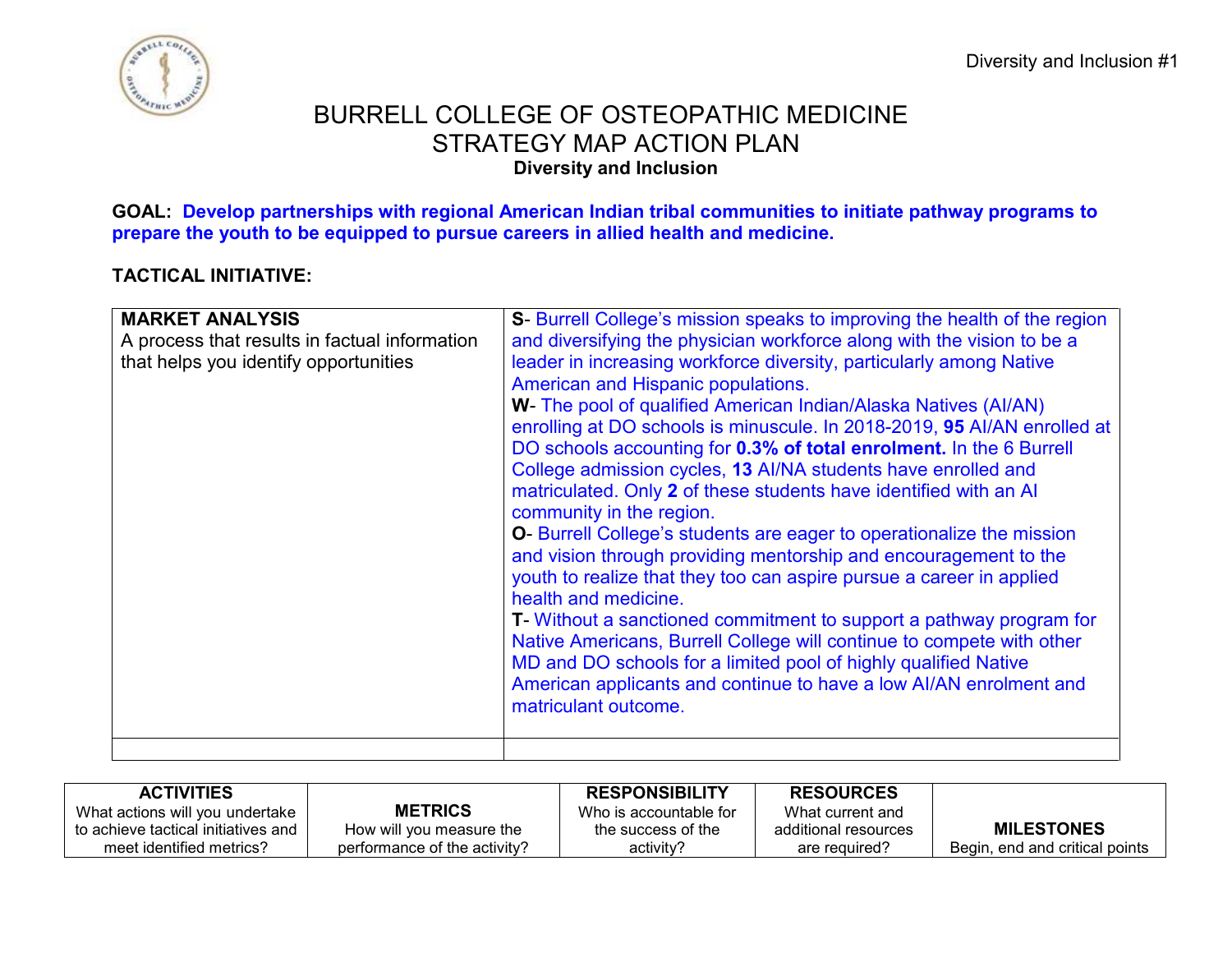| Develop and establish                  | • A memorandum of agreement         | • Asst VP of Diversity and | • Funding is committed   | Begin: July 2021                          |
|----------------------------------------|-------------------------------------|----------------------------|--------------------------|-------------------------------------------|
| partnerships with tribal               | (MOA) is secured between Burrell    | <b>Inclusion</b>           | • Faculty and staff time |                                           |
| communities in the region to           | College and a tribal community      | • Adela Lente, MD          | • Student interest       | End: Ongoing                              |
| offer weeklong summer                  | • Youth (and family) from the       | • Dr. Nancy Minugh-        | • Other faculty and      |                                           |
| programs in the tribal                 | tribal community participate in the | <b>Purvis</b>              | staff involvement as     | <b>Critical Points: Institutional and</b> |
| communities with a visit to the        | program                             | • Tribal community         | interested               | tribal community commitments              |
| <b>Burrell College campus. Further</b> | • Post summer program, the tribal   | representatives            |                          | are made                                  |
| engagement is expansive, upon          | community expresses a               |                            |                          |                                           |
| offering the initial summer            | commitment to continue the          |                            |                          |                                           |
| program.                               | collaboration for the upcoming      |                            |                          |                                           |
|                                        | summer.                             |                            |                          |                                           |
|                                        | • Track participate outcomes via a  |                            |                          |                                           |
|                                        | longitudinal study that measures    |                            |                          |                                           |
|                                        | education persistence and           |                            |                          |                                           |
|                                        | outcomes.                           |                            |                          |                                           |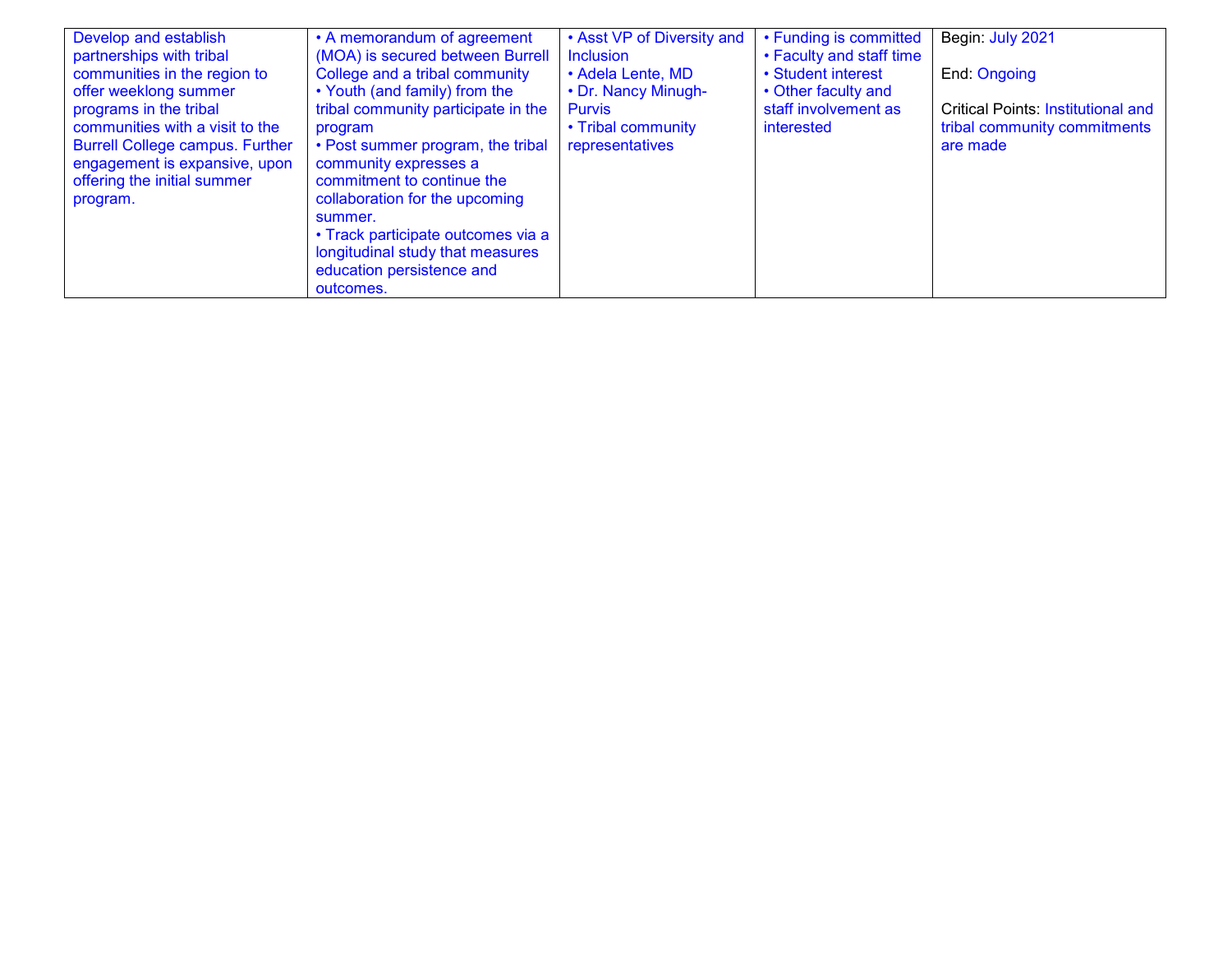Diversity and Inclusion #2



### BURRELL COLLEGE OF OSTEOPATHIC MEDICINE STRATEGY MAP ACTION PLAN **Diversity and Inclusion**

**GOAL: Burrell College will foster a sense of community and belonging for its diverse students, staff, and faculty through offering cultural relevant service and programming to encourage the sharing and learning about other cultures.**

### **TACTICAL INITIATIVE:**

| <b>MARKET ANALYSIS</b><br>A process that results in factual information<br>that helps you identify opportunities | S- Burrell College is positioned as a leader in improving healthcare and<br>addressing the physician shortage locally and in the region through<br>providing medical education and its support of clinical service to the<br>community. With institutional and departmental support and backing, the<br>impact of providing cultural programming and a day of service to the<br>community can highlight the medical school's commitment to living the<br>mission.<br>W- The COVID-19 pandemic has limited interaction among the students,<br>faculty, staff, well as with the community, which in turn may have<br>lessened Burrell College's brand equity.<br>O- Burrell College's students and Diversity Council are eager to engage<br>and support the community through service. Burrell College's brand can<br>be heighted through service.<br>T- The opportunity to highlight the medical school as a benefit to the<br>community through service will remain untapped. |
|------------------------------------------------------------------------------------------------------------------|-------------------------------------------------------------------------------------------------------------------------------------------------------------------------------------------------------------------------------------------------------------------------------------------------------------------------------------------------------------------------------------------------------------------------------------------------------------------------------------------------------------------------------------------------------------------------------------------------------------------------------------------------------------------------------------------------------------------------------------------------------------------------------------------------------------------------------------------------------------------------------------------------------------------------------------------------------------------------------|
|------------------------------------------------------------------------------------------------------------------|-------------------------------------------------------------------------------------------------------------------------------------------------------------------------------------------------------------------------------------------------------------------------------------------------------------------------------------------------------------------------------------------------------------------------------------------------------------------------------------------------------------------------------------------------------------------------------------------------------------------------------------------------------------------------------------------------------------------------------------------------------------------------------------------------------------------------------------------------------------------------------------------------------------------------------------------------------------------------------|

| <b>ACTIVITIES</b>                   |                                    | <b>RESPONSIBILITY</b>      | <b>RESOURCES</b>      |                                |
|-------------------------------------|------------------------------------|----------------------------|-----------------------|--------------------------------|
| What actions will you undertake     | <b>METRICS</b>                     | Who is accountable for     | What current and      |                                |
| to achieve tactical initiatives and | How will you measure the           | the success of the         | additional resources  | <b>MILESTONES</b>              |
| meet identified metrics?            | performance of the activity?       | activity?                  | are required?         | Begin, end and critical points |
| Coordinate an International         | • Track the number of students,    | Asst. VP for Diversity and | • Funding             | Begin: July 2021               |
| Night gathering where               | faculty, and staff participants at | <b>Inclusion</b>           | • Approved Use of the |                                |
| students, staff, and faculty        | the cultural gathering             | <b>Student Affairs</b>     | <b>Bear Den</b>       | End: Ongoing                   |
|                                     |                                    | <b>Student Government</b>  |                       |                                |
|                                     |                                    | Association                |                       |                                |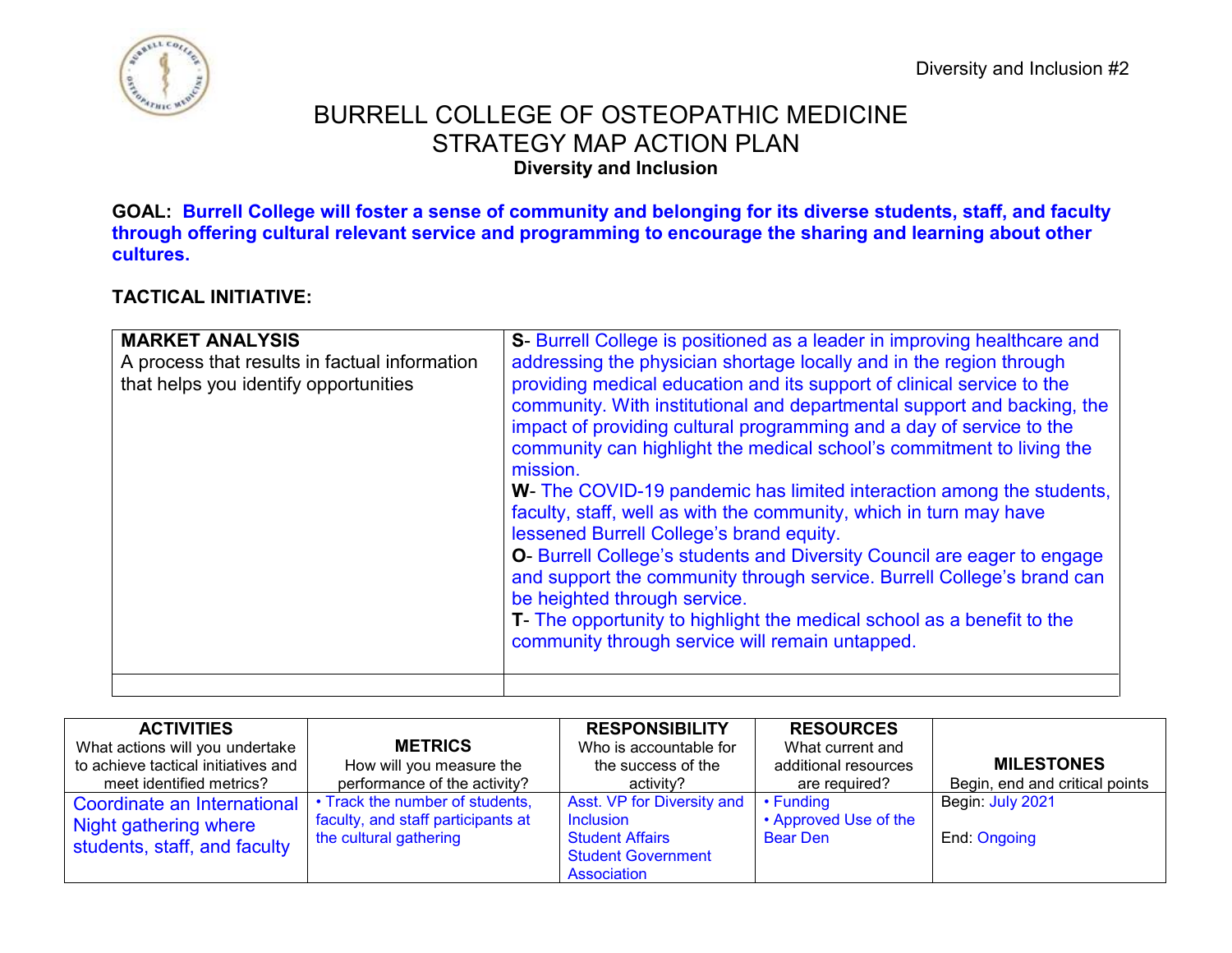| share a food dish and wear<br>traditional attire                                                                                                                                                                                            | • Follow up with a survey to<br>assess the experience of the<br>gathering<br>• Cover and share the gathering<br>via photos and a news article in<br><b>The Pulse Newsletter</b>                                                                                           | <b>Marketing &amp;</b><br><b>Communications</b><br><b>Facilities - Operation</b>                                                                                                                                                                                                  |                                                                                          | <b>Critical Points: Funding is</b><br>Committed                                                                            |
|---------------------------------------------------------------------------------------------------------------------------------------------------------------------------------------------------------------------------------------------|---------------------------------------------------------------------------------------------------------------------------------------------------------------------------------------------------------------------------------------------------------------------------|-----------------------------------------------------------------------------------------------------------------------------------------------------------------------------------------------------------------------------------------------------------------------------------|------------------------------------------------------------------------------------------|----------------------------------------------------------------------------------------------------------------------------|
| Commit a day/half-day of<br><b>Burrell College (students,</b><br>faculty, staff, and senior<br>leadership) service to the<br>community on MLK, Jr.<br>Day                                                                                   | • Track the number of community<br>members who participate in the<br>event or benefit from the service<br>• Track the number of Burrell<br>College students, faculty, and<br>staff who participate in the day of<br>service                                               | Asst. VP of Diversity and<br><b>Inclusion</b><br><b>Facilities and Operations</b><br><b>Student Government</b><br><b>Association</b><br><b>Marketing and</b><br><b>Communications</b><br><b>Support Teams:</b><br><b>Diversity Council</b><br><b>Community Engagement</b><br>Team | Funding for supplies,<br>refreshments, etc., as<br>needed<br>Media coverage              | Begin: July 1, 2021<br>End: Ongoing<br><b>Critical Points: Institutional</b><br>commitment is secured                      |
| <b>Collaborate with the</b><br>American Indian student<br>organizations at NMSU to<br>provide a cultural food<br>experience for the Burrell<br>College community to<br>learn more about the tribal<br>communities located in the<br>region. | • Track the number of students,<br>faculty, and staff participants at<br>the cultural food experience<br>• Follow up with a survey to<br>assess the food experience<br>• Cover and share the gathering<br>via photos and a news article in<br><b>The Pulse Newsletter</b> | Asst. VP for Diversity and<br><b>Inclusion</b><br><b>Facilities and Operations</b>                                                                                                                                                                                                | • Funding, if need<br>• Approved Use of the<br><b>Bear Den</b><br>• Food handlers permit | Begin: July 2021<br>End: Ongoing<br><b>Critical Points: A commitment</b><br>to collaborate and facility use is<br>approved |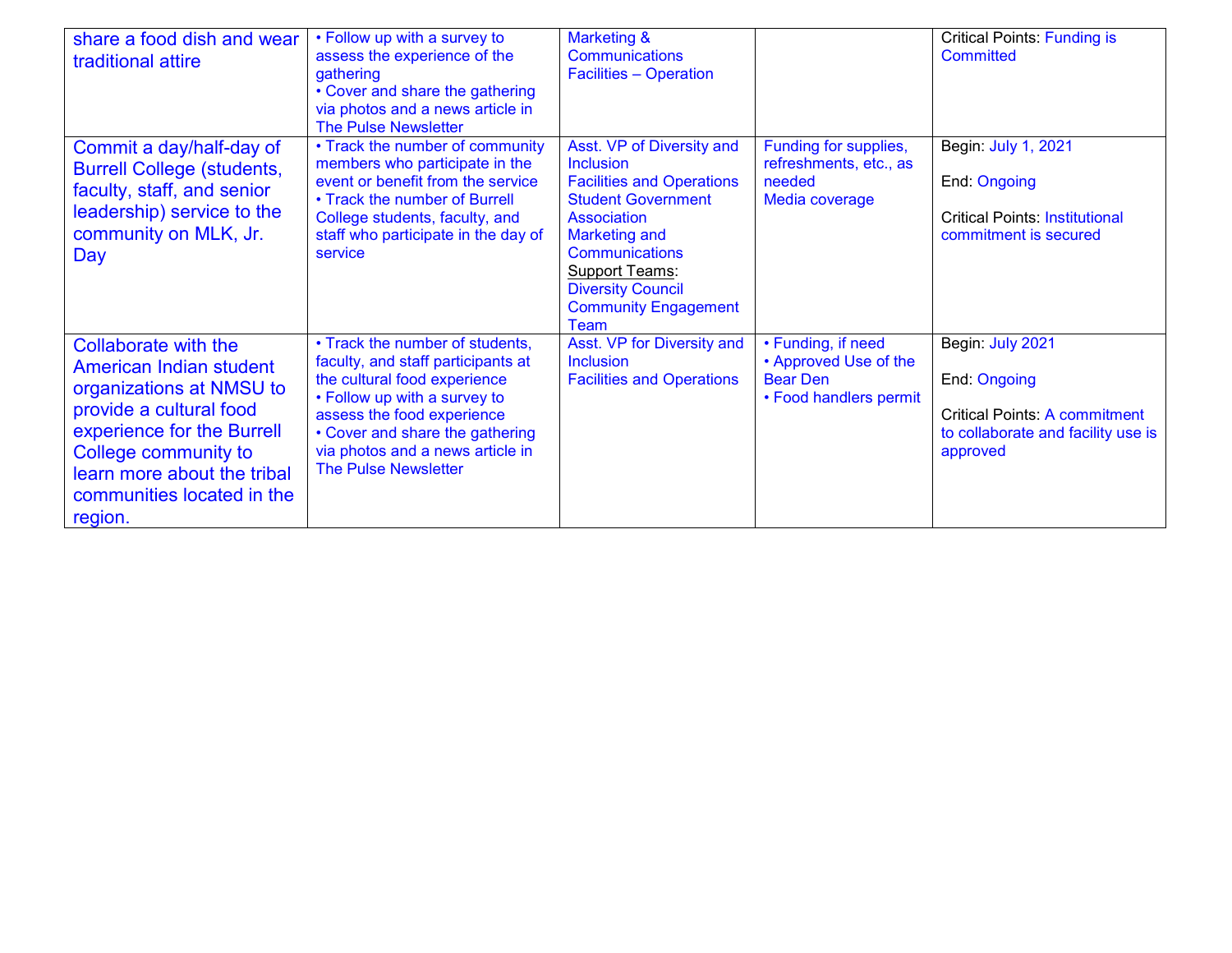

**GOAL:** Faculty will be supported and prepared to provide excellent instruction and excel in various areas of faculty activities.

**TACTICAL INITIATIVE:** Provide longitudinal programming to faculty to develop skills in teaching, osteopathic principles, research, and other areas of faculty development.

| <b>MARKET ANALYSIS</b>                        | S-Faculty committed to continuous improvement and excellence.   |
|-----------------------------------------------|-----------------------------------------------------------------|
| A process that results in factual information | W-Limited protected time for development activities.            |
| that helps you identify opportunities         | O- Established Faculty Academy can be honed to improve          |
|                                               | effectiveness.                                                  |
|                                               | T-Lack of cohesive faculty development could compromise student |
|                                               | success and curricular cohesiveness.                            |

| <b>ACTIVITIES</b>                   |                                    | <b>RESPONSIBILITY</b>      | <b>RESOURCES</b>              |                                   |
|-------------------------------------|------------------------------------|----------------------------|-------------------------------|-----------------------------------|
| What actions will you undertake     | <b>METRICS</b>                     | Who is accountable for     | What current and              |                                   |
| to achieve tactical initiatives and | How will you measure the           | the success of the         | additional resources          | <b>MILESTONES</b>                 |
| meet identified metrics?            | performance of the activity?       | activity?                  | are required?                 | Begin, end and critical points    |
| Continue to develop a faculty       | Consistent faculty attendance and  | <b>Faculty Affairs</b>     | <b>Faculty Affairs budget</b> | Begin: Current                    |
| academy with protected time for     | participation in academy           | <b>Faculty Development</b> |                               |                                   |
| needs-based training in the         | meetings, evaluation surveys       | <b>Advisory Council</b>    |                               | End: Ongoing                      |
| learning sciences, osteopathic      |                                    |                            |                               |                                   |
| principles, research, and other     |                                    |                            |                               | <b>Critical Points:</b>           |
| areas of faculty development        |                                    |                            |                               |                                   |
| Implement and expand a peer         | Faculty participation, feedback on | <b>Faculty Affairs</b>     | Faculty time for              | Begin: Fall 2021                  |
| feedback on teaching program,       | outcomes (survey)                  |                            | training and                  |                                   |
| including                           |                                    |                            | implementation                | End: Ongoing                      |
|                                     |                                    |                            |                               |                                   |
|                                     |                                    |                            |                               | Critical Points: January 2022 for |
|                                     |                                    |                            |                               | full implementation               |
| Further develop faculty academy     | Development of academy             | <b>Faculty Affairs</b>     | <b>Faculty Affairs budget</b> | Begin: Fall 2021                  |
| to include benchmarks and           | structure                          | <b>Faculty Development</b> |                               |                                   |
| opportunities for recognition and   |                                    | <b>Advisory Council</b>    |                               | End: Ongoing                      |
| mentoring roles.                    |                                    | <b>Faculty Council</b>     |                               |                                   |
|                                     |                                    |                            |                               | Critical Points: Academic year    |
|                                     |                                    |                            |                               | 2022-2023                         |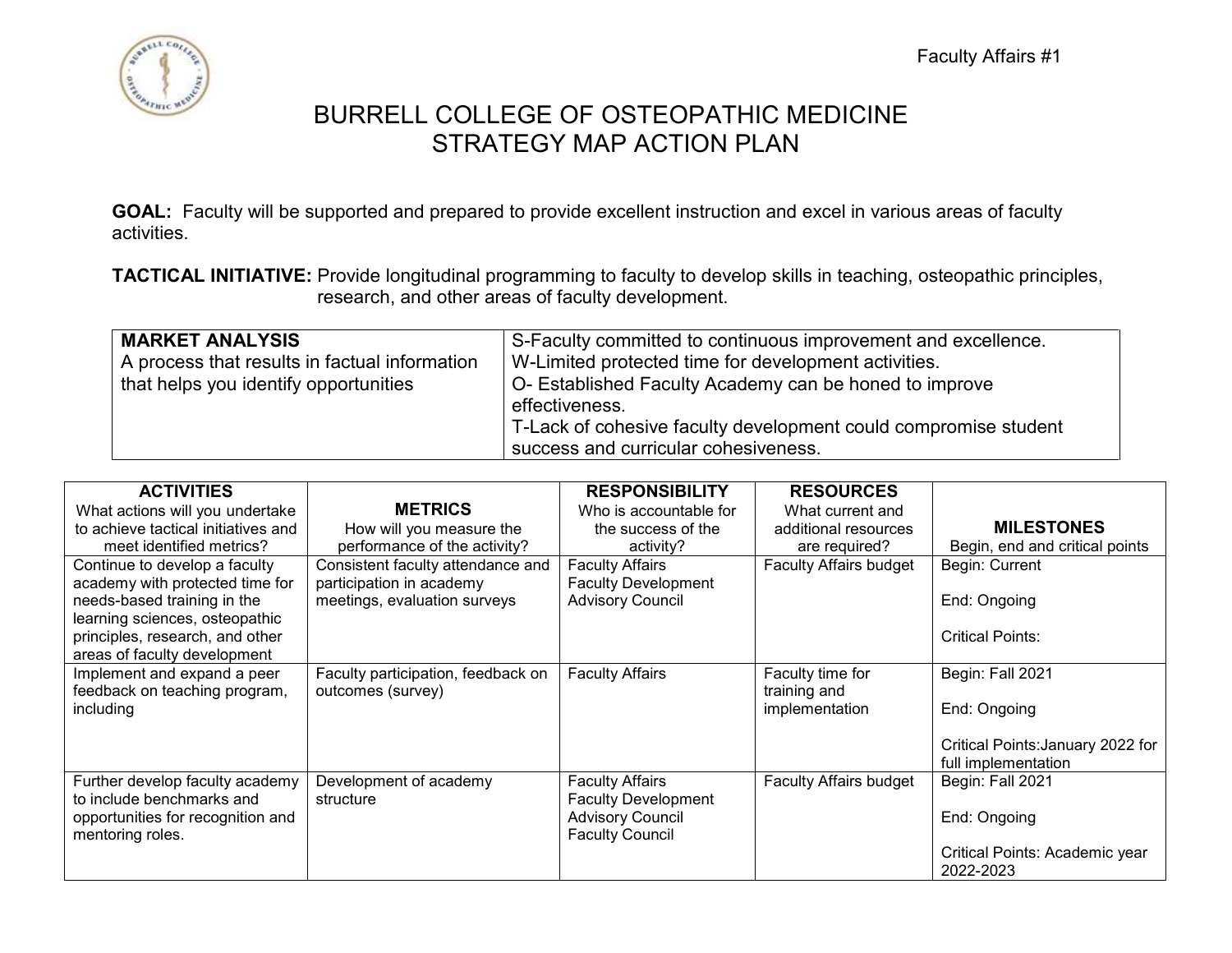# BURRELL COLLEGE OF OSTEOPATHIC MEDICINE Faculty Affairs #2 STRATEGY MAP ACTION PLAN

### **GOAL: Help preceptors improve their teaching knowledge and skills**

**TACTICAL INITIATIVE:** Provide more robust faculty development resources for preceptors

| <b>MARKET ANALYSIS</b>                                                                 | S: Large pool of preceptors                                                                                                                                                  |
|----------------------------------------------------------------------------------------|------------------------------------------------------------------------------------------------------------------------------------------------------------------------------|
| A process that results in factual information<br>that helps you identify opportunities | W: Many preceptors new to teaching<br>O: Knowledge gained can greatly enhance teaching practice<br>T: Limited time for faculty development; geographically dispersed faculty |
|                                                                                        |                                                                                                                                                                              |

| <b>ACTIVITIES</b>                                                |                                   | <b>RESPONSIBILITY</b>            | <b>RESOURCES</b>         |                                      |
|------------------------------------------------------------------|-----------------------------------|----------------------------------|--------------------------|--------------------------------------|
| What actions will you undertake                                  | <b>METRICS</b>                    | Who is accountable for           | What current and         |                                      |
| to achieve tactical initiatives and                              | How will you measure the          | the success of the               | additional resources     | <b>MILESTONES</b>                    |
| meet identified metrics?                                         | performance of the activity?      | activity?                        | are required?            | Begin, end and critical points       |
| Provide regular needs                                            | Needs assessment survey and       | <b>Faculty Affairs</b>           | Qualtrics, Faculty       | Begin: Current                       |
| assessment                                                       | data from Qualtrics               |                                  | Affairs time             |                                      |
|                                                                  |                                   |                                  |                          | End: Ongoing                         |
|                                                                  |                                   |                                  |                          |                                      |
|                                                                  |                                   |                                  |                          | <b>Critical Points:</b>              |
| Add to online offerings of faculty                               | List of resources, research, cost | <b>Faculty Affairs, Clinical</b> | Faculty Affairs time, IT | Begin: Fall 2021                     |
| development resources and                                        | of additional resources           | Education                        | help, potential          |                                      |
| modules.                                                         |                                   |                                  | subscriptions            | End: Ongoing                         |
|                                                                  |                                   |                                  |                          |                                      |
|                                                                  |                                   |                                  |                          | Critical Points: review in           |
|                                                                  |                                   |                                  |                          | January 2022                         |
| Provide on-site faculty                                          | Sessions delivered                |                                  | Faculty Affairs time &   | Begin: Ongoing                       |
| development at hubs at least                                     |                                   | <b>Faculty Affairs, Clinical</b> | budget, Clinical         |                                      |
| annually                                                         |                                   | Education                        | <b>Education time</b>    | End: Ongoing                         |
|                                                                  |                                   |                                  |                          |                                      |
|                                                                  |                                   |                                  |                          | <b>Critical Points: Early summer</b> |
|                                                                  |                                   |                                  |                          | hub visits                           |
| Build upon CME accreditation to                                  | Programs delivered; credits       | <b>Faculty Affairs, Clinical</b> | Faculty Affairs budget;  | Begin: Ongoing                       |
| provide more opportunities for                                   | documented                        | <b>Education, Clinical</b>       | clinical faculty time    |                                      |
| continuing medical education to<br>include a Grand Rounds series |                                   | Medicine Dept.                   |                          | End: Ongoing                         |
|                                                                  |                                   |                                  |                          | Critical Points: Spring 2022-first   |
|                                                                  |                                   |                                  |                          | annual report after                  |
|                                                                  |                                   |                                  |                          | accreditation                        |
|                                                                  |                                   |                                  |                          |                                      |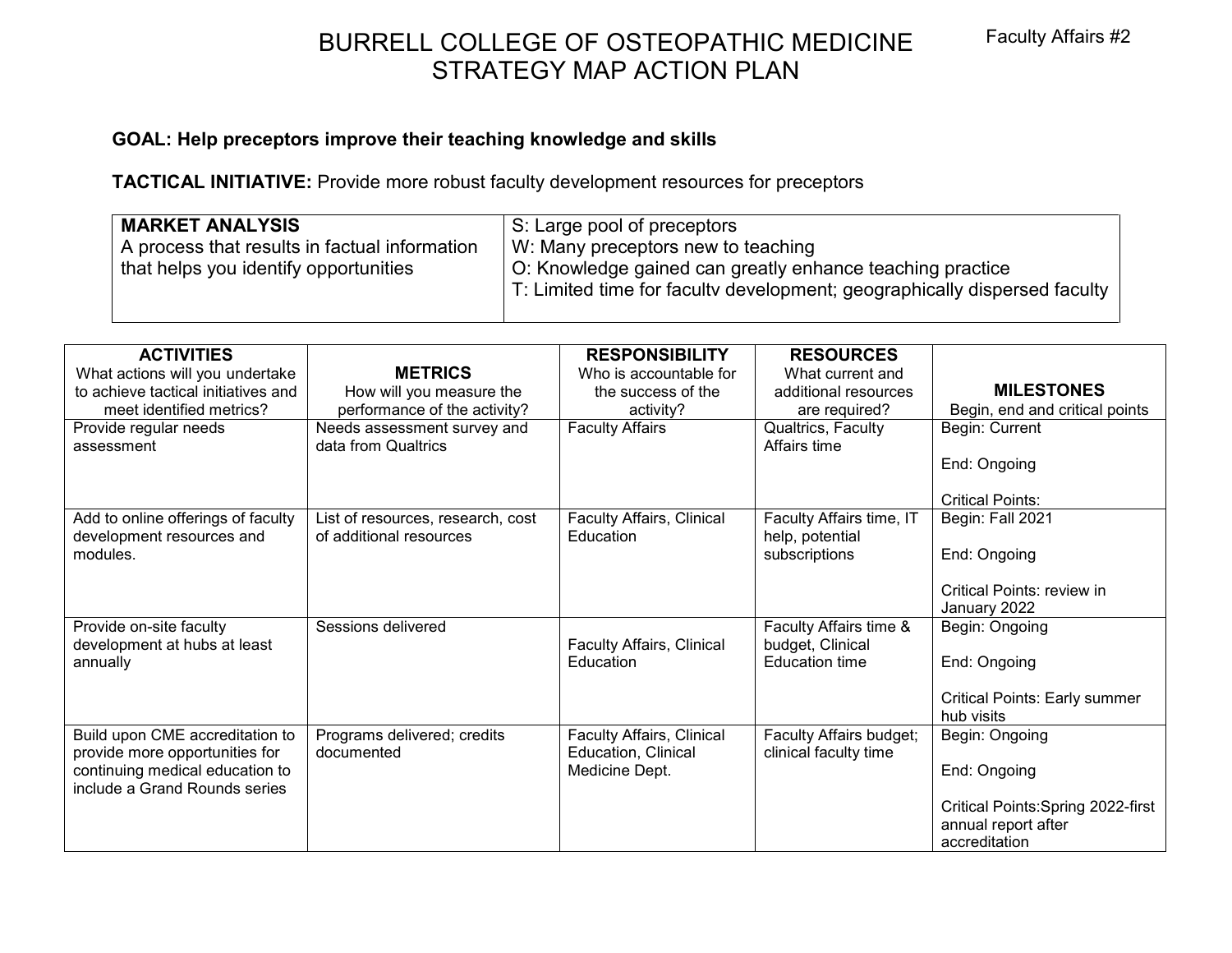### **GOAL: Enhance Burrell's ability to recruit and retain a talented, skilled, and committed faculty**

### **TACTICAL INITIATIVE: Enhance processes in recruitment, onboarding, and faculty promotion & career advancement**

| <b>MARKET ANALYSIS</b>                        | S: Staff time has been allocated to these priorities                     |
|-----------------------------------------------|--------------------------------------------------------------------------|
| A process that results in factual information | W: Requires coordination of departments that have separate processes     |
| that helps you identify opportunities         | O: Utilize knowledge from prior experience in recruitment, onboarding, & |
|                                               | promotion                                                                |
|                                               | T: Limited time for coordinated efforts for some key participants        |

| <b>ACTIVITIES</b>                   |                                   | <b>RESPONSIBILITY</b>       | <b>RESOURCES</b>              |                                  |
|-------------------------------------|-----------------------------------|-----------------------------|-------------------------------|----------------------------------|
| What actions will you undertake     | <b>METRICS</b>                    | Who is accountable for      | What current and              |                                  |
| to achieve tactical initiatives and | How will you measure the          | the success of the          | additional resources          | <b>MILESTONES</b>                |
| meet identified metrics?            | performance of the activity?      | activity?                   | are required?                 | Begin, end and critical points   |
| Work with HR, Office of Diversity   | Feedback from faculty, staff, and | Faculty Affairs, HR, Office | Personnel time                | Begin: Current                   |
| and Inclusion, and academic         | faculty candidates                | of Diversity and Inclusion, |                               |                                  |
| departments to improve faculty      |                                   | and academic                |                               | End: Ongoing                     |
| recruitment processes.              |                                   | departments                 |                               |                                  |
|                                     |                                   |                             |                               | Critical Points: January 2022    |
|                                     |                                   |                             |                               | check-in on processes            |
| Work with HR and academic           | Feedback from faculty, staff, and | Faculty Affairs, HR, and    | Personnel time                | Begin: Fall 2021                 |
| departments to further develop a    | new faculty                       | academic departments;       |                               |                                  |
| comprehensive faculty               |                                   | other departments to        |                               | End: Ongoing                     |
| onboarding program.                 |                                   | contribute introductory     |                               |                                  |
|                                     |                                   | information                 |                               | Critical Points: January 2022    |
|                                     |                                   |                             |                               | check-in on processes            |
| Work with Faculty Council,          | Development and evaluation of     |                             |                               | Begin: Fall 2021                 |
| academic departments, and the       | workshops                         | Faculty Affairs, Faculty    | Personnel time,               |                                  |
| Appointments & Promotions           |                                   | Council, academic           | <b>Faculty Affairs budget</b> | End: Ongoing                     |
| Committee to develop                |                                   | departments, and the        | for events                    |                                  |
| workshops to introduce faculty      |                                   | Appointments &              |                               | Critical Points: Spring 2022 for |
| to expectations for promotions &    |                                   | <b>Promotions Committee</b> |                               | full development of workshops    |
| the process for faculty on a        |                                   |                             |                               |                                  |
| pathway toward promotion at         |                                   |                             |                               |                                  |
| each rank.                          |                                   |                             |                               |                                  |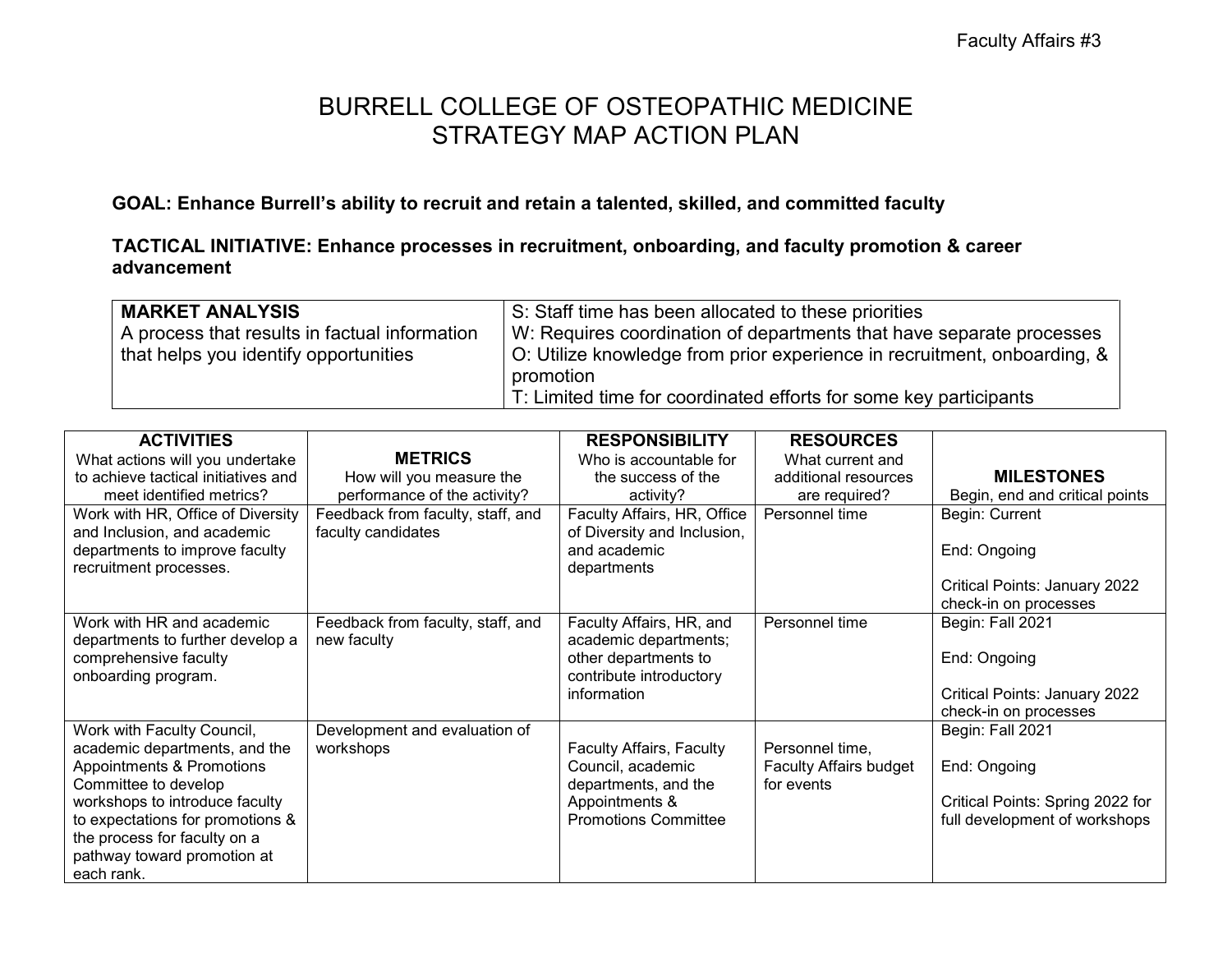Library #1



### BURRELL COLLEGE OF OSTEOPATHIC MEDICINE STRATEGY MAP ACTION PLAN – Instruction

#### **GOAL: The Library supports the students, faculty, and staff through activites that promote Evidence Based Practice (EBP) knowledge and skills resulting in the ability to retrieve and apply medical information/research in practice and as lifelong learners.**

**TACTICAL INITIATIVE:** Work collaboratively to teach and train on relevant EBP topics within and outside the curriculum.

| <b>MARKET ANALYSIS</b><br>A process that results in factual information that helps you<br>identify opportunities | S- over 60 combined years of diverse professional library experience; strong collaborators;<br>extensive EBP training; support active learning<br>W- librarians balancing both operational and teaching responsibilities; very limited inclusion in<br>curriculum decision-making<br><b>O</b> - evolving curriculum that could allow for further librarian engagement; partnership<br>development with faculty in other departments; creation of educational programs of interest<br>outside of the formal curriculum; development of online resources for individual instruction<br>T- reduction of librarian involvement in instruction overall; redundancy of EBP topics taught<br>within the curriculum; challenges assessing EBP knowledge and skills; other medical schools<br>have larger library staff/faculty that allow for greater focus and specialization |
|------------------------------------------------------------------------------------------------------------------|------------------------------------------------------------------------------------------------------------------------------------------------------------------------------------------------------------------------------------------------------------------------------------------------------------------------------------------------------------------------------------------------------------------------------------------------------------------------------------------------------------------------------------------------------------------------------------------------------------------------------------------------------------------------------------------------------------------------------------------------------------------------------------------------------------------------------------------------------------------------|
|------------------------------------------------------------------------------------------------------------------|------------------------------------------------------------------------------------------------------------------------------------------------------------------------------------------------------------------------------------------------------------------------------------------------------------------------------------------------------------------------------------------------------------------------------------------------------------------------------------------------------------------------------------------------------------------------------------------------------------------------------------------------------------------------------------------------------------------------------------------------------------------------------------------------------------------------------------------------------------------------|

| <b>ACTIVITIES</b>                                                                         | <b>METRICS</b>                                           | <b>RESPONSIBILITY</b>                        | <b>RESOURCES</b>                                       | <b>MILESTONES</b>                 |
|-------------------------------------------------------------------------------------------|----------------------------------------------------------|----------------------------------------------|--------------------------------------------------------|-----------------------------------|
| What actions will you<br>undertake to achieve tactical                                    | How will you measure the<br>performance of the activity? | Who is accountable for<br>the success of the | What current and additional resources<br>are required? | Begin, end and critical<br>points |
| initiatives and meet identified<br>metrics?                                               |                                                          | activity?                                    |                                                        |                                   |
| Create educational                                                                        | Develop and deliver at least                             | Librarians                                   | <b>IT Support</b>                                      | Begin: July 2021                  |
| programs/sessions outside<br>of the formal curriculum that<br>support EBP and/or lifelong | (2) live sessions                                        |                                              | <b>Student Affairs</b><br><b>Faculty Affairs</b>       | End: May 2023                     |
| learning                                                                                  |                                                          |                                              |                                                        | Critical Points: May 2022         |
| Develop on-demand, online<br>resources; examples include                                  | Develop and post at least<br>(4) resources on library's  | Librarians                                   | Library Technician<br><b>IT Support</b>                | Begin: July 2021                  |
| slide presentations or "how<br>to" demonstration videos                                   | website                                                  |                                              |                                                        | End: May 2023                     |
|                                                                                           |                                                          |                                              |                                                        | Critical Points: May 2022         |
| Evaluate pre- and post-test<br>assessment data on                                         | --Analyses completed<br>--Improvements made as           | Librarians                                   | Assistant Dean of Student Assessment                   | Begin: July 2021                  |
| students' self-perceptions of                                                             | feasible                                                 |                                              |                                                        | End: Ongoing                      |
| KSA's on EBP topics and<br>library resources taught in                                    |                                                          |                                              |                                                        | Critical Points: May 2022         |
| formal curriculum                                                                         |                                                          |                                              |                                                        |                                   |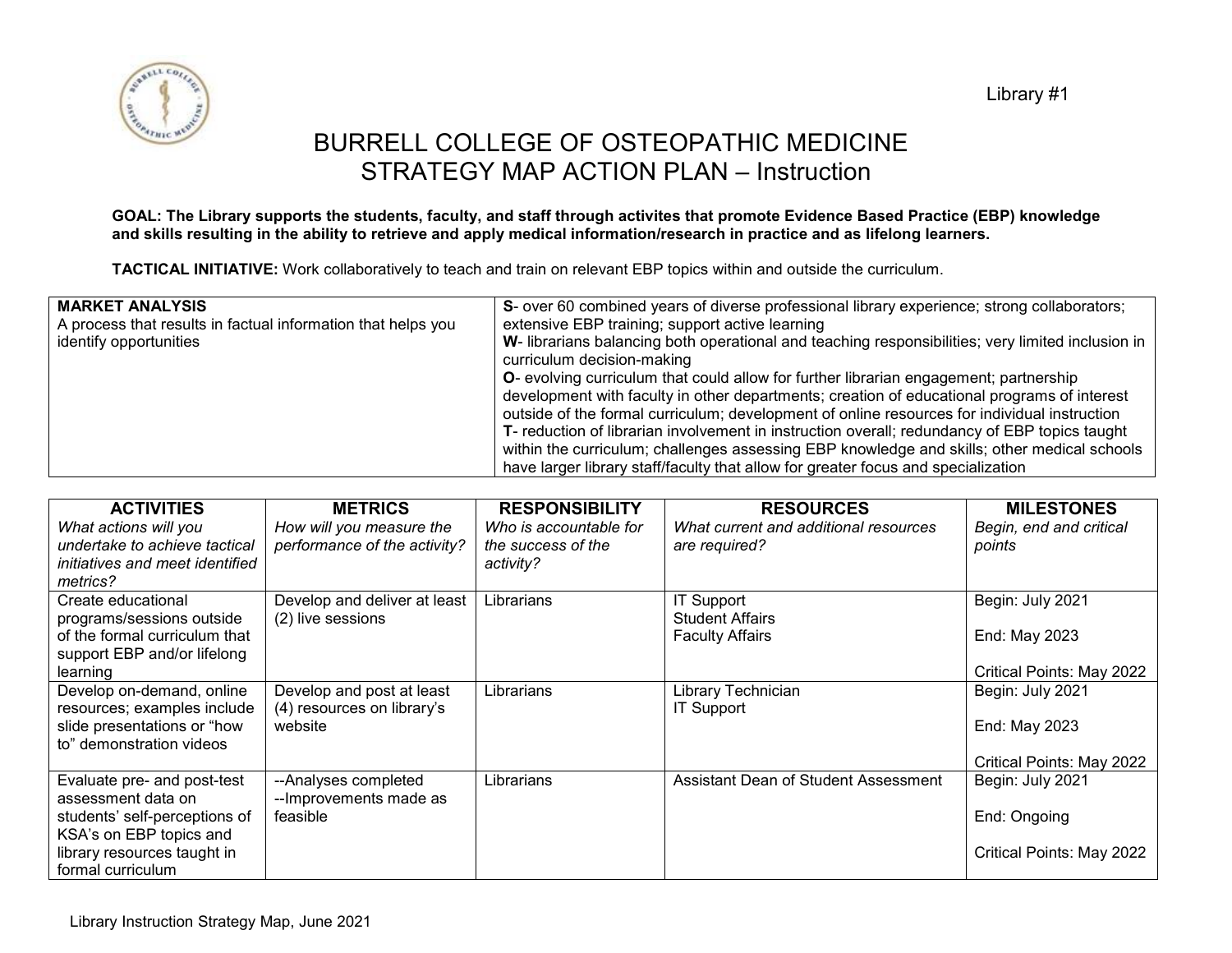

### BURRELL COLLEGE OF OSTEOPATHIC MEDICINE LIBRARY STRATEGY MAP ACTION PLAN – Outreach & Programming

#### **GOAL: Create learning opportunities and strengthen community connections through outreach and programming to enrich Burrell's academic and community environments.**

**TACTICAL INITIATIVE:** Provide programming in medical humanities, health information literacy and cultural diversity, as appropriate, to internal and external communities.

| <b>MARKET ANALYSIS</b>                                       | S- over 60 combined years of diverse professional library experience; strong collaborators;           |
|--------------------------------------------------------------|-------------------------------------------------------------------------------------------------------|
| A process that results in factual information that helps you | strong record of institutional support for library programming                                        |
| identify opportunities                                       | W- librarians balancing both operational and teaching responsibilities; for-profit status; time for   |
|                                                              | programming and outreach due to multiple responsibilities                                             |
|                                                              | <b>O</b> - ability to create partnerships (particularly with local non-profits and NMSU); engaged and |
|                                                              | motivated Burrell faculty, staff and students; new members of National Network of Libraries of        |
|                                                              | Medicine Region #4 due to national restructuring                                                      |
|                                                              | T- reduction or insufficient increase in library budget; other medical schools have larger library    |
|                                                              | staff/faculty that allow for greater focus and specialization; competing with UNM Health              |
|                                                              | Sciences Library for funding and outreach opportunities (alternatively, there are opportunities       |
|                                                              | for collaboration)                                                                                    |

| <b>ACTIVITIES</b>                                                      | <b>METRICS</b>                                           | <b>RESPONSIBILITY</b>                        | <b>RESOURCES</b>                          | <b>MILESTONES</b>              |
|------------------------------------------------------------------------|----------------------------------------------------------|----------------------------------------------|-------------------------------------------|--------------------------------|
| What actions will you undertake<br>to achieve tactical initiatives and | How will you measure the<br>performance of the activity? | Who is accountable for<br>the success of the | What current and<br>additional resources  | Begin, end and critical points |
| meet identified metrics?                                               |                                                          | activity?                                    | are required?                             |                                |
| Provide programming in medical                                         | Provide at least (2) programs per                        | Librarians                                   | Internal or other                         | Begin: July 2021               |
| humanities and cultural<br>awareness/sensitivity (internal)            | year to students, faculty and/or<br>staff                |                                              | funding support<br><b>Student Affairs</b> | End: Ongoing                   |
|                                                                        |                                                          |                                              |                                           |                                |
|                                                                        |                                                          |                                              |                                           | Critical Points: May 2022      |
| Create outreach activities to                                          | Create or participate in at least (1)                    | Librarians                                   | Budget or other                           | Begin: July 2021               |
| benefit the health of our                                              | program that engages the                                 |                                              | funding support                           |                                |
| community and create local                                             | community per year                                       |                                              | <b>Facilities Support</b>                 | End: Ongoing                   |
| goodwill and meaningful                                                |                                                          |                                              | <b>Programming Spaces</b>                 |                                |
| partnerships (internal/external)                                       |                                                          |                                              | <b>IT Support</b>                         | Critical Points: May 2022      |
| Develop targeted marketing                                             | --Generate and distribute at least                       | Librarians                                   | Director of                               | Begin: July 2021               |
| strategies to engage specific                                          | (10) newsletters/emails or other                         |                                              | Communications &                          |                                |
| user groups                                                            | promotional items for targeted                           |                                              | Marketing                                 | End: Ongoing                   |
|                                                                        | audiences per year                                       |                                              |                                           |                                |
|                                                                        | --Increase social media presence,                        |                                              |                                           | Critical Points: May 2022      |
|                                                                        | e.g., instagram, twitter                                 |                                              |                                           |                                |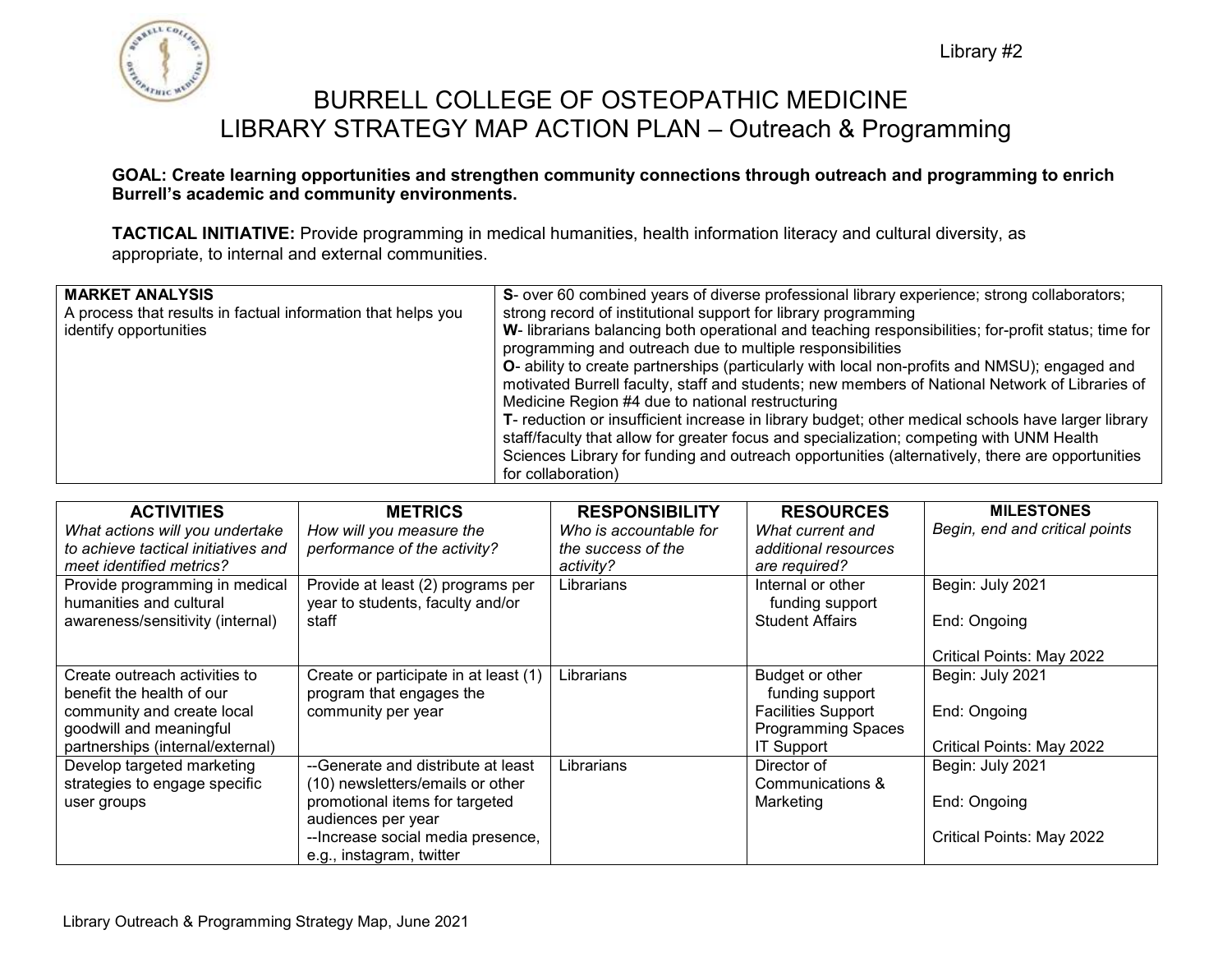

### BURRELL COLLEGE OF OSTEOPATHIC MEDICINE LIBRARY STRATEGY MAP ACTION PLAN – Resources & Services

#### **GOAL: The Library provides Burrell students, faculty and staff access to high quality library spaces, resources and services to support teaching, learning and research.**

**TACTICAL INITIATIVE:** Create and continuously improve electronic and physical spaces, library collections and targeted services using a variety of assessment and decision-making strategies for the Burrell community both on and off campus.

| <b>MARKET ANALYSIS</b><br>A process that results in factual information that helps you<br>identify opportunities | S- over 60 combined years of diverse professional library experience; funding for resources<br>W- librarians balancing both operational and teaching responsibilities; extremely limited<br>physical space<br><b>O-</b> relocation of library to new location on campus; more longitudinal data to assist in effective |
|------------------------------------------------------------------------------------------------------------------|------------------------------------------------------------------------------------------------------------------------------------------------------------------------------------------------------------------------------------------------------------------------------------------------------------------------|
|                                                                                                                  | decision-making<br>T- Reduction or insufficient increase in library budget; other medical schools have larger<br>library staff/faculty that allow for greater focus and specialization                                                                                                                                 |

| <b>ACTIVITIES</b>                                      | <b>METRICS</b>                        | <b>RESPONSIBILITY</b>           | <b>RESOURCES</b>                      | <b>MILESTONES</b>              |
|--------------------------------------------------------|---------------------------------------|---------------------------------|---------------------------------------|--------------------------------|
| What actions will you<br>undertake to achieve tactical | How will you measure the              | Who is accountable for          | What current and                      | Begin, end and critical points |
| initiatives and meet identified                        | performance of the activity?          | the success of the<br>activity? | additional resources are<br>required? |                                |
| metrics?                                               |                                       |                                 |                                       |                                |
| Relocate to new library space                          | --Participate in planning new library | Library Director                | IT Support                            | Begin: July 2021               |
|                                                        | space, including selection of new     | Assistant VP for                | <b>Facilities Support</b>             |                                |
|                                                        | furnishings, shelving, etc.           | Administration/CIO              | Funding for move, new                 | End: March 2022 (TBD)          |
|                                                        | --Relocation completed                |                                 | furnishing, etc.                      |                                |
|                                                        | -- Review and revise library policies |                                 | Outside vendors, e.g.,                | Critical Points: October 2021; |
|                                                        | and procedures as needed              |                                 | moving, shelving,                     | December 2021; Jan 2022        |
|                                                        |                                       |                                 | furnishing                            |                                |
| Further investigate article                            | --Decide whether to acquire CLIO      | Librarians                      | Potential funding for                 | Begin: July 2021               |
| request and management                                 | or other management system            |                                 | software/system                       |                                |
| software/system for improved                           | -Implement if acquired                |                                 | <b>IT Support</b>                     | End: June 2023                 |
| operational and cost                                   | --Obtain current DOCLINE              |                                 |                                       |                                |
| efficiencies                                           | installation requirements             |                                 |                                       | Critical Points: June 2022     |
|                                                        | -Implement if feasible                |                                 |                                       |                                |
| Develop a programmatic plan                            | --Organize and document               | Librarians                      | Office of Compliance &                | Begin: July 2021               |
| for library assessment                                 | assessment activities                 |                                 | Institutional                         |                                |
|                                                        | --Create a formal tracking process    |                                 | Assessment                            | End: On-going                  |
|                                                        | --Create an SOP                       |                                 | Assistant Dean of                     |                                |
|                                                        |                                       |                                 | <b>Student Assessment</b>             | Critical Points: June 2022     |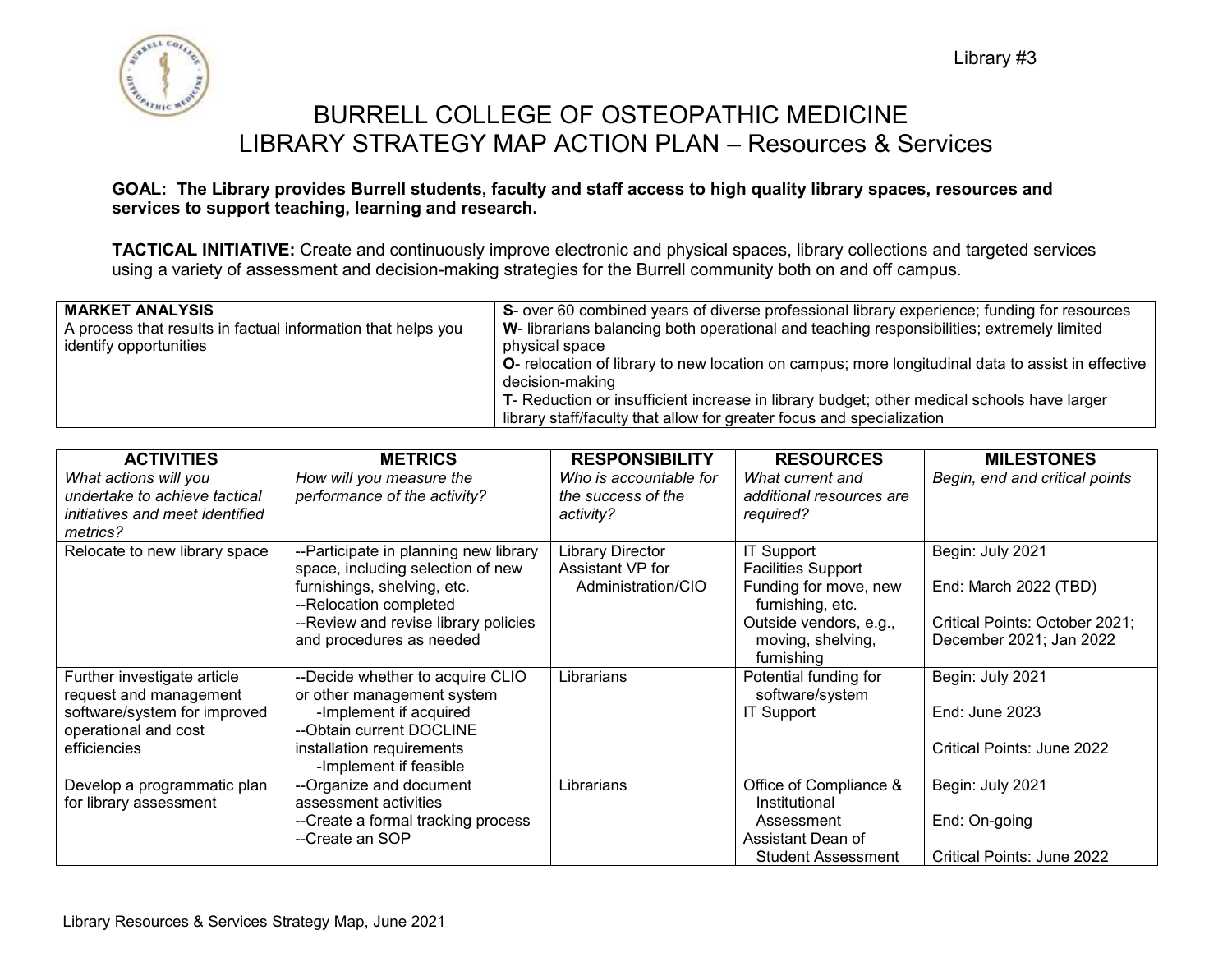

**GOAL:** Increased Didactic Delivery

**TACTICAL INITIATIVE:** Office of Clinical Education will provide biweekly and monthly didactic sessions

| <b>MARKET ANALYSIS</b><br>A process that results in factual information<br>that helps you identify opportunities | S - The Zoom meetings guarantee the comparability across the Hubs<br>W - Time difference in Hubs (Rockledge, FL)<br><b>O</b> - Physicians and Residency program Directors interested in providing<br>the sessions |
|------------------------------------------------------------------------------------------------------------------|-------------------------------------------------------------------------------------------------------------------------------------------------------------------------------------------------------------------|
|                                                                                                                  | $T$ – Time away from clinical rotations and student complaints from<br>missing the clinical time.                                                                                                                 |

| <b>ACTIVITIES</b>                   |                                | <b>RESPONSIBILITY</b>        | <b>RESOURCES</b>     |                                       |
|-------------------------------------|--------------------------------|------------------------------|----------------------|---------------------------------------|
| What actions will you undertake     | <b>METRICS</b>                 | Who is accountable for       | What current and     |                                       |
| to achieve tactical initiatives and | How will you measure the       | the success of the           | additional resources | <b>MILESTONES</b>                     |
| meet identified metrics?            | performance of the activity?   | activity?                    | are required?        | Begin, end and critical points        |
| Every Wednesday evening             | The attendance of the sessions | <b>Office of Clinical</b>    | Zoom                 | Begin: July 5, 2021                   |
| students enrolled in IM, FM and     | will be mandatory. The         | <b>Education</b>             | Dr. Ruffenach's      |                                       |
| Surgery will have to attend         | attendance will be recorded.   |                              | contract             | End: June 30, 2022                    |
| patient presentation sessions       | (Zoom provides the attendance  |                              |                      |                                       |
| with Dr. Ruffenach.                 | report)                        |                              |                      | <b>Critical Points: Participating</b> |
|                                     |                                |                              |                      | Physician has been identified         |
| Every COMAT Friday, at 1:00         | The attendance of the sessions | <b>Office of Clinical</b>    | Zoom                 | Begin: July 5, 2021                   |
| PM, there will be a mandatory       | will be mandatory. The         | <b>Education</b>             |                      |                                       |
| didactic session by topic. The      | attendance will be recorded.   | <b>Residency Programs in</b> |                      | End: June 30, 2022                    |
| residents at Mountain View will     | (Zoom provides the attendance  | the community (El Paso       |                      |                                       |
| be responsible for the sessions.    | report)                        | and Las Cruces Hubs).        |                      | <b>Critical Points: Participating</b> |
|                                     |                                |                              |                      | Residents identified                  |
|                                     |                                |                              |                      | Begin:                                |
|                                     |                                |                              |                      |                                       |
|                                     |                                |                              |                      | End:                                  |
|                                     |                                |                              |                      | <b>Critical Points:</b>               |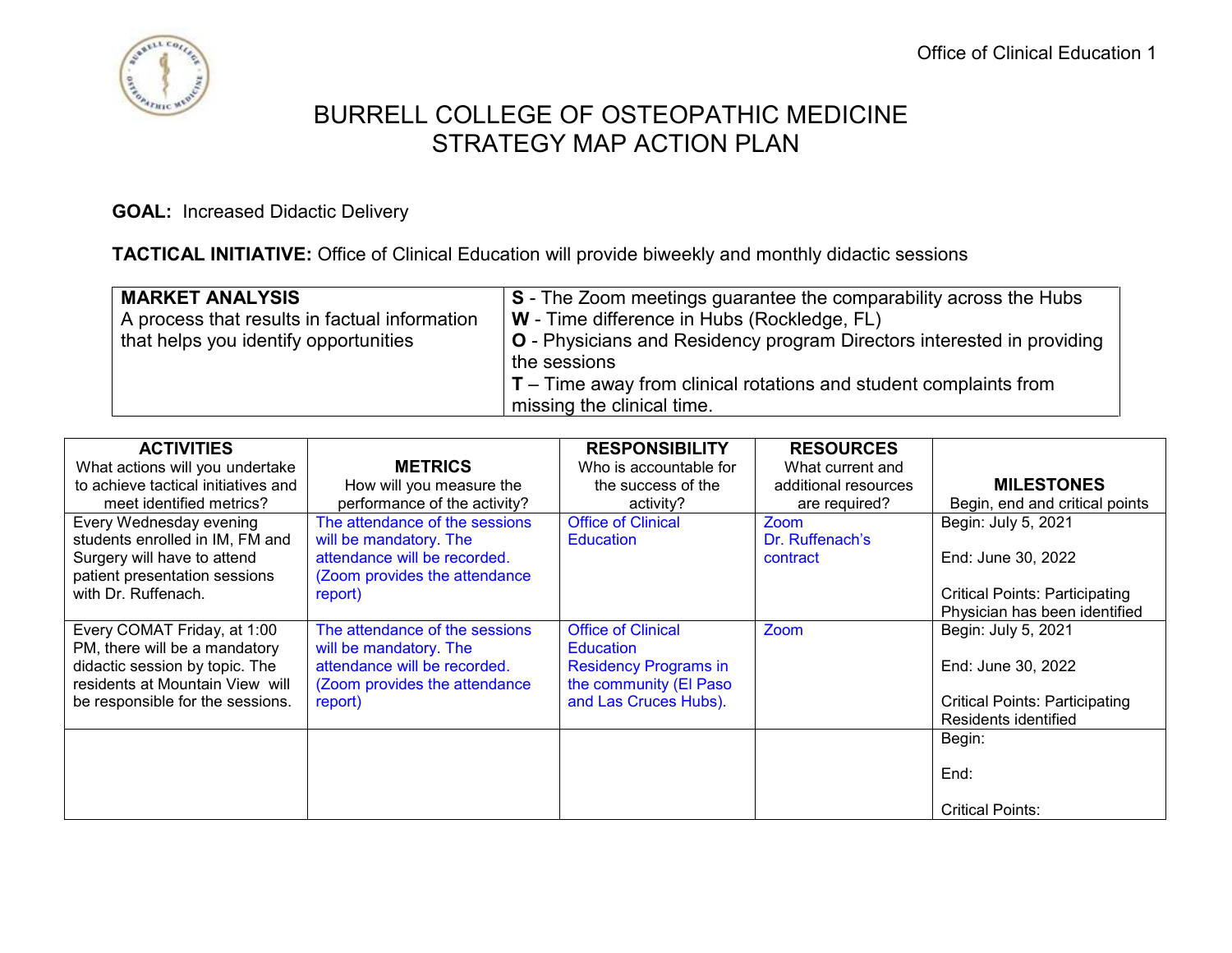

**GOAL:** Improve Student Performance (Academic and Professional)

**TACTICAL INITIATIVE:** Office of Clinical Education will work on improving the students' academic and professional performance

| <b>MARKET ANALYSIS</b>                        | $S -$ Reduce the failure rate (academic and professional)                                                                                          |
|-----------------------------------------------|----------------------------------------------------------------------------------------------------------------------------------------------------|
| A process that results in factual information | $\mathsf{W}$ – Not all faculty (preceptors) are willing to provide written feedback                                                                |
| that helps you identify opportunities         | $O$ – Clerkship Directors will be more proactive, and intervene before the<br>failure occurs, thus providing increased opportunity for students to |
|                                               | improve their performance                                                                                                                          |
|                                               | $\mathsf{T}$ – Preceptors compliance and willingness to perform this new task.                                                                     |

| <b>ACTIVITIES</b>                   |                                   | <b>RESPONSIBILITY</b>               | <b>RESOURCES</b>           |                                         |
|-------------------------------------|-----------------------------------|-------------------------------------|----------------------------|-----------------------------------------|
| What actions will you undertake     | <b>METRICS</b>                    | Who is accountable for the          | What current and           |                                         |
| to achieve tactical initiatives and | How will you measure the          | success of the activity?            | additional resources       | <b>MILESTONES</b>                       |
| meet identified metrics?            | performance of the activity?      |                                     | are required?              | Begin, end and critical points          |
| Mid-point evaluation will be        | The number of Corrective Actions  | <b>Office of Clinical Education</b> | Leo                        | Begin: July 5, 2021                     |
| implemented with the start of the   | per academic year, per specialty  | <b>Students</b>                     | <b>Faculty development</b> |                                         |
| new academic year.                  | and the number of failures of the | <b>Faculty Affairs</b>              |                            | End: June 30, 2022                      |
|                                     | clerkship.                        | <b>Preceptors</b>                   |                            |                                         |
|                                     |                                   |                                     |                            | <b>Critical Points: Evaluation form</b> |
|                                     |                                   |                                     |                            | has been approved by the                |
|                                     |                                   |                                     |                            | <b>Curriculum Committee</b>             |
|                                     |                                   |                                     |                            | Begin:                                  |
|                                     |                                   |                                     |                            |                                         |
|                                     |                                   |                                     |                            | End:                                    |
|                                     |                                   |                                     |                            |                                         |
|                                     |                                   |                                     |                            | <b>Critical Points:</b>                 |
|                                     |                                   |                                     |                            | Begin:                                  |
|                                     |                                   |                                     |                            |                                         |
|                                     |                                   |                                     |                            | End:                                    |
|                                     |                                   |                                     |                            |                                         |
|                                     |                                   |                                     |                            | <b>Critical Points:</b>                 |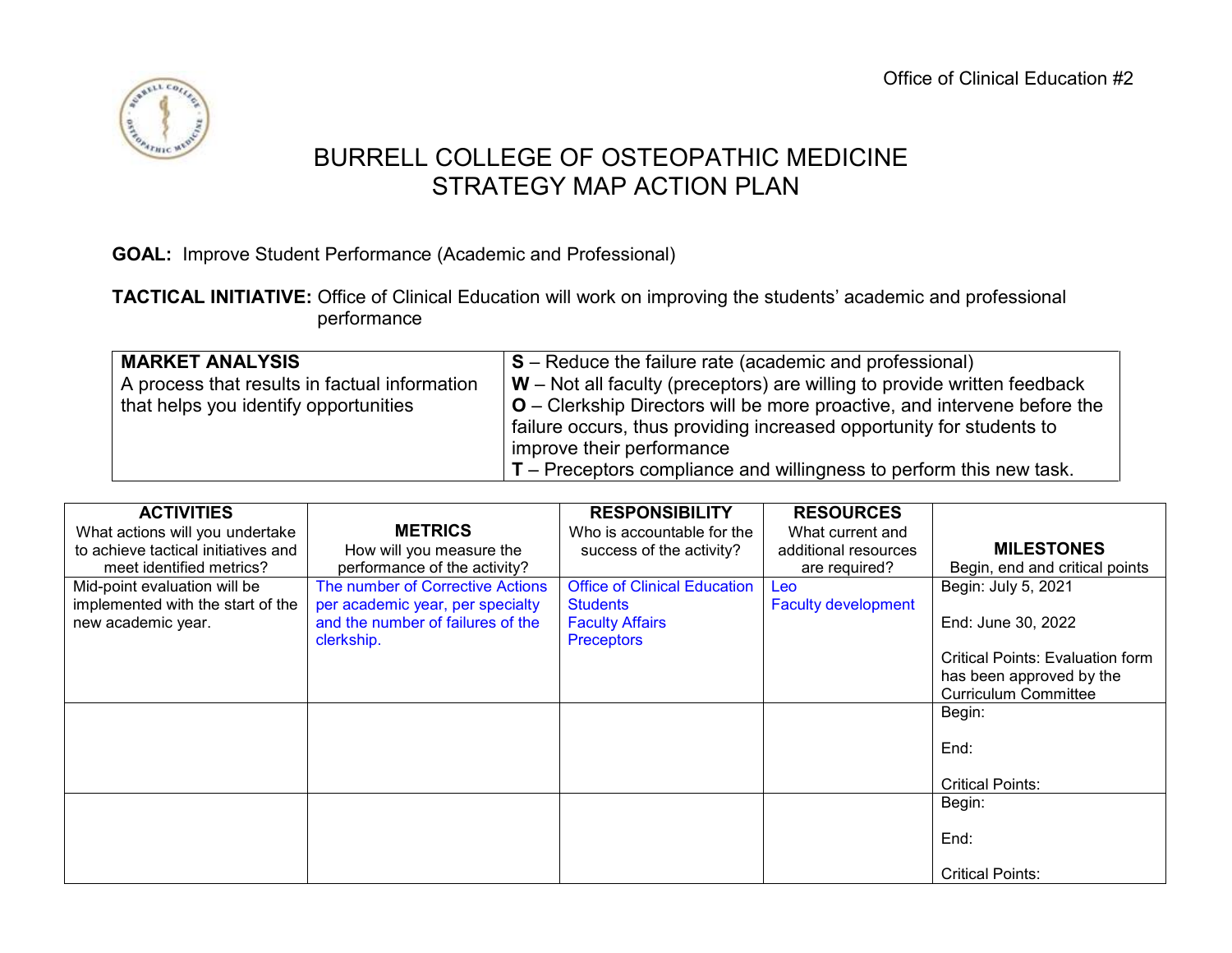Pre-Clinical Education #1



### BURRELL COLLEGE OF OSTEOPATHIC MEDICINE STRATEGY MAP ACTION PLAN **Curriculum Management 1**

**GOAL: Graduates of the Burrell College of Osteopathic Medicine degree program will be able to integrate knowledge and skills acquired from the biomedical , clinical, social and behavioral sciences to provide patient care in a supervised setting.**

**TACTICAL INITIATIVE: Review of the current status of Objectives, mapping of objectives to core competencies and exam questions in order to complete the feedback loop to identify extent of coverage within the current curriculum.**

| determined objectives for some disciplines.<br>A process that results in factual information<br>that helps you identify opportunities<br>W- Not all disciplines have national objectives for comparison and<br>wording may not be exact between sets of objectives.<br><b>O</b> - To provide an accurate picture of what we currently present to serve<br>as a reference in relation to what we should have as outlined by<br>COMLEX blueprint and established medical practice.<br>T- Multiple sources and variety of quality of internal objectives.<br>Absence of analysis and feedback causes the learning loop to remain<br>open and not completed. |
|----------------------------------------------------------------------------------------------------------------------------------------------------------------------------------------------------------------------------------------------------------------------------------------------------------------------------------------------------------------------------------------------------------------------------------------------------------------------------------------------------------------------------------------------------------------------------------------------------------------------------------------------------------|
|                                                                                                                                                                                                                                                                                                                                                                                                                                                                                                                                                                                                                                                          |

| <b>ACTIVITIES</b>                   |                                       | <b>RESPONSIBILITY</b>            | <b>RESOURCES</b>         |                                |
|-------------------------------------|---------------------------------------|----------------------------------|--------------------------|--------------------------------|
| What actions will you undertake     | <b>METRICS</b>                        | Who is accountable for           | What current and         |                                |
| to achieve tactical initiatives and | How will you measure the              | the success of the               | additional resources     | <b>MILESTONES</b>              |
| meet identified metrics?            | performance of the activity?          | activity?                        | are required?            | Begin, end and critical points |
|                                     |                                       | <b>Assistant Dean for</b>        | <b>LEO</b>               | Begin:                         |
| Critically review and analyze       | Generation of a document              | <b>Student Assessment</b>        | Examsoft                 |                                |
| objectives mapped to exam           | outlining the results of analysis     | <b>Testing center</b>            | <b>Faculty and Staff</b> | End:                           |
| questions and Goals and             | and feedback of the objectives        | <b>Course directors/ Faculty</b> | salary                   |                                |
| objectives within Leo               | maps                                  |                                  |                          | <b>Critical Points:</b>        |
|                                     |                                       | Asst. Dean Of Pre-               | LEO                      | Begin:                         |
| Generate a list of Clinical         | Internally generated list of clinical | <b>Clerkship Curriculum</b>      | Faculty and Staff        |                                |
| presentations based on the          | presentations presented by our        | <b>Curriculum coordinators</b>   | <b>Salaries</b>          | End:                           |
|                                     |                                       | <b>Course directors/ Faculty</b> |                          |                                |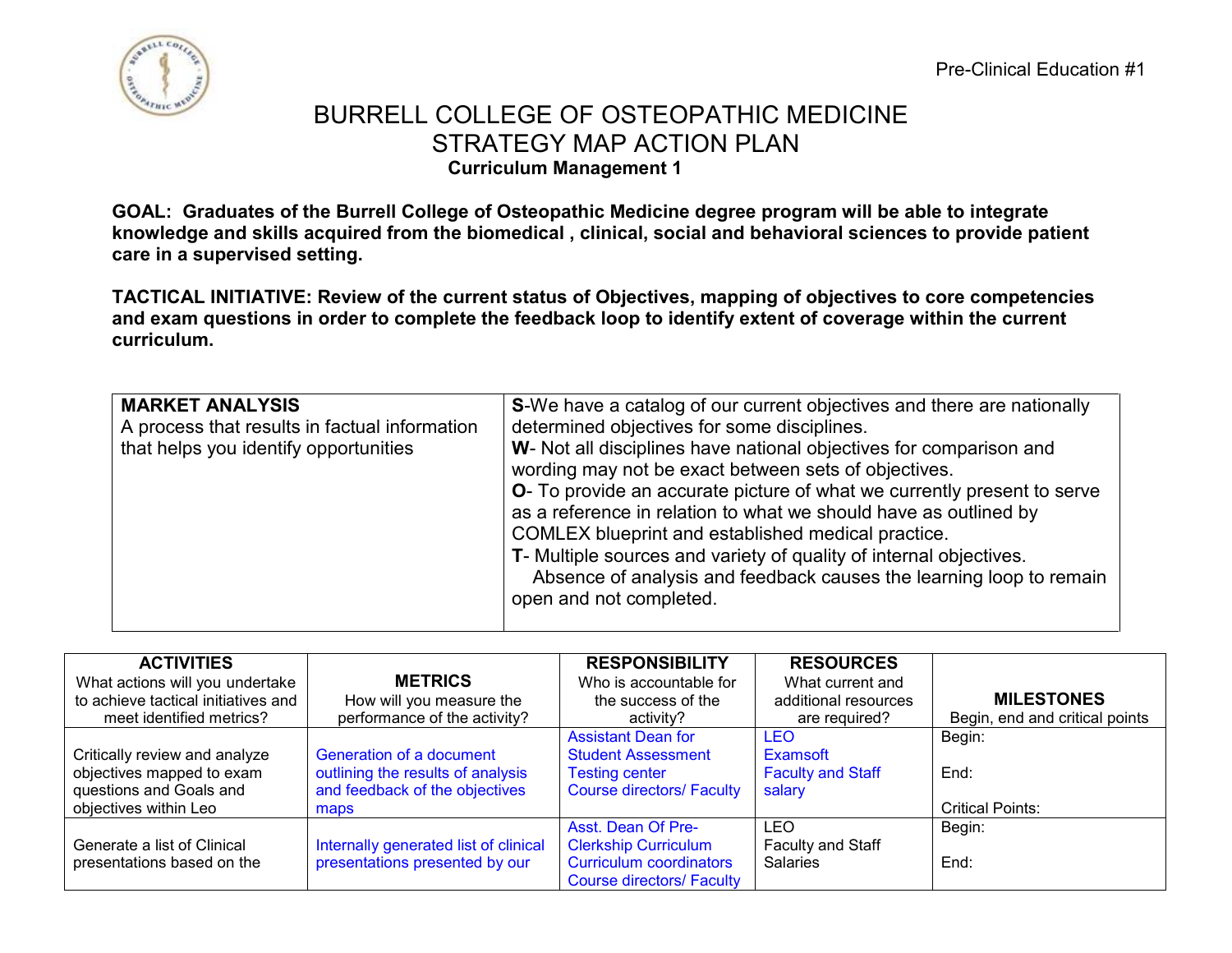| presentation within our<br>curriculum.                                                                                                                                                                                       | faculty (comparable to a list found<br>in COMLEX Blueprint.                                                                                                                                                          |                                                                                                                                                                                   |                                      | <b>Critical Points:</b> |
|------------------------------------------------------------------------------------------------------------------------------------------------------------------------------------------------------------------------------|----------------------------------------------------------------------------------------------------------------------------------------------------------------------------------------------------------------------|-----------------------------------------------------------------------------------------------------------------------------------------------------------------------------------|--------------------------------------|-------------------------|
| Generate a general list of topics                                                                                                                                                                                            | List of topics within course                                                                                                                                                                                         | Asst. Dean Of Pre-                                                                                                                                                                | <b>LEO</b>                           | Begin:                  |
| covered in each course and                                                                                                                                                                                                   | List of hours by discipline                                                                                                                                                                                          | <b>Clerkship Curriculum</b>                                                                                                                                                       | Faculty and Staff                    |                         |
| analyze by disciplines                                                                                                                                                                                                       | List of hours per topic by                                                                                                                                                                                           | Curriculum coordinators                                                                                                                                                           | <b>Salaries</b>                      | End:                    |
| addressing each topic                                                                                                                                                                                                        | discipline                                                                                                                                                                                                           | <b>Course directors/ Faculty</b>                                                                                                                                                  |                                      |                         |
|                                                                                                                                                                                                                              |                                                                                                                                                                                                                      |                                                                                                                                                                                   |                                      | <b>Critical Points:</b> |
| When completed this helps to<br>define what we have. Compare<br>this picture of the curriculum to<br>the blueprint/guidelines analysis<br>to identify coverage, over<br>coverage and coverage gaps<br>within the curriculum. | Assemblage of a group/task for<br>analysis of what we have<br>(Strategic plan 2) and what we<br>need to have (Strategic plan 1)<br>Document to submit to curriculum<br>review task force and curriculum<br>committee | Asst. Dean Of Pre-<br><b>Clerkship Curriculum</b><br><b>Assistant Dean for</b><br><b>Student Assessment</b><br><b>Curriculum coordinators</b><br><b>Course directors/ Faculty</b> | Faculty and Staff<br><b>Salaries</b> |                         |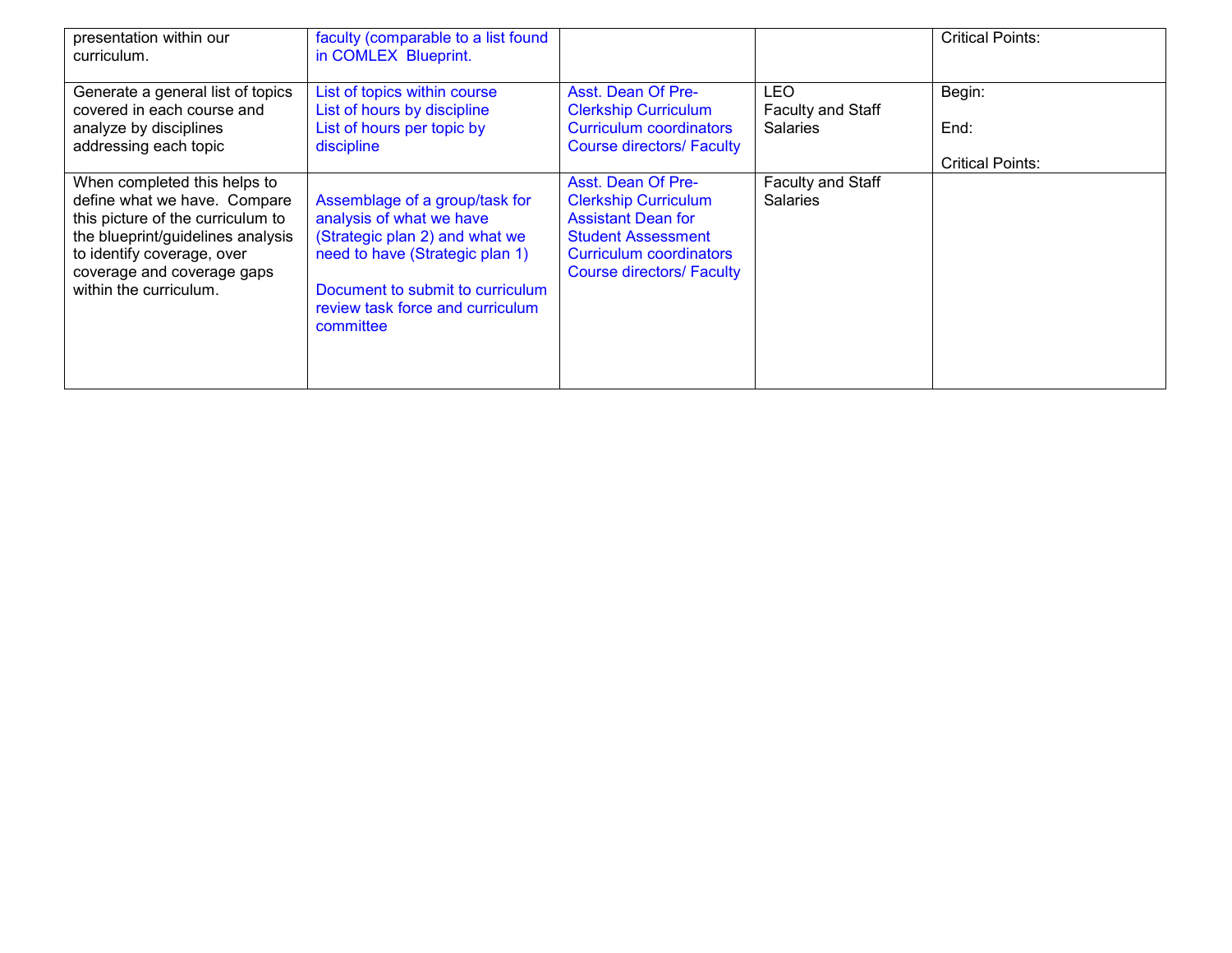

**GOAL: Graduates of the Burrell College of Osteopathic Medicine degree program will be able to integrate knowledge and skills acquired from the biomedical , clinical, social and behavioral sciences to provide patient care in a supervised setting.**

**TACTICAL INITIATIVE: Review and update curriculum to align with COMLEX-USA blueprint and current medical practice (guidelines and Entrustable Professional Activities (EPA's)** 

| <b>MARKET ANALYSIS</b><br>A process that results in factual information<br>that helps you identify opportunities | S- We have a catalog of objectives, NBOME Blueprint, Medical Discipline<br>Guidelines and EPA's(?)<br>W- We are unsure of the alignment to blueprint or quidelines<br><b>O-</b> Analysis of blueprint and guidelines will allow assuredness that what we are<br>teaching is the right material for our students.<br>T- Lack of alignment will tarnish reputation of institution and lead to decreased<br>quality of applicants.<br>Continued lower board scores leads to students having trouble getting<br>residencies in fields of medicine that they desire.<br>EPA's are a fluid target |
|------------------------------------------------------------------------------------------------------------------|---------------------------------------------------------------------------------------------------------------------------------------------------------------------------------------------------------------------------------------------------------------------------------------------------------------------------------------------------------------------------------------------------------------------------------------------------------------------------------------------------------------------------------------------------------------------------------------------|
|------------------------------------------------------------------------------------------------------------------|---------------------------------------------------------------------------------------------------------------------------------------------------------------------------------------------------------------------------------------------------------------------------------------------------------------------------------------------------------------------------------------------------------------------------------------------------------------------------------------------------------------------------------------------------------------------------------------------|

| <b>ACTIVITIES</b><br>What actions will you undertake<br>to achieve tactical initiatives and<br>meet identified metrics? | <b>METRICS</b><br>How will you measure the<br>performance of the activity?                                                                        | <b>RESPONSIBILITY</b><br>Who is accountable for<br>the success of the<br>activity?                | <b>RESOURCES</b><br>What current and<br>additional resources<br>are required?                                              | <b>MILESTONES</b><br>Begin, end and critical points                                                                                                |
|-------------------------------------------------------------------------------------------------------------------------|---------------------------------------------------------------------------------------------------------------------------------------------------|---------------------------------------------------------------------------------------------------|----------------------------------------------------------------------------------------------------------------------------|----------------------------------------------------------------------------------------------------------------------------------------------------|
| Fully analyze COMLEX-USA<br>blue print                                                                                  | Creation of document outlining<br>material taken from Blueprint and<br>Guidelines that will serve as the<br>target document to guide<br>alignment | Asst. Dean of Pre-<br><b>Clerkship Curriculum,</b><br><b>Academic Department</b><br><b>Chairs</b> | <b>COMLEX-USA level 1</b><br>blueprint<br><b>Faculty time (Salary)</b><br><b>Generation of internal</b><br>target document | Begin: June 20, 2021<br>End: May 31, 2022<br>Critical Points: Analysis and<br>document generation,<br>application By CD's and faculty<br>to Course |
|                                                                                                                         | Identify and analyze current<br>guidelines for medical disciplines                                                                                | Asst. Dean Of Pre-<br><b>Clerkship Curriculum</b>                                                 | <b>Current guidelines for</b><br>medical practice                                                                          | Begin: June 20, 2021<br>End: May 31, 2022                                                                                                          |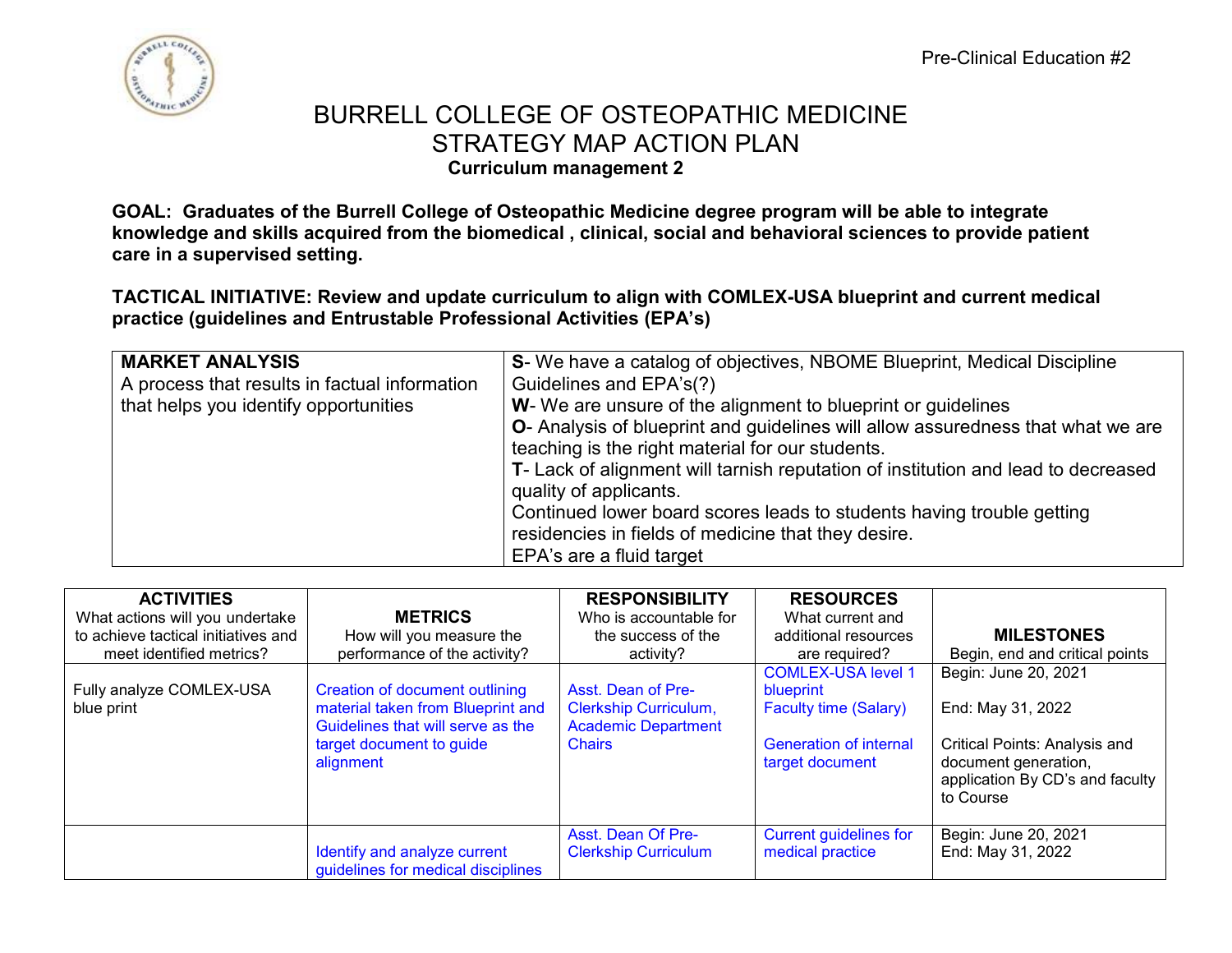| Research and analyze current<br>guidelines for Core rotations<br>within the 3 <sup>rd</sup> and 4 <sup>th</sup> year                                                               | related to each core rotation in<br>years 3 and 4<br>Create internal target document<br>to guide alignment                                                                                              | <b>Academic Department</b><br><b>Chairs</b><br>(aided by clinical<br>education)                                                                                                              | related to each core<br>rotation<br><b>Faculty time (Salary)</b><br><b>Generation of internal</b><br>target document                        | Critical Points: Analysis and<br>document generation,<br>application By CD's and faculty<br>to Course                                                              |
|------------------------------------------------------------------------------------------------------------------------------------------------------------------------------------|---------------------------------------------------------------------------------------------------------------------------------------------------------------------------------------------------------|----------------------------------------------------------------------------------------------------------------------------------------------------------------------------------------------|---------------------------------------------------------------------------------------------------------------------------------------------|--------------------------------------------------------------------------------------------------------------------------------------------------------------------|
| Research and analyze the<br>current status of EPA's for<br>residency and construct a plan<br>of steps to get the students<br>prepared to meet EPA's for<br>residencies they desire | Identify core EPA's and discipline<br>specific EPA's and create a target<br>document.<br>Design a pathway over the 4<br>years of medical school to<br>accomplish each EPA and<br>demonstrate competency | Asst. Dean Of Pre-<br><b>Clerkship Curriculum</b><br><b>Assistant Dean for</b><br><b>Student Assessment</b><br><b>Curriculum coordinators</b><br><b>Course directors/ Faculty</b>            | <b>Current listing of EPA's</b><br>for both Core and<br><b>Discipline related</b><br>EPA's<br><b>Faculty time (Salary)</b>                  | Begin: June 20, 2021<br>End: May 31, 2022<br>Critical Points: Analysis and<br>document generation                                                                  |
| Adjust OMS-1 and OMS-2<br>curriculum to align with<br>blueprint, guidelines and EPA's.                                                                                             | Generation of internal target<br>documents<br>Course meetings to discuss<br>alignment of materials<br>Calendar generation in LEO                                                                        | Asst. Dean Of Pre-<br><b>Clerkship Curriculum</b><br><b>Assistant Dean for</b><br><b>Student Assessment</b><br><b>Academic Department</b><br><b>Chairs</b><br><b>Curriculum Coordinators</b> | <b>Catalog of Objectives</b><br>Objectives / topics<br>report<br>Internal target<br>documents<br><b>Faculty time (Salary)</b><br><b>LEO</b> | Begin: June 10, 2022<br>End: May 31, 2023<br>Critical Points: Identification of<br>missing elements in<br>curriculum.<br>Fully aligned curriculum for Fall<br>2023 |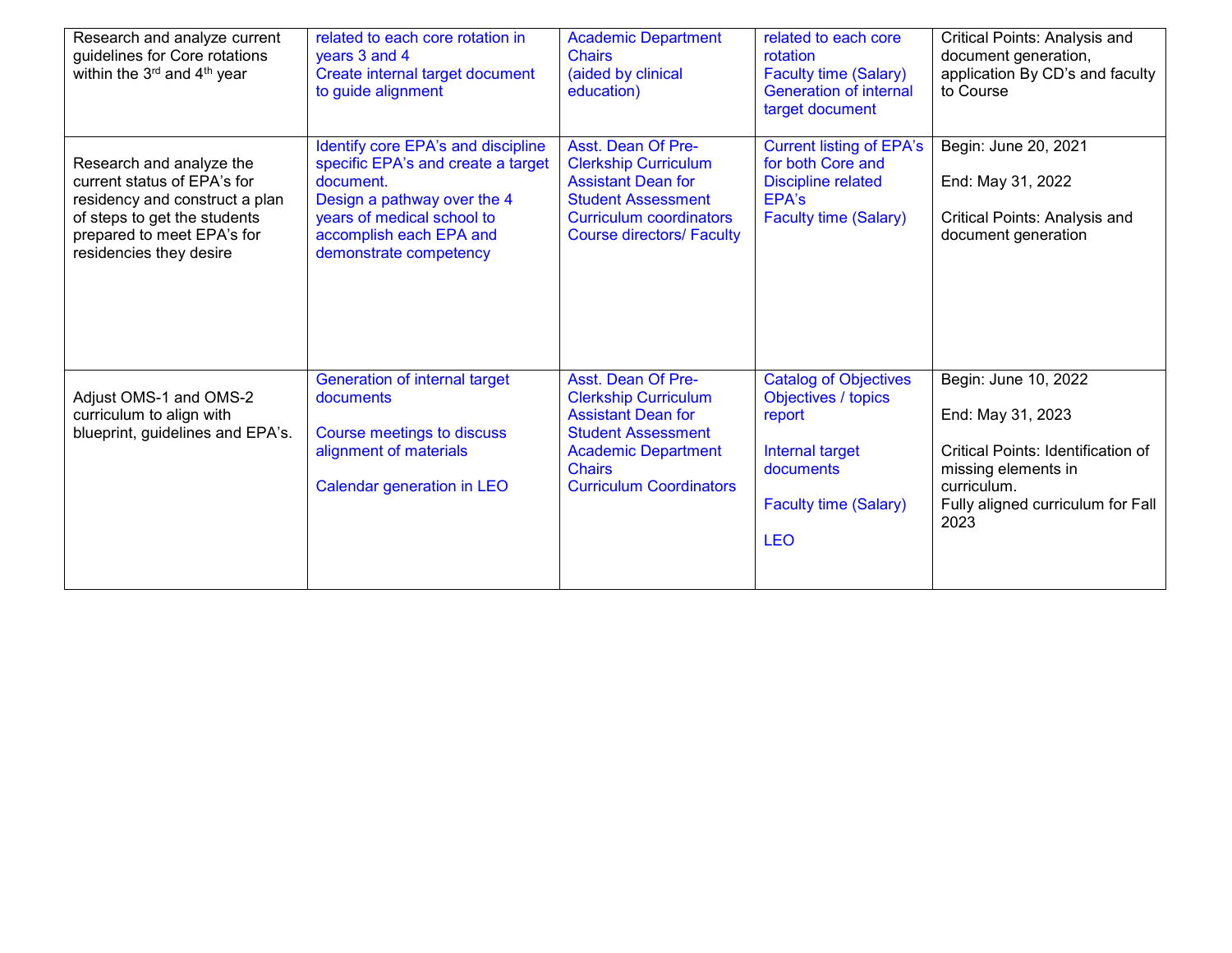

#### **GOAL: Provide students explicit guidance on obtaining developmentally appropriate Entrustable Professional Activities (EPAs) achievement.**

EPAs: What a learner/resident has to do?

Competencies: The abilities of the learner/resident to carry out that work

Milestones: How the learner/resident gets there?

### **TACTICAL INITIATIVE:** Development of a continuum of the competencies and milestones needed to master the EPAs through four years of UME

| <b>MARKET ANALYSIS</b><br>A process that results in factual information<br>that helps you identify opportunities | S- Clinical Education is committed to aligning years 1-4 competencies<br>W-Development of meaningful rubrics is a resource-heavy endeavor<br><b>O-</b> Robust mapping capability exists in the LMS and in the AAMC<br>Curriculum Inventory portal<br>T- Adjunct clinical faculty and clerkship preceptors have limited access<br>to professional development opportunities |
|------------------------------------------------------------------------------------------------------------------|----------------------------------------------------------------------------------------------------------------------------------------------------------------------------------------------------------------------------------------------------------------------------------------------------------------------------------------------------------------------------|
|                                                                                                                  |                                                                                                                                                                                                                                                                                                                                                                            |

| <b>ACTIVITIES</b>                   |                                 | <b>RESPONSIBILITY</b>     | <b>RESOURCES</b>     |                                |
|-------------------------------------|---------------------------------|---------------------------|----------------------|--------------------------------|
| What actions will you undertake     | <b>METRICS</b>                  | Who is accountable for    | What current and     |                                |
| to achieve tactical initiatives and | How will you measure the        | the success of the        | additional resources | <b>MILESTONES</b>              |
| meet identified metrics?            | performance of the activity?    | activity?                 | are required?        | Begin, end and critical points |
| Inventory existing clinical         | Activity completed and approved | Associate Dean of         |                      | Begin: June, 2021              |
| competencies and associated         | by the Curriculum Committee     | Clinical Education (Dr.   |                      |                                |
| milestones covered in pre-          |                                 | Lente), Chair of Clinical |                      | End: August, 2021              |
| clinical and clinical years and     |                                 | Medicine (Dr. Goldsteen), |                      |                                |
| crosswalk with AAMC EPAs.           |                                 | Assistant Dean of         |                      | <b>Critical Points:</b>        |
|                                     |                                 | Assessment and            |                      | Define EPAs                    |
|                                     |                                 | Evaluation (Dr. Oxford)   |                      | 2. Defined Competencies        |
|                                     |                                 |                           |                      | <b>Define Milestones</b><br>3. |
| Create a structure in Leo to        |                                 | Assessment and            |                      | Begin: August, 2021            |
| facilitate the mapping of EPAs,     |                                 | Evaluation (Dr. Oxford)   |                      |                                |
| Competencies, and Milestones        |                                 |                           |                      | End: August, 2021              |
|                                     |                                 |                           |                      |                                |
|                                     |                                 |                           |                      | <b>Critical Points:</b>        |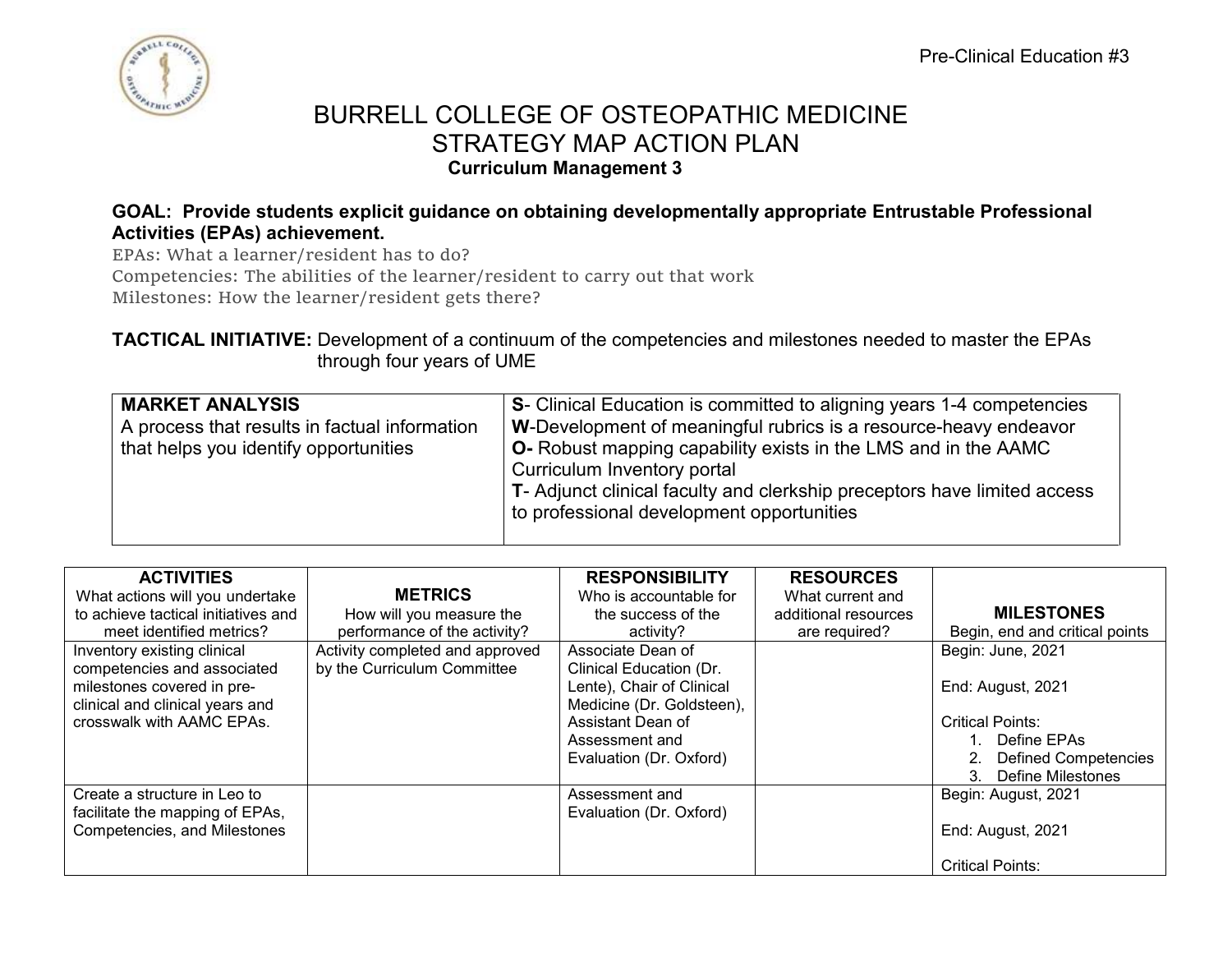| Map learning events to         | Faculty                          | Begin: August, 2021     |
|--------------------------------|----------------------------------|-------------------------|
| milestones in Leo              |                                  |                         |
|                                |                                  | End: June, 2022         |
|                                |                                  |                         |
|                                |                                  | <b>Critical Points:</b> |
| Develop rubrics to measure     | <b>Clinical Department Chair</b> | Begin: August, 2021     |
| competency and milestone       | (Dr. Goldsteen),                 |                         |
| acquisition                    | Associate Dean of                | End: June, 2022         |
|                                | Clinical Education (Dr.          |                         |
|                                | Lente), Assistant Dean of        | <b>Critical Points:</b> |
|                                | Assessment and                   |                         |
|                                | Evaluation (Dr. Oxford)          |                         |
| Provide faculty and preceptors | Clinical Department Chair        | Begin: July, each year  |
| with ongoing professional      | (Dr. Goldsteen),                 |                         |
| development on the use of      | Associate Dean of                | End: June, each year    |
| rubrics to ensure inter-rater  | Clinical Education (Dr.          |                         |
| reliability                    | Lente), Assistant Dean of        | <b>Critical Points:</b> |
|                                | Assessment and                   |                         |
|                                | Evaluation (Dr. Oxford)          |                         |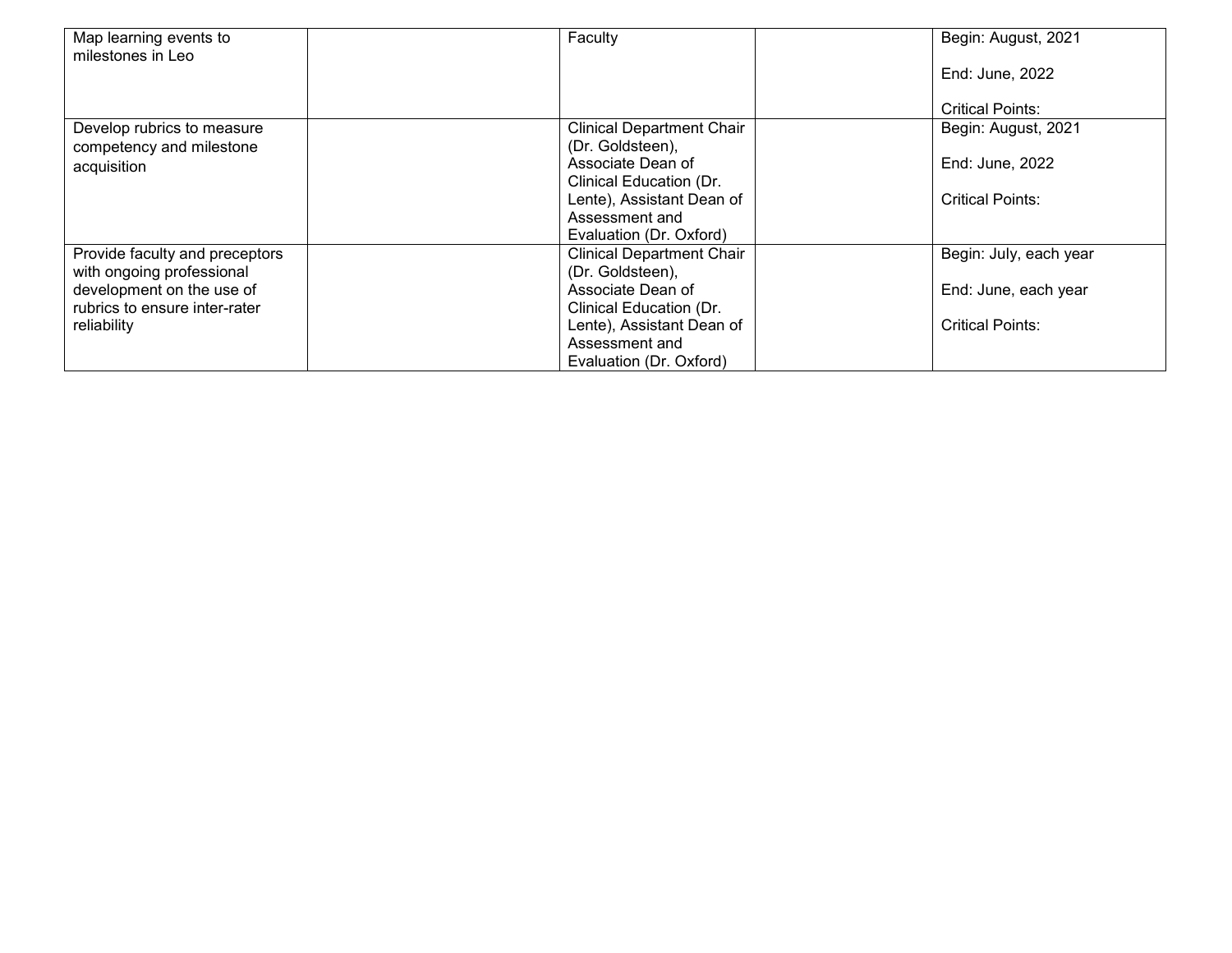

**GOAL:** Maintain a comprehensive (Years 1-4) student assessment and evaluation strategy that is informed by outcomes, demonstrates student competence, and provides stakeholders timely, actionable data

**TACTICAL INITIATIVE:** Establish the Office of Student Assessment and Evaluation

| <b>MARKET ANALYSIS</b><br>A process that results in factual<br>information that helps you identify<br>opportunities |                                                  | by the institution<br>ensure success | S-A student assessment plan has been developed and approved<br>W-Data is not readily available to stakeholders<br>O-Comprehensive access to student performance outcomes will<br>lead to vertical curriculum alignment and a unification of efforts<br>across academic and support departments<br>T-All stakeholders must actively engage in a review process to |                      |                                                              |  |
|---------------------------------------------------------------------------------------------------------------------|--------------------------------------------------|--------------------------------------|------------------------------------------------------------------------------------------------------------------------------------------------------------------------------------------------------------------------------------------------------------------------------------------------------------------------------------------------------------------|----------------------|--------------------------------------------------------------|--|
| <b>ACTIVITIES</b><br>What actions will you                                                                          |                                                  |                                      | <b>RESPONSIBILITY</b><br>Who is accountable for                                                                                                                                                                                                                                                                                                                  | <b>RESOURCES</b>     |                                                              |  |
| undertake to achieve                                                                                                | <b>METRICS</b>                                   |                                      | the success of the                                                                                                                                                                                                                                                                                                                                               | What current and     |                                                              |  |
| tactical initiatives and meet                                                                                       | How will you measure the                         |                                      | activity?                                                                                                                                                                                                                                                                                                                                                        | additional resources | <b>MILESTONES</b>                                            |  |
| identified metrics?                                                                                                 | performance of the activity?                     |                                      |                                                                                                                                                                                                                                                                                                                                                                  | are required?        | Begin, end and critical points                               |  |
| Review student assessment plan<br>and modify to include updates and                                                 | Revised plan approved by Curriculum<br>Committee |                                      | Assistant Dean of<br>Assessment and Evaluation                                                                                                                                                                                                                                                                                                                   |                      | Begin: June, 2021, continue yearly                           |  |
| additions.                                                                                                          |                                                  |                                      |                                                                                                                                                                                                                                                                                                                                                                  |                      | End: July, 2021, continue yearly                             |  |
|                                                                                                                     |                                                  |                                      |                                                                                                                                                                                                                                                                                                                                                                  |                      | <b>Critical Points:</b>                                      |  |
| Implement a software solution that                                                                                  | Implementation is<br>$\bullet$                   |                                      | Assistant Dean of                                                                                                                                                                                                                                                                                                                                                |                      | Begin: June, 2021                                            |  |
| enables the college to integrate<br>disparate data from all data                                                    | completed<br>Stakeholders receive<br>$\bullet$   |                                      | Assessment and Evaluation                                                                                                                                                                                                                                                                                                                                        |                      | End: May, 2022                                               |  |
| sources to inform stakeholders,                                                                                     | training                                         |                                      |                                                                                                                                                                                                                                                                                                                                                                  |                      | Critical Points:                                             |  |
| support students, drive institutional<br>effectiveness, and improve                                                 | Stakeholders are surveyed<br>$\bullet$           |                                      |                                                                                                                                                                                                                                                                                                                                                                  |                      | Implementation (complete 12/21)<br>Training (complete 12/21) |  |
| education                                                                                                           | to measure satisfaction                          |                                      |                                                                                                                                                                                                                                                                                                                                                                  |                      | Satisfaction survey (5/22)                                   |  |
| Implement a departmental<br><b>Continuous Improvement Strategy</b><br>to monitor Plan                               | Feedback from Stakeholders                       |                                      | Assistant Dean of<br>Assessment and Evaluation                                                                                                                                                                                                                                                                                                                   |                      | Ongoing                                                      |  |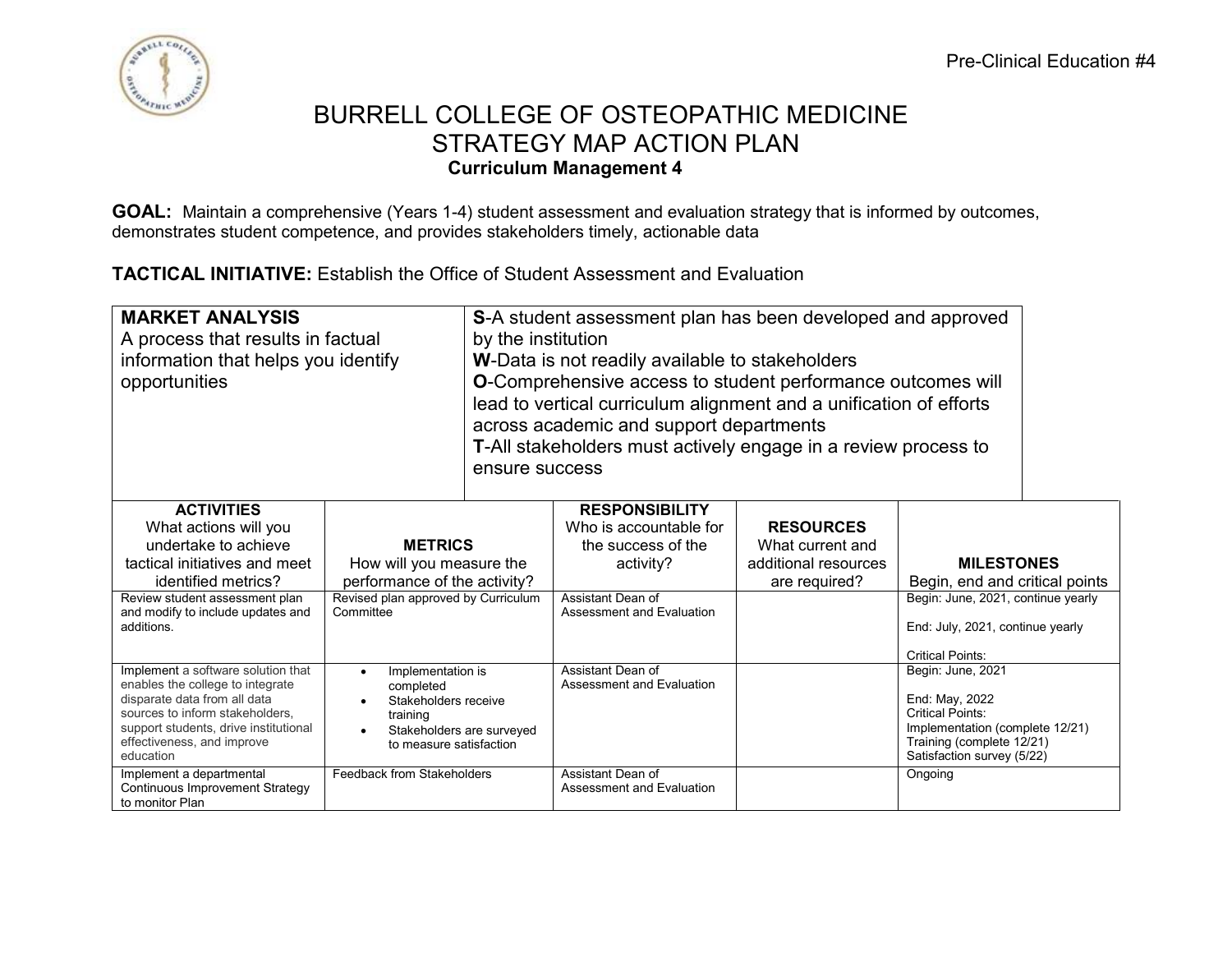

**GOAL: Graduates of the Burrell College of Osteopathic Medicine degree program will be able to integrate knowledge and skills acquired from the biomedical , clinical, social and behavioral sciences to provide patient care in a supervised setting.**

**TACTICAL INITIATIVE:** Complete a task of Curriculum revision designed to carry Burrell College of Osteopathic Medicine Program into the future

| <b>MARKET ANALYSIS</b>                        | <b>S-Existing Curriculum</b>                                         |
|-----------------------------------------------|----------------------------------------------------------------------|
| A process that results in factual information | Dedicated teaching faculty                                           |
| that helps you identify opportunities         | <b>W-Lower than we would like Board Scores</b>                       |
|                                               | Lack of full analysis of curriculum coverage and gaps                |
|                                               | Alignment of years 1 and 2 and alignment of Pre-clinical (1 and 2)   |
|                                               | and Clinical years (3 and 4).                                        |
|                                               | O- Improvement of curriculum and student preparation                 |
|                                               | T- lack of stability of the initial curriculum (constantly changing) |
|                                               | Faculty fatigue related to revision concept and execution            |

| <b>ACTIVITIES</b>                   |                                     | <b>RESPONSIBILITY</b>         | <b>RESOURCES</b>         |                                |
|-------------------------------------|-------------------------------------|-------------------------------|--------------------------|--------------------------------|
| What actions will you undertake     | <b>METRICS</b>                      | Who is accountable for        | What current and         |                                |
| to achieve tactical initiatives and | How will you measure the            | the success of the            | additional resources     | <b>MILESTONES</b>              |
| meet identified metrics?            | performance of the activity?        | activity?                     | are required?            | Begin, end and critical points |
| Form a Curriculum task force to     | Monthly meetings and final report   | <b>Assistant Dean of Pre-</b> | <b>Faculty salaries</b>  | Begin:                         |
| identify state of the art practices |                                     | <b>Clerkship Curriculum</b>   | <b>Library resources</b> |                                |
| currently employed in Medical       |                                     | Dean                          | ?????                    | End:                           |
| Education                           |                                     |                               |                          |                                |
|                                     |                                     |                               |                          | <b>Critical Points:</b>        |
| Form a curriculum Action            | Meetings and final design of new    | <b>Assistant Dean of Pre-</b> | <b>Faculty Salaries</b>  | Begin:                         |
| committee to initiate the process   | or revised curriculum               | <b>Clerkship Curriculum</b>   | ?????                    |                                |
| of curriculum reform design         |                                     | Dean                          |                          | End:                           |
|                                     |                                     |                               |                          |                                |
|                                     |                                     |                               |                          | <b>Critical Points:</b>        |
| Assemble a group of interested      | Develop a living document that      | <b>Assistant Dean of Pre-</b> | <b>Faculty Salaries</b>  |                                |
| faculties and develop a plan for    | incorporates ideas and activities   | <b>Clerkship Curriculum</b>   | ?????                    |                                |
|                                     | that incorporate the best practices |                               |                          |                                |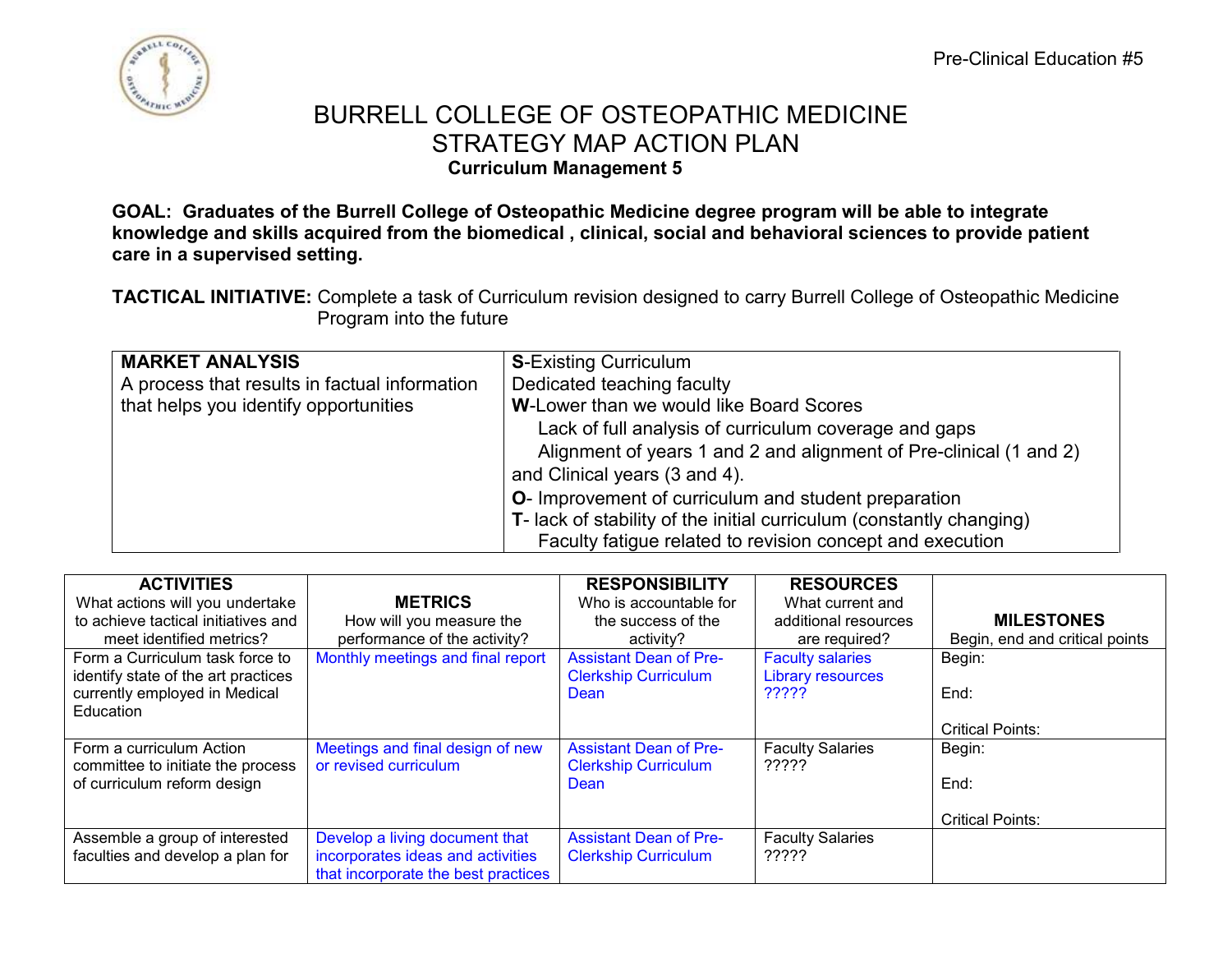| incorporating best practices<br>learned during COVID                                          | learned during the Covid outbreak<br>to serve as a guide to improve<br>delivery of the curriculum                                                                          | <b>Assistant Dean for</b><br><b>Student Assessment</b><br><b>Course directors</b><br><b>Faculty</b> |                                                 |                                           |
|-----------------------------------------------------------------------------------------------|----------------------------------------------------------------------------------------------------------------------------------------------------------------------------|-----------------------------------------------------------------------------------------------------|-------------------------------------------------|-------------------------------------------|
| Obtain approval from all<br>invested bodies in the design of<br>the new or revised curriculum | <b>Approval by Faculty, Curriculum</b><br>committee, Executive committee,<br>Dean, Board of Trustees                                                                       | <b>Assistant Dean of Pre-</b><br><b>Clerkship Curriculum</b><br>Dean                                | Faculty salaries<br>Committee meetings<br>????? |                                           |
| Engage faculty to execute the<br>process of curriculum reform                                 | Reform Curriculum calendar and<br>establish plan to redesign<br>sessions.<br>Develop materials to address the<br>new Curriculum<br>Begin presentation of new<br>curriculum | <b>Assistant Dean of Pre-</b><br><b>Clerkship Curriculum</b><br><b>Course Directors</b><br>Faculty  | Faculty salaries<br>?????                       | Begin:<br>End:<br><b>Critical Points:</b> |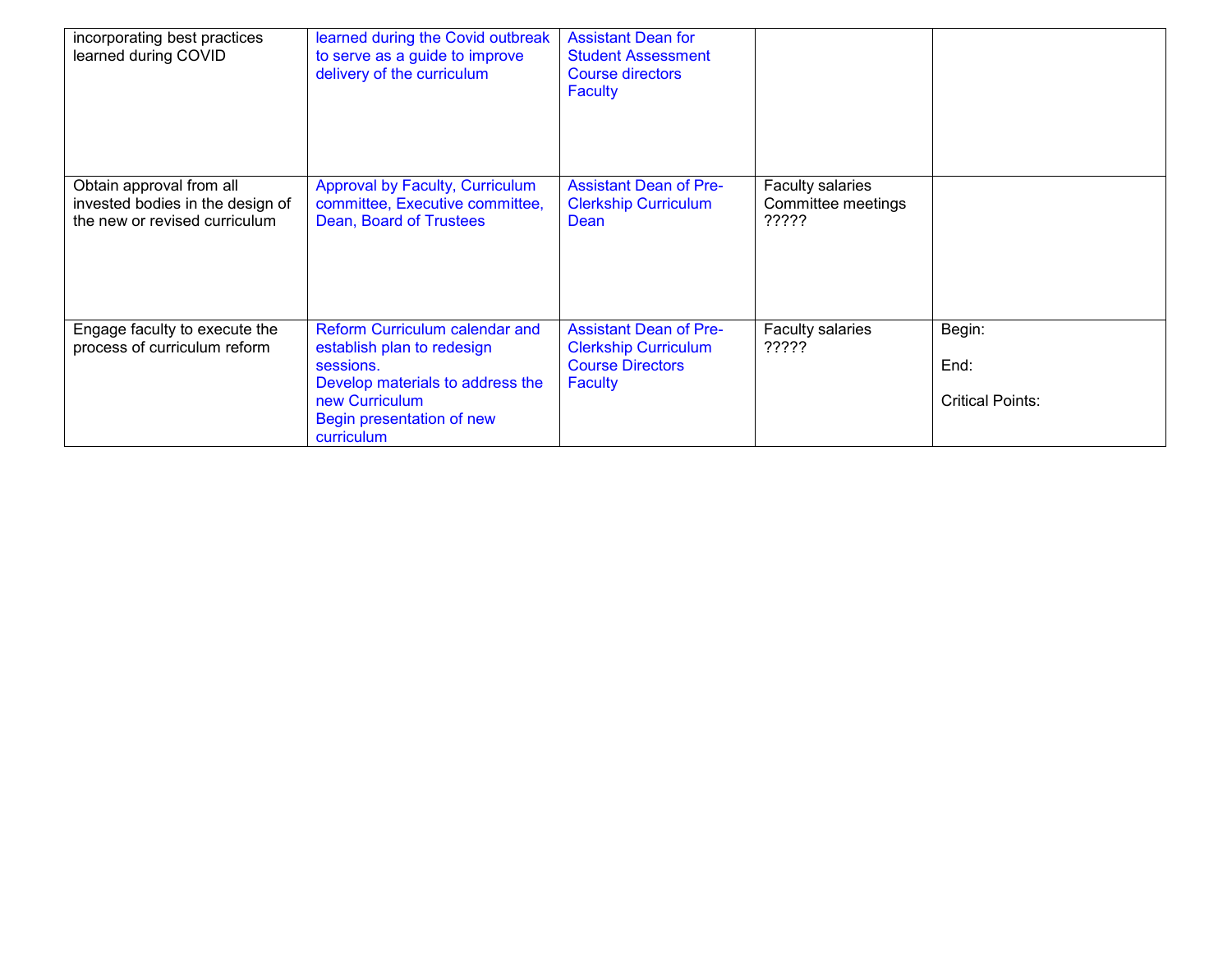

**GOAL: Graduates of the Burrell College of Osteopathic Medicine degree program will be able to integrate knowledge and skills acquired from the biomedical , clinical, social and behavioral sciences to provide patient care in a supervised setting.**

### **TACTICAL INITIATIVE: Recruit and maintain qualified faculty to support curricular development and delivery**

| <b>MARKET ANALYSIS</b><br>A process that results in factual information<br>that helps you identify opportunities | <b>S-Dedicated Faculty</b><br>W- High faculty loads in Teaching and service<br><b>O-To diversify faculty and distribute service loads</b><br>To improve board scores<br>Foster the research program<br><b>T-Space to house additional faculty</b><br>Requires substantial capital outlay |
|------------------------------------------------------------------------------------------------------------------|------------------------------------------------------------------------------------------------------------------------------------------------------------------------------------------------------------------------------------------------------------------------------------------|
|                                                                                                                  |                                                                                                                                                                                                                                                                                          |

| <b>ACTIVITIES</b>                   |                                  | <b>RESPONSIBILITY</b>        | <b>RESOURCES</b>             |                                |
|-------------------------------------|----------------------------------|------------------------------|------------------------------|--------------------------------|
| What actions will you undertake     | <b>METRICS</b>                   | Who is accountable for       | What current and             |                                |
| to achieve tactical initiatives and | How will you measure the         | the success of the           | additional resources         | <b>MILESTONES</b>              |
| meet identified metrics?            | performance of the activity?     | activity?                    | are required?                | Begin, end and critical points |
| Analyze faculty numbers and         | Meetings to determine the        | <b>Department Chairs</b>     | <b>Faculty salaries</b>      | Begin:                         |
| distribution to determine number    | requisite hours of Teaching      | Asst. Dean of Pre-           | (current)                    |                                |
| of faculty needed to deliver        | <b>Research and Service</b>      | <b>Clerkship Curriculum</b>  | <b>Faculty Adequacy</b>      | End:                           |
| curriculum effectively              |                                  |                              | Model                        |                                |
|                                     | Generation of a faculty needs    |                              |                              | <b>Critical Points:</b>        |
|                                     | assessment and report findings.  |                              |                              |                                |
| Refine and utilize Post-Doctoral    | Examine the policies related to  | <b>Department Chairs</b>     | Policy on Hiring of          | Begin:                         |
| Fellows tor training teachers.      | the hiring of post docs.         | <b>Asst. Dean of Faculty</b> | <b>Post-Doctoral Fellows</b> |                                |
|                                     | Advertise for post-docs in each  | <b>Affairs</b>               |                              | End:                           |
|                                     | department                       |                              |                              |                                |
|                                     |                                  |                              |                              | <b>Critical Points:</b>        |
| Hire new Faculty and Post-          | Decreased faculty teaching loads | <b>Department Chairs</b>     | <b>Faculty salaries</b>      | Begin:                         |
| Doctoral Fellows to contribute to   | Increased time for service and   | <b>Asst. Dean of Faculty</b> | (current and additional)     |                                |
| faculty teaching and free up time   | research                         | <b>Affairs</b>               |                              | End:                           |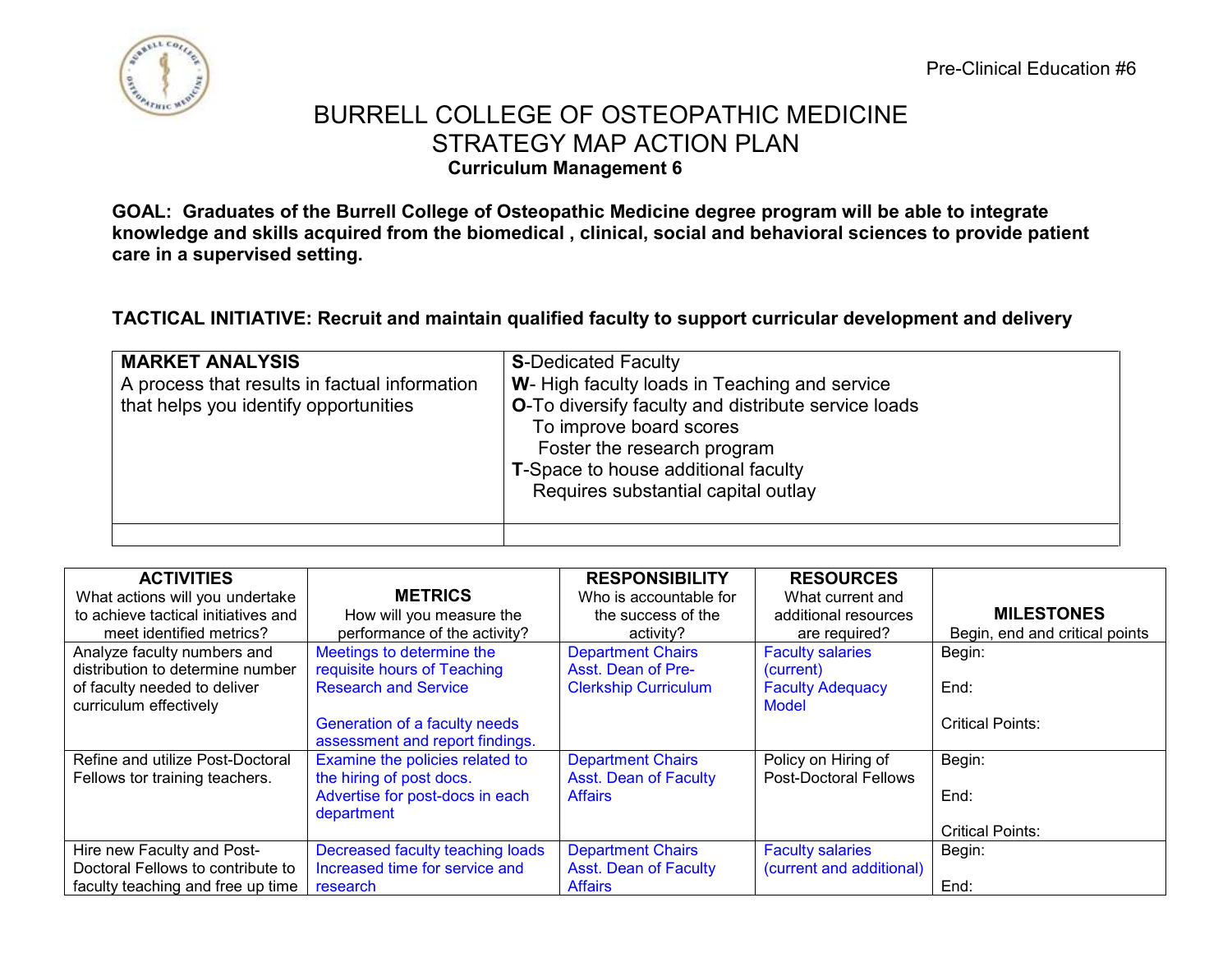| tor faculty<br>' for research and |  |                          |
|-----------------------------------|--|--------------------------|
| service                           |  | -<br>Critical<br>Points: |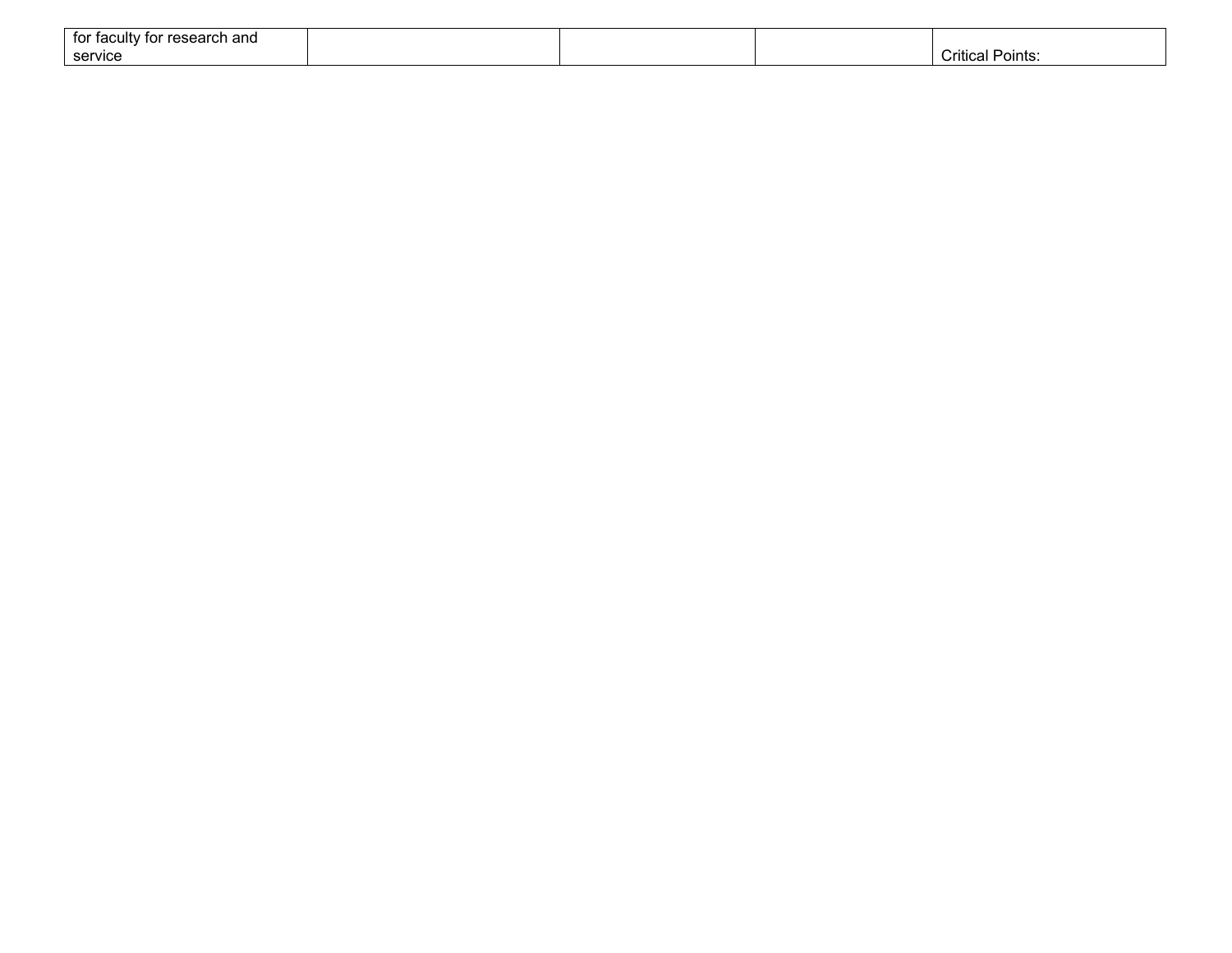

**GOAL: Burrell College supports faculty and students in their efforts to advance knowledge by creating an atmosphere of inquiry and discovery that inspires excellence in scholarship and medical practice** 

**TACTICAL INITIATIVE:** Expand and Sustain Research & Creative Scholarship

| <b>MARKET ANALYSIS</b>                                                                 | $S-$                                                                                                                                                                                                                                                                                                                                                                                                      |  |
|----------------------------------------------------------------------------------------|-----------------------------------------------------------------------------------------------------------------------------------------------------------------------------------------------------------------------------------------------------------------------------------------------------------------------------------------------------------------------------------------------------------|--|
| A process that results in factual information<br>that helps you identify opportunities | Diverse Faculty; Some with Notable Research Asccomplishments<br><b>College Research Facilities</b><br>$\bullet$<br><b>Recent Grant Success of Faculty</b><br>Student Interest in Research & Creative Scholarship<br>Intramural Support for Summer Research Experience<br>Distinguished Researcher Seminar Series that connects Colle<br>researchers with researchers from other institutions              |  |
|                                                                                        | $W -$                                                                                                                                                                                                                                                                                                                                                                                                     |  |
|                                                                                        | <b>Faculty Workload limits Research Activity</b><br>For Profit Status Restricts Certain Opportunities for Funding<br>$\bullet$<br><b>Limited Clincal Research Opportunities</b><br>Basic and Clinical Science Faculty with limited research training<br>or experience.<br>Lack of statistical support services for researchers<br>$O-$<br>Well equipped research laboratories that support bench science, |  |
|                                                                                        | human physiology, and osteopathic manipulative medicine<br>studies                                                                                                                                                                                                                                                                                                                                        |  |
|                                                                                        | Research Collaboration with neighboring and affiliated institutions<br>(e.g., NMSU, UTEP, UTHealth Sciences, Medical Center of the<br>Americas, Florida Tech, Spaceport, etc.)                                                                                                                                                                                                                            |  |
|                                                                                        | Medical Residents in affiliated programs looking for research<br>opportunities                                                                                                                                                                                                                                                                                                                            |  |
|                                                                                        | College affiliation with a rapidly developing Clinical Trials network<br>in the border region.                                                                                                                                                                                                                                                                                                            |  |
|                                                                                        | T-                                                                                                                                                                                                                                                                                                                                                                                                        |  |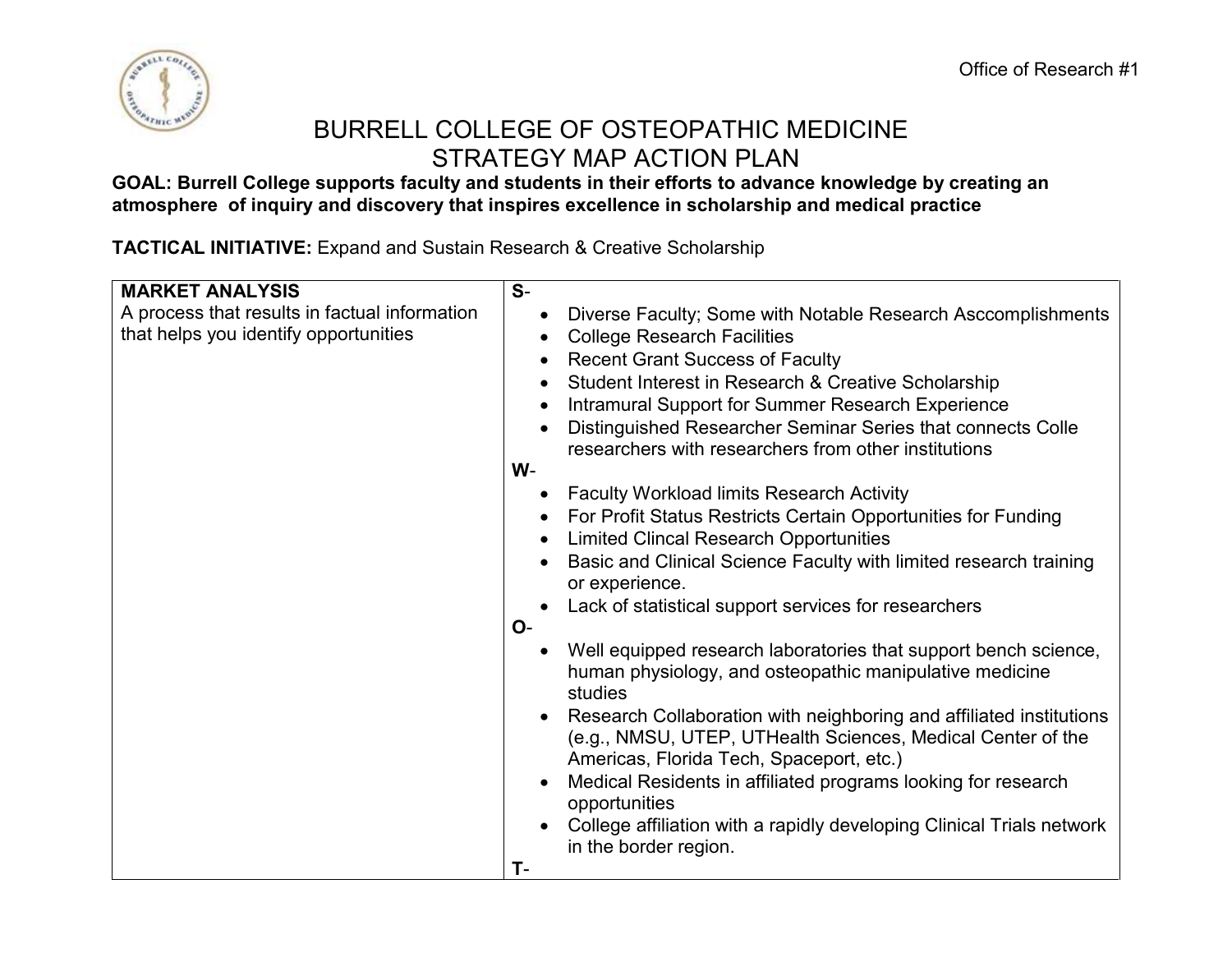| • Faculty Workload<br>• For Profit Status<br>Burrell College sometimes viewed as competitor by neighboring<br>institutions. |
|-----------------------------------------------------------------------------------------------------------------------------|
|                                                                                                                             |

| <b>ACTIVITIES</b>                                                  |                                                          | <b>RESPONSIBILITY</b>     | <b>RESOURCES</b>                             |                                |
|--------------------------------------------------------------------|----------------------------------------------------------|---------------------------|----------------------------------------------|--------------------------------|
| What actions will you undertake                                    | <b>METRICS</b>                                           | Who is accountable for    | What current and                             |                                |
| to achieve tactical initiatives and                                | How will you measure the                                 | the success of the        | additional resources                         | <b>MILESTONES</b>              |
| meet identified metrics?                                           | performance of the activity?                             | activity?                 | are required?                                | Begin, end and critical points |
| Provide research professional                                      | <b>Number of Participants</b>                            | Assistant Dean, ORSP,     | Funding for                                  | Begin:                         |
| development/educational                                            | Number and Quality of                                    | <b>Faculty Affairs</b>    | workshops,                                   |                                |
| opportunities for faculty/staff and                                | publications/grants being                                |                           | Incentives for                               | End:                           |
| students on topics ranging from<br>responsible conduct of research | submitted.<br>Publication/Grant Outcomes.                |                           | participants.<br>Incentives for              | <b>Critical Points:</b>        |
| to publishing to grant writing.                                    |                                                          |                           | successful completion                        |                                |
|                                                                    |                                                          |                           | of activities.                               |                                |
| Increase opportunities for                                         | Projects involving students.                             | Assistant Dean for        | <b>Expand funding model</b>                  | Begin:                         |
| trainees to participate in                                         | Medical students participating in                        | Research, ORSP,           | for Summer Research                          |                                |
| research: 1) Expand Summer<br>Research Experience to include       | faculty mentored research.<br>Residents involved faculty | <b>Student Research</b>   | Experience to include<br>mentors at clinical | End:                           |
| faculty mentored projects from                                     | mentored research.                                       |                           | hubs.                                        | <b>Critical Points:</b>        |
| clinical faculty at hub sites.                                     |                                                          |                           | <b>Expansion of faculty</b>                  |                                |
| 2) Encourage College faculty to                                    |                                                          |                           | research support fund                        |                                |
| offer opportunities for medical                                    |                                                          |                           | to include resources                         |                                |
| residents to join ongoing                                          |                                                          |                           | for faculty at clinical                      |                                |
| research projects                                                  |                                                          |                           | sties.                                       |                                |
| 3) Identify and recruit students                                   |                                                          |                           |                                              |                                |
| into non-clincial research                                         |                                                          |                           |                                              |                                |
| rotations supervised by College                                    |                                                          |                           |                                              |                                |
| faculty.                                                           |                                                          |                           |                                              |                                |
| Develop and implement a time                                       | FTE allocation for research.                             | <b>Assistant Dean for</b> |                                              | Begin:                         |
| allocation model that provides                                     | Publications                                             | Research                  |                                              |                                |
| adequate protective time for                                       | Grants                                                   | <b>Department Chairs</b>  |                                              | End:                           |
| faculty who wish to engage in                                      | <b>Students Supervised</b>                               | Faculty                   |                                              | <b>Critical Points:</b>        |
| research. Balance departmental<br>teaching and service based on    |                                                          |                           |                                              |                                |
| departmentatl distribution of                                      |                                                          |                           |                                              |                                |
| effort. Evaluate faculty on how                                    |                                                          |                           |                                              |                                |
| they distribute their effort,                                      |                                                          |                           |                                              |                                |
| Sponsor and facilitate the                                         | Student involvement                                      | Assistant Dean for        | Resources to support                         |                                |
| formation of a Student Research                                    | Faculty involvement                                      | Research                  | the club activities.                         |                                |
| Interest Group or Club.                                            | <b>Student Reseasrch Activity</b>                        | <b>ORSP Staff</b>         |                                              |                                |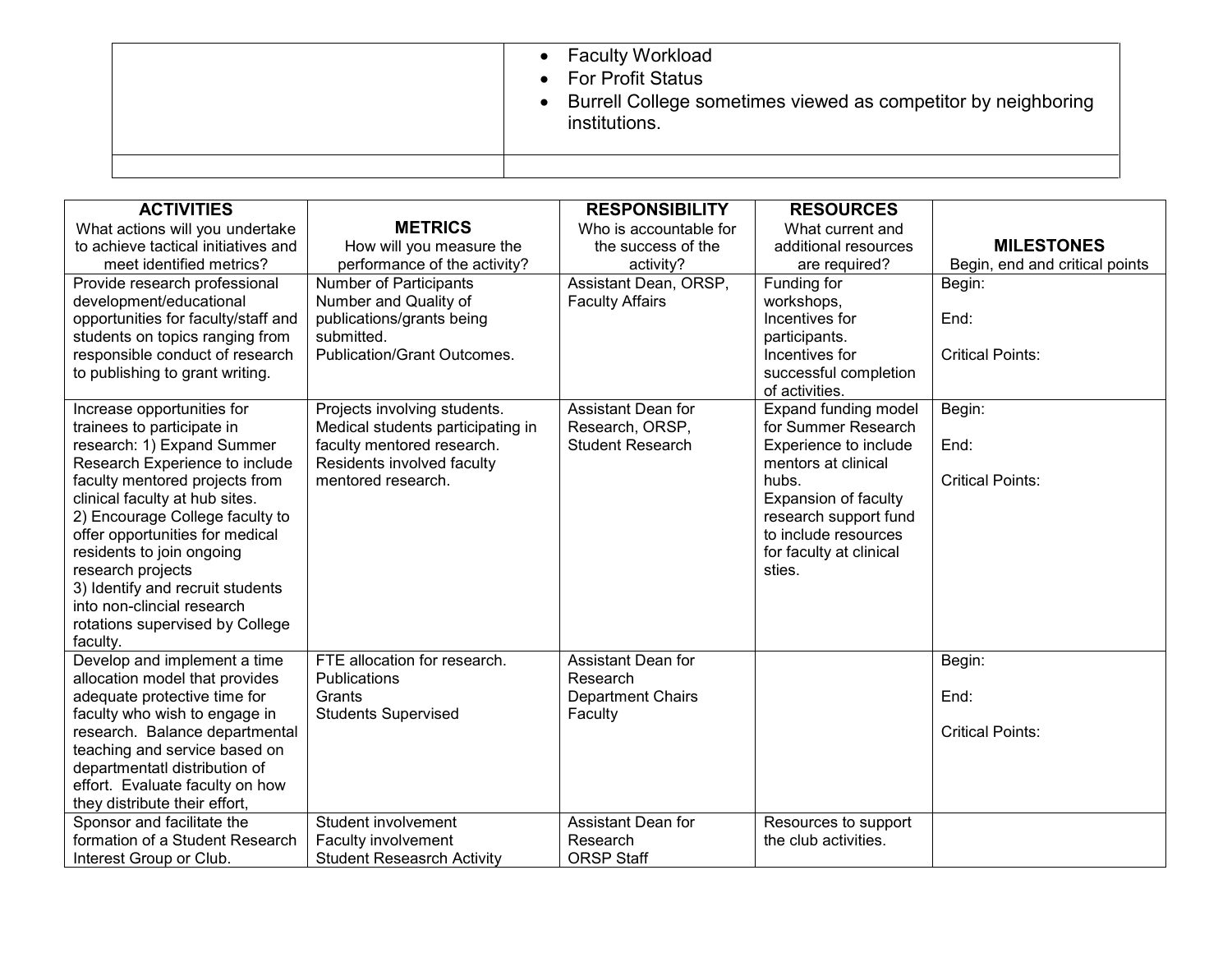| Interest in Distinction in Research<br>Program<br>Students engaging in non-clinical<br>research rotations. | <b>Student Research</b><br>Representatives<br><b>Research Advisory</b><br>Council<br><b>Student Affairs</b> |  |  |
|------------------------------------------------------------------------------------------------------------|-------------------------------------------------------------------------------------------------------------|--|--|
|------------------------------------------------------------------------------------------------------------|-------------------------------------------------------------------------------------------------------------|--|--|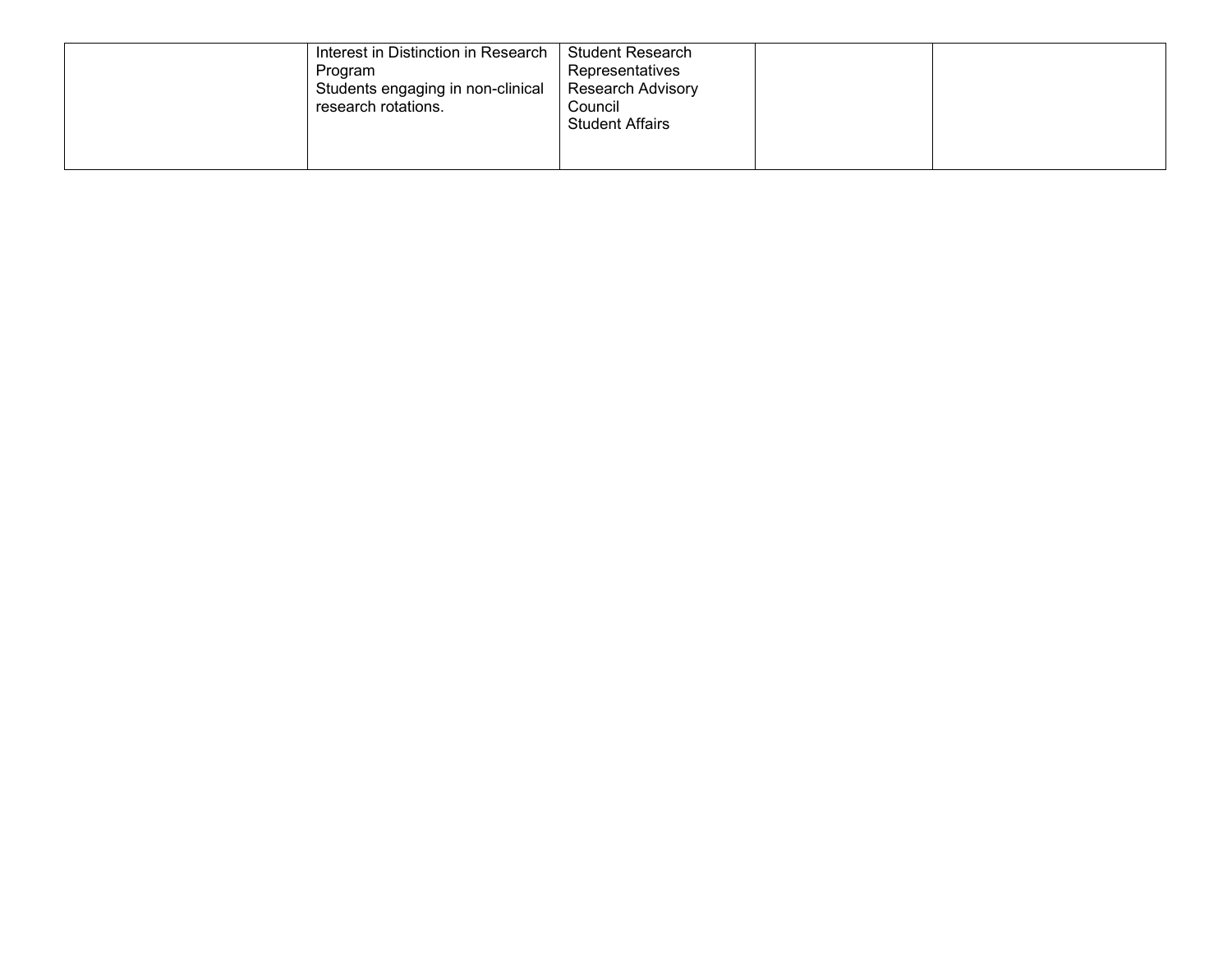### **GOAL: Burrell College supports faculty and students in their efforts to advance knowledge by creating an atmosphere of inquiry and discovery that inspires excellence in scholarship and medical practice**

**TACTICAL INITIATIVE:** Provide Comprehensive Support of the College's Research Enterprise

| <b>MARKET ANALYSIS</b>                        | $S-$                                                                                                                          |
|-----------------------------------------------|-------------------------------------------------------------------------------------------------------------------------------|
| A process that results in factual information | Research Laboratories and Research Infrastructure<br>$\bullet$                                                                |
| that helps you identify opportunities         | Service minded and highly competent support staff                                                                             |
|                                               | Human Subjects Research and Institutional Biosafety Committee<br>Oversight                                                    |
|                                               | Existing and developing policies and procedures for research<br>activities                                                    |
|                                               | <b>Summer Research Program</b>                                                                                                |
|                                               | Office practices that support investigators in areas of research<br>compliance, ordering and budget tracking.                 |
|                                               | Laboratory training programs both online (e.g. CITI program) and<br>in person (e.g. Laboratory Standard/Hazard Communication) |
|                                               | Developing pre-award/post-award procedures                                                                                    |
|                                               | W-                                                                                                                            |
|                                               | Limited research support for faculty at clinical hubs                                                                         |
|                                               | Distance to Research Laboratories viewed as barrier by some                                                                   |
|                                               | Lack of a viviarium prohibits research on animals                                                                             |
|                                               | Pre-Award and Post-Award Grant Administration continues to<br>mature                                                          |
|                                               | <b>O-</b>                                                                                                                     |
|                                               | <b>Clincal Research Support</b>                                                                                               |
|                                               | <b>Federal Grants</b>                                                                                                         |
|                                               | Other sources of Extramural Support                                                                                           |
|                                               | <b>Consortial Opportunities</b>                                                                                               |
|                                               | $T -$                                                                                                                         |
|                                               | Office staffing limits services for researchers                                                                               |
|                                               | Regulatory burden imposed by external rules/regulations                                                                       |
|                                               | Research space capacity.                                                                                                      |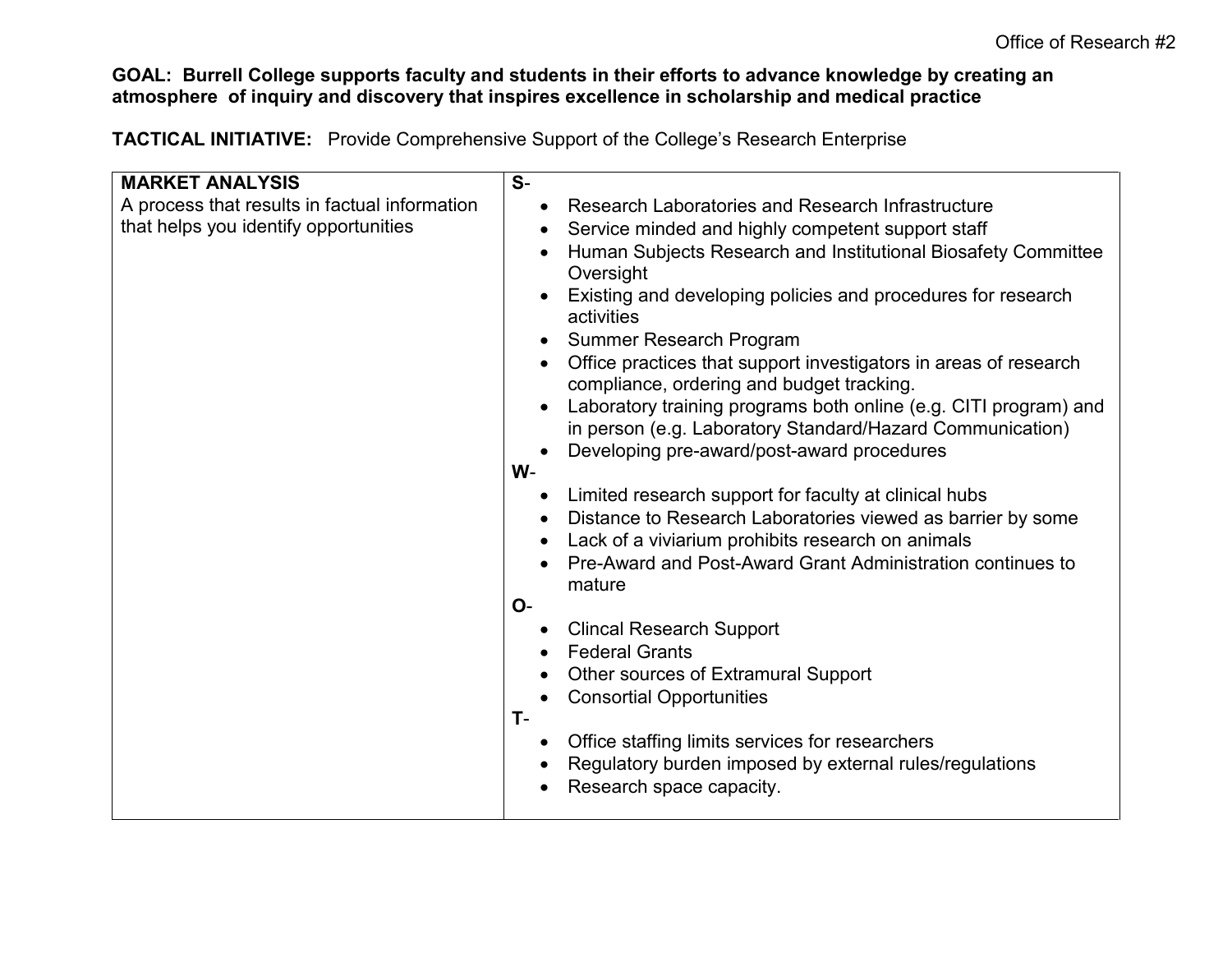| <b>ACTIVITIES</b>                   |                                        | <b>RESPONSIBILITY</b>                | <b>RESOURCES</b>                            |                                |
|-------------------------------------|----------------------------------------|--------------------------------------|---------------------------------------------|--------------------------------|
| What actions will you undertake     | <b>METRICS</b>                         | Who is accountable for               | What current and                            |                                |
| to achieve tactical initiatives and | How will you measure the               | the success of the                   | additional resources                        | <b>MILESTONES</b>              |
| meet identified metrics?            | performance of the activity?           | activity?                            | are required?                               | Begin, end and critical points |
| Develop a robust pre-award          | Policies and procedures that           | <b>Assistant Dean for</b>            | Additional staffing                         | Begin:                         |
| process that is capable of          | comply with sponsor guidelines.        | Research, ORSP, Office               | (start at 0.5 FTE)                          |                                |
| meeting requirements of             |                                        | of Finance, Research                 |                                             | End:                           |
| extramural research sponsors.       |                                        | <b>Advisory Council</b>              |                                             |                                |
|                                     |                                        |                                      |                                             | <b>Critical Points:</b>        |
| Secure a federally negotiated       | Successful negotiation of a rate       | <b>Assistant Dean for</b>            | May need external                           |                                |
| rate for NIH grants and contracts   |                                        | Research                             | consultant.                                 |                                |
|                                     |                                        | Office of Finance                    |                                             |                                |
| Develop a robust post-approval      | Evidence that College is meeting       | Assistant Dean for                   | <b>Additional Staffing</b>                  | Begin:                         |
| support process for awards that     | assurances.                            | Research, ORSP, Office               | (start at 0.5 FTE)                          |                                |
| supports administration of grants   | Finance processes addresses            | of Finance                           |                                             | End:                           |
| and contracts received by the       | sponsor requirements                   |                                      |                                             |                                |
| College                             |                                        |                                      |                                             | <b>Critical Points:</b>        |
| Provide opportunities for staff     | <b>Staff Participation in Research</b> | <b>Assistant Dean for</b>            | Staff professional                          | Begin:                         |
| development that supports the       | Training                               | Research                             | development support.                        |                                |
| <b>Research Office Mission</b>      | Certifications in appropriate job      |                                      |                                             | End:                           |
|                                     | related areas                          |                                      |                                             |                                |
|                                     |                                        |                                      |                                             | <b>Critical Points:</b>        |
| <b>Increased Research Office</b>    | Research Activity at Clinical Hubs     | Assistant Dean for                   | Additional funds for                        |                                |
| Support for Researchers at          |                                        | Research<br>Office of Research Staff | <b>Faculty Research</b>                     |                                |
| Clinical Hubs.                      |                                        |                                      | <b>Support Fund</b><br>Additional funds for |                                |
|                                     |                                        |                                      | professional develop                        |                                |
|                                     |                                        |                                      | for clinical faculty                        |                                |
|                                     |                                        |                                      | engaged in research                         |                                |
|                                     |                                        |                                      | Support for a Clinical                      |                                |
|                                     |                                        |                                      | <b>Research Coordinator</b>                 |                                |
| Formalize affiliation agreements    | Agreements and activity related to     | <b>Assistant Dean for</b>            | Travel to hub sites                         |                                |
| for research with clinical hubs     | the agreements                         | Research                             | engaged in research.                        |                                |
| and affiliated institutions         |                                        |                                      |                                             |                                |
| Expand services to faculty          | Types of services                      | Assistant Dean for                   | Continued funding of                        |                                |
| researchers offered by the          | Number of services accessed by         | Research                             | research laboratory                         |                                |
| Research Laboratories.              | researchers                            | <b>Research Laboratories</b>         |                                             |                                |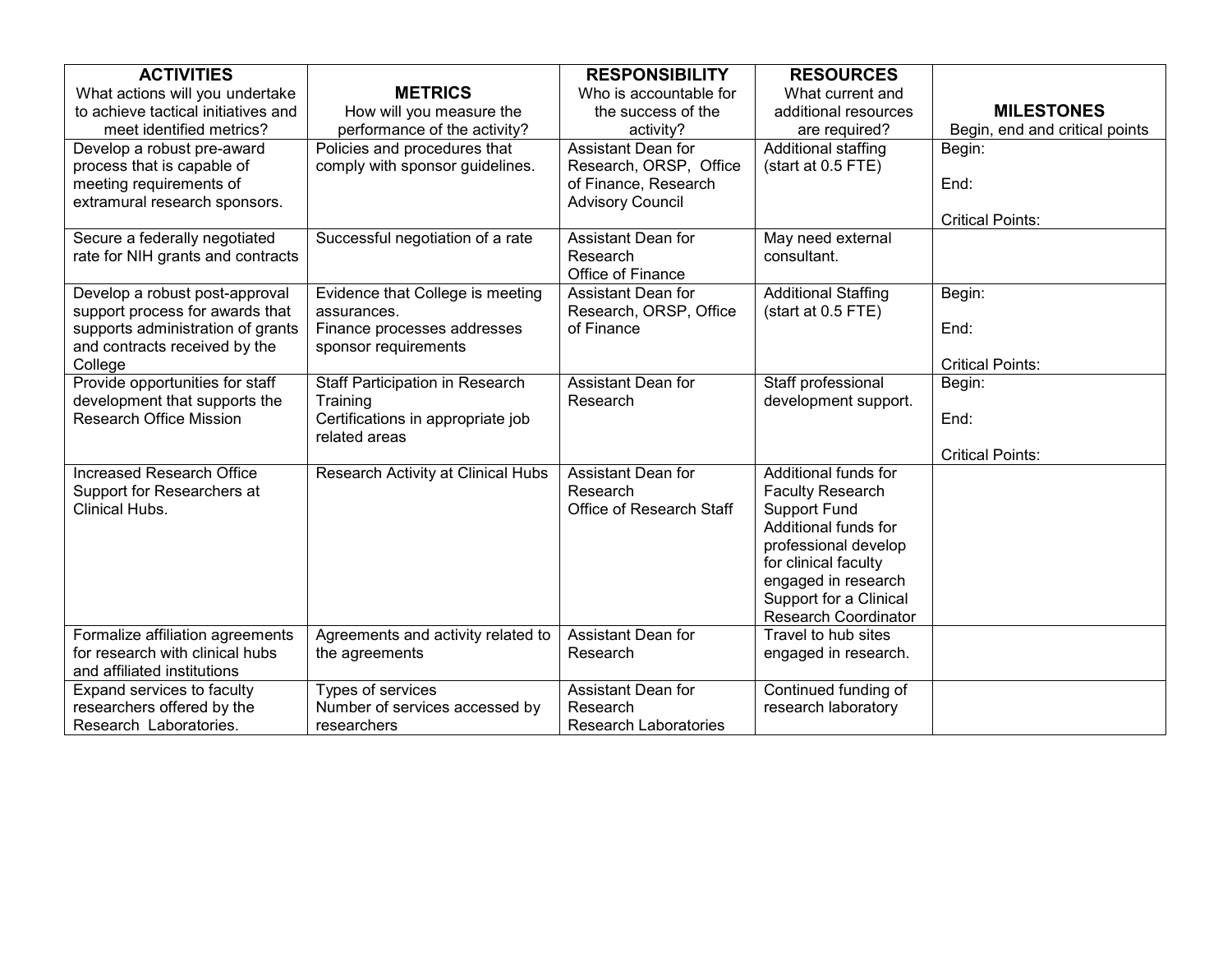

### **GOAL: Support BCOM through providing an effective and secure physical environment**

**TACTICAL INITIATIVE:** Ensure facilities are functional, secure, well-maintained and sized to meet operational needs

| <b>MARKET ANALYSIS</b><br>A process that results in factual information that<br>helps you identify opportunities | S- Relatively new environment, without maintenance backlog; staff expertise;<br>location on NMSU campus<br>W- Very small staff; extensive reliance on outsourced service providers; limited<br>funds for significant changes or upgrades<br>O- Review needs after two full years of operation, and identify options for<br>improved use of space<br>T- Outsourced services may not meet expectations |
|------------------------------------------------------------------------------------------------------------------|------------------------------------------------------------------------------------------------------------------------------------------------------------------------------------------------------------------------------------------------------------------------------------------------------------------------------------------------------------------------------------------------------|
|------------------------------------------------------------------------------------------------------------------|------------------------------------------------------------------------------------------------------------------------------------------------------------------------------------------------------------------------------------------------------------------------------------------------------------------------------------------------------------------------------------------------------|

| <b>ACTIVITIES</b>                   | <b>METRICS</b>                     | <b>RESPONSIBILITY</b>      | <b>RESOURCES</b> | <b>MILESTONES</b>              |
|-------------------------------------|------------------------------------|----------------------------|------------------|--------------------------------|
| What actions will you undertake     | How will you measure the           | Who is accountable for     | What additional  | Begin, end and critical points |
| to achieve tactical initiatives and | performance of the activity?       | the success of the         | resources are    |                                |
| meet identified metrics?            |                                    | activity?                  | required?        |                                |
| Control and report progress on      | Implement formal task timeline     | <b>AVP Administration</b>  | Salary:          | Begin: July 2021               |
| major facility projects             | reporting and project-level        |                            | M&O:             | End: ongoing                   |
|                                     | budgetary control; apply to        |                            | Travel:          |                                |
|                                     | current year projects              |                            |                  |                                |
|                                     | Develop metrics and schedule for   | <b>AVP Administration,</b> | Salary           | Begin: July 2021               |
|                                     | regular evaluation of both         | <b>Facility Manager</b>    | M&O:             | End: ongoing                   |
|                                     | internally-provided and            |                            | Travel:          |                                |
| Regularly evaluate effectiveness    | outsourced services; implement     |                            |                  |                                |
| of services                         | and meet service targets for       |                            |                  |                                |
|                                     | internal and external service      |                            |                  |                                |
|                                     | providers; perform market          |                            |                  |                                |
|                                     | analysis of cost of services       |                            |                  |                                |
| Maintain and control facility       | Formalize facility access          | <b>AVP Administration,</b> | Salary:          | Begin: July 2021               |
| adequately                          | approval; implement fixed asset    | <b>Facility Manager</b>    | M&O:             | End: ongoing                   |
|                                     | controls                           |                            | Travel:          |                                |
|                                     |                                    |                            |                  |                                |
| Manage and fund repair and          | <b>Review R&amp;R requirements</b> | <b>AVP Administration,</b> | Salary           | Begin: July 2021               |
| renewal needs adequately            | annually against external          | <b>Facility Manager</b>    | M&O:             | End: ongoing                   |
|                                     | benchmarks, and develop budget     |                            | Travel:          |                                |
|                                     | requests to address needs          |                            |                  |                                |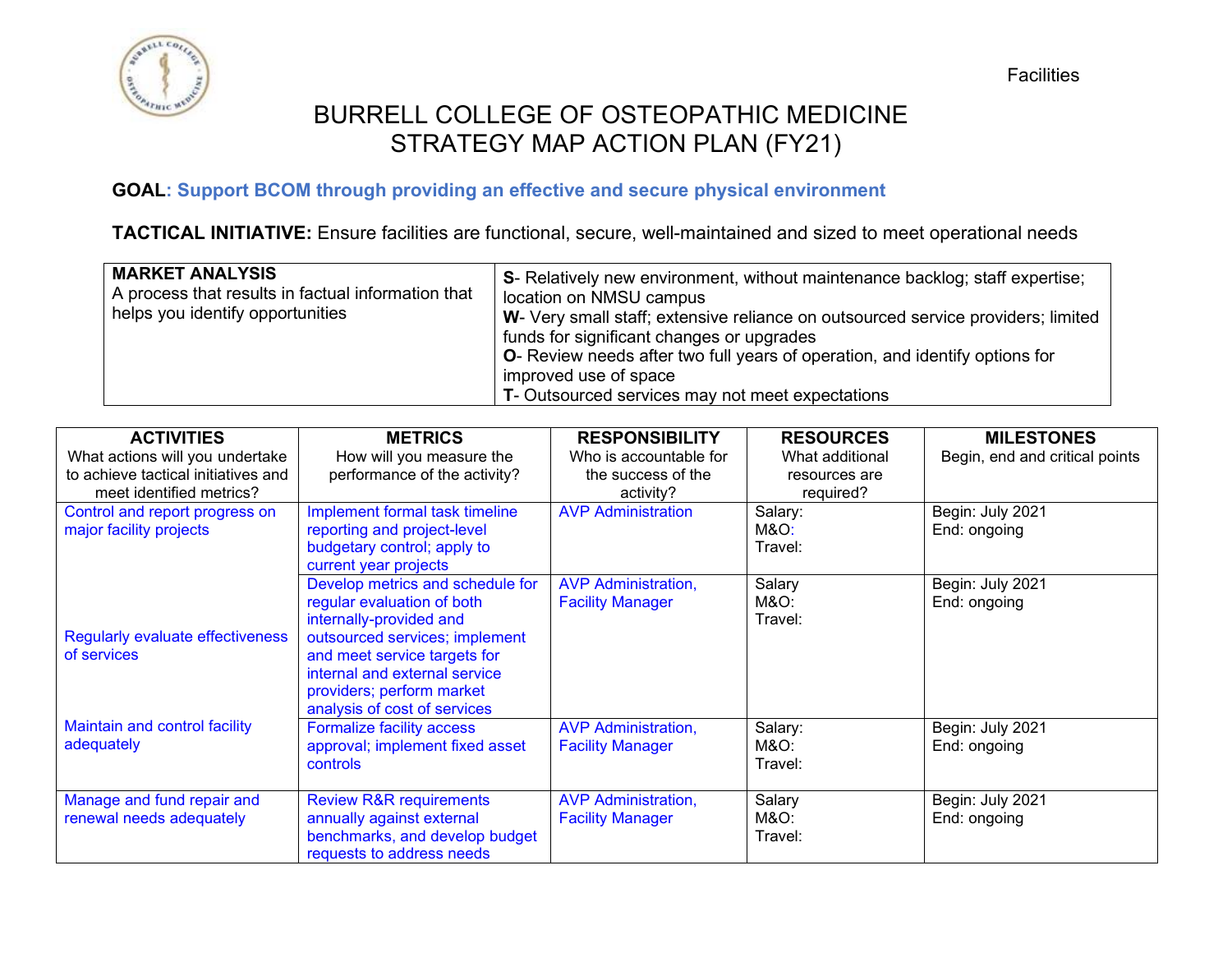

# STRATEGY MAP ACTION PLAN (FY21)

### **GOAL: Support BCOM Strategic Initiatives through Finance and Human Resources Systems and Controls**

**TACTICAL INITIATIVE:** Provide reliable, effective and responsive financial and HR administration that both meets and anticipates internal needs, and ensures compliance with external requirements

| <b>MARKET ANALYSIS</b><br>A process that results in factual information that<br>helps you identify opportunities | S- Significant staff combined experience; customer service orientation<br>W- Manual processes, under-sized administrative software systems<br>O- Fully automate processes, increase service for academic and student<br>support<br>T- Failure to meet regulatory compliance in expanded service areas, control |
|------------------------------------------------------------------------------------------------------------------|----------------------------------------------------------------------------------------------------------------------------------------------------------------------------------------------------------------------------------------------------------------------------------------------------------------|
|                                                                                                                  | weaknesses in manual systems                                                                                                                                                                                                                                                                                   |

| <b>ACTIVITIES</b>                   | <b>METRICS</b>                   | <b>RESPONSIBILITY</b>             | <b>RESOURCES</b> | <b>MILESTONES</b>              |
|-------------------------------------|----------------------------------|-----------------------------------|------------------|--------------------------------|
| What actions will you undertake     | How will you measure the         | Who is accountable for            | What additional  | Begin, end and critical points |
| to achieve tactical initiatives and | performance of the activity?     | the success of the                | resources are    |                                |
| meet identified metrics?            |                                  | activity?                         | required?        |                                |
|                                     | Ensure timely, accurate and      | Controller, ED of HR,             | Salary:          | Begin: July 2021               |
| Continually review and improve      | secure processing and reporting  | AVP Admin, Director of IT         | M&O:             | End: ongoing                   |
| processes and systems               | of transactions; improve         |                                   | Travel:          |                                |
|                                     | processes and departmental       |                                   |                  |                                |
|                                     | access through data integrity    |                                   |                  |                                |
|                                     | project and expanded system      |                                   |                  |                                |
|                                     | functionality                    |                                   |                  |                                |
| Improve internal control through    | Update procedural documentation  | <b>VP Administration,</b>         | Salary           | Begin: July 2021               |
| expanded staffing; expand           | and end user training, establish | Controller, Asst.                 | M&O:             | End: June 2022                 |
| system and position                 | multi-level review protocols,    | Controller, ED of HR,             | Travel:          |                                |
| documentation                       | expand segregation of duties     | <b>Director of Employment</b>     |                  |                                |
|                                     | <b>Monitor Key Performance</b>   | President, VP                     | Salary:          | Begin: July 2021               |
|                                     | Indicators; support financial    | <b>Administration, Controller</b> | M&O:             | End: ongoing                   |
| Meet or exceed financial            | analysis of growth models        |                                   | Travel:          |                                |
| performance goals and external      |                                  |                                   |                  |                                |
| requirements                        |                                  |                                   |                  |                                |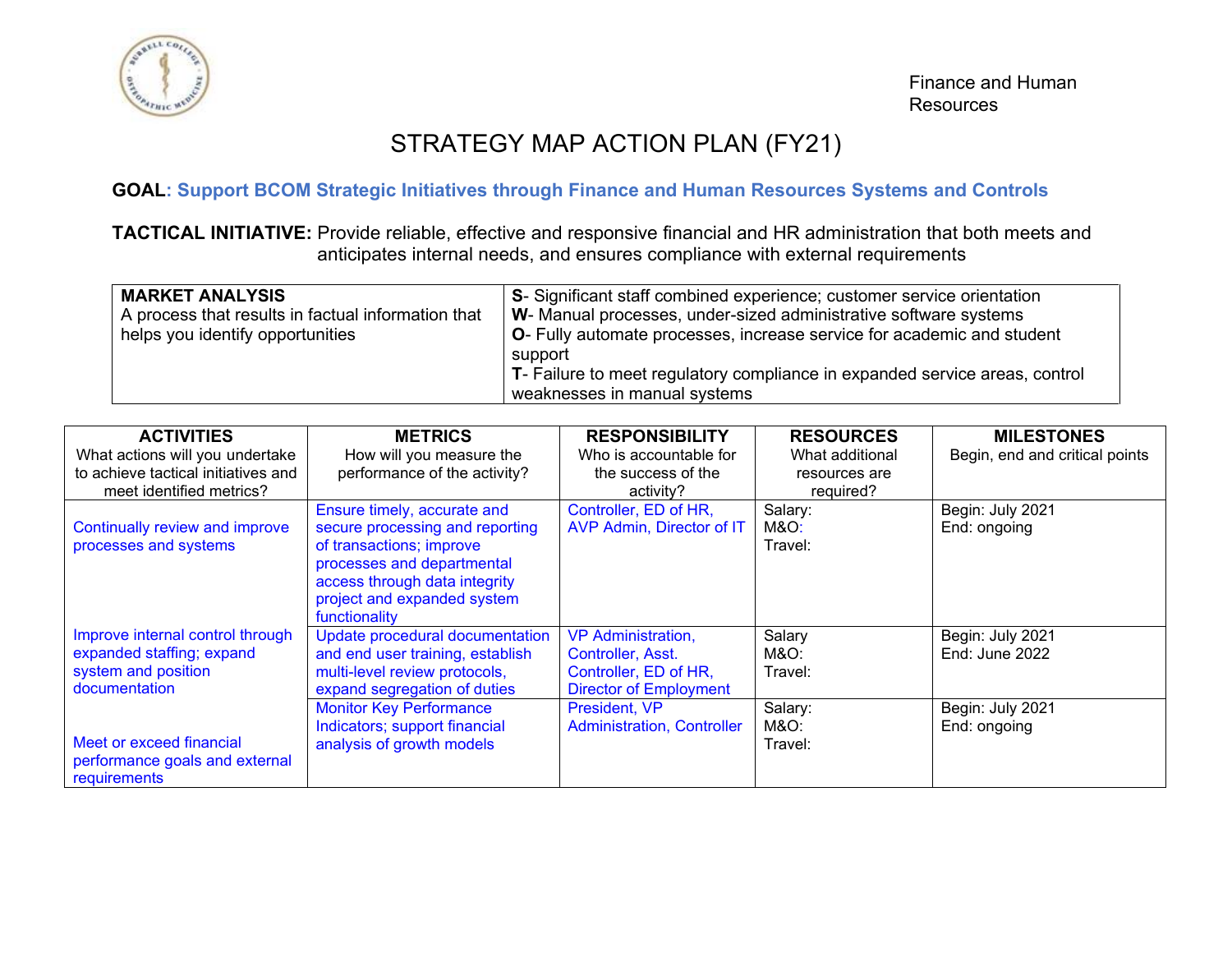



# STRATEGY MAP ACTION PLAN (FY21)

### **GOAL: Support BCOM Strategic Initiatives through Human Resources Services**

**TACTICAL INITIATIVE:** Provide reliable, responsive and effective HR services that both meet and anticipate internal needs and ensure compliance with external requirements

| <b>MARKET ANALYSIS</b><br>A process that results in factual information that<br>helps you identify opportunities | S- Significant staff combined experience; customer service orientation<br>W- Manual processes, under-sized administrative software systems<br><sup>1</sup> O- Fully automate processes, increase service for academic and student<br>support<br>$\mathsf{T}$ - Failure to meet regulatory compliance in expanded service areas, control |
|------------------------------------------------------------------------------------------------------------------|-----------------------------------------------------------------------------------------------------------------------------------------------------------------------------------------------------------------------------------------------------------------------------------------------------------------------------------------|
|                                                                                                                  | weaknesses in manual systems                                                                                                                                                                                                                                                                                                            |

| <b>ACTIVITIES</b>                   | <b>METRICS</b>                    | <b>RESPONSIBILITY</b>          | <b>RESOURCES</b> | <b>MILESTONES</b>              |
|-------------------------------------|-----------------------------------|--------------------------------|------------------|--------------------------------|
| What actions will you undertake     | How will you measure the          | Who is accountable for         | What additional  | Begin, end and critical points |
| to achieve tactical initiatives and | performance of the activity?      | the success of the             | resources are    |                                |
| meet identified metrics?            |                                   | activity?                      | required?        |                                |
| Expand and enhance the              | Design and implement improved     | ED HR, Director of             | Salary:          | Begin: July 2021               |
| employee onboarding and             | onboarding process, including     | <b>Employment, Director of</b> | M&O:             | End: June 2022                 |
| offboarding process                 | automation of benefits processing | HR Services, AVP Admin,        | Travel:          |                                |
|                                     | and position control              | Director of IT                 |                  |                                |
|                                     | Evaluate effectiveness and scope  | ED HR, Director of             | Salary           | Begin: July 2021               |
| Review and improve employee         | of mandatory employee training;   | <b>Employment, AVP Admin</b>   | M&O:             | End: June 2022                 |
| training options, including         | coordinate development of end     |                                | Travel:          |                                |
| enhanced desk manuals for staff     | user admin systems                |                                |                  |                                |
|                                     | documentation and desk manuals    |                                |                  |                                |
|                                     | as training resources             |                                |                  |                                |
| Update website presentation of      | Automate directory update for     | ED HR, Director of             | Salary:          | Begin: July 2021               |
| employee information                | personnel actions; format         | Employment, AVP Admin,         | M&O:             | End: June 2022                 |
|                                     | presentation of employee          | Director of IT                 | Travel:          |                                |
|                                     | information and job duties on     |                                |                  |                                |
|                                     | departmental web pages            |                                |                  |                                |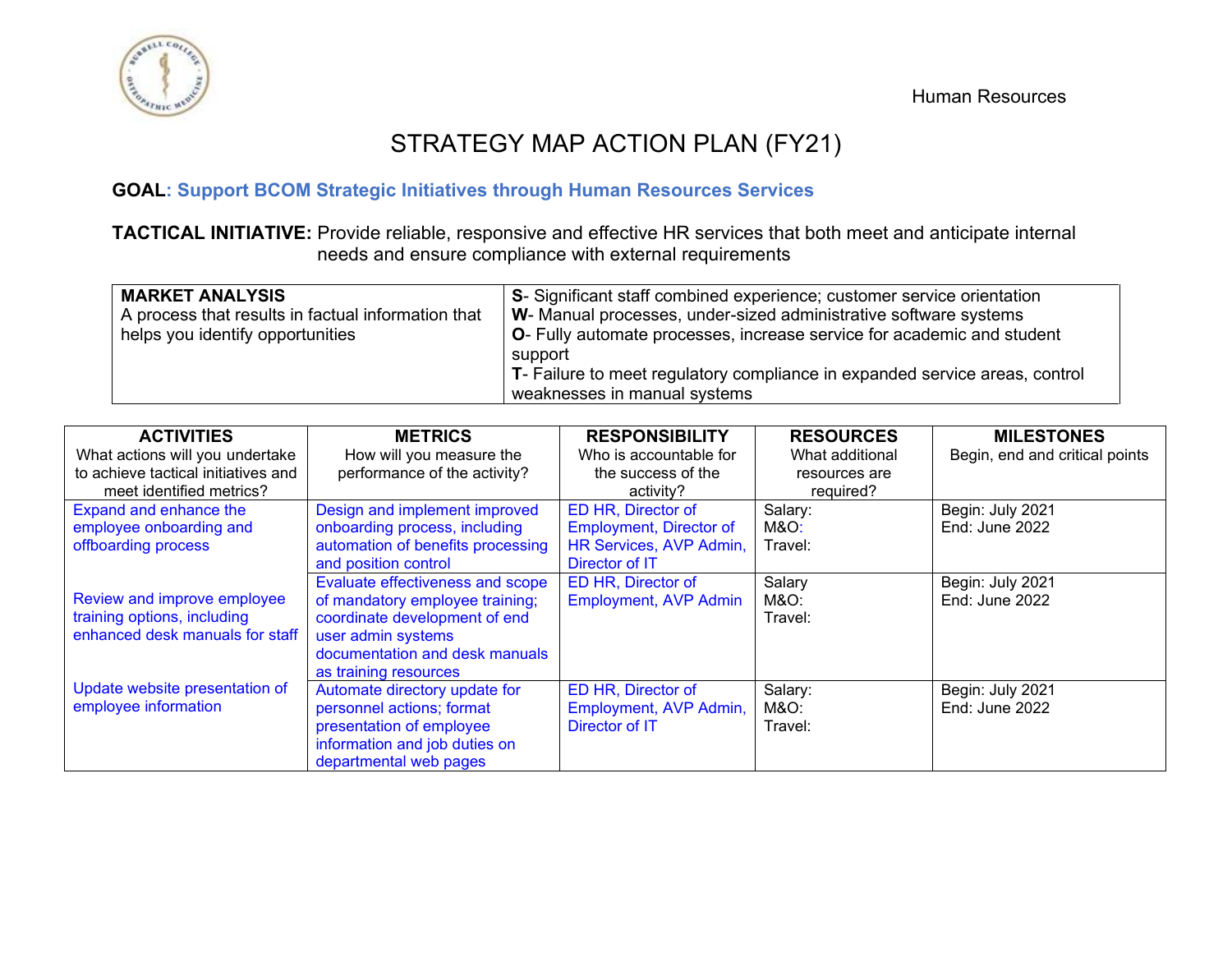

### **GOAL: Support BCOM through providing an effective and secure virtual environment**

**TACTICAL INITIATIVE:** Academic and administrative software system security will be optimized

| <b>MARKET ANALYSIS</b>                                                                 |                                                                                        |
|----------------------------------------------------------------------------------------|----------------------------------------------------------------------------------------|
| A process that results in factual information that<br>helps you identify opportunities | S- Relatively new systems; staff expertise                                             |
|                                                                                        | W- Small staff; extensive reliance on outsourced service providers; limited            |
|                                                                                        | funds for significant changes or upgrades                                              |
|                                                                                        | <b>O</b> - Perform a thorough security audit to identify opportunities for improvement |
|                                                                                        | T- Security breaches may not be adequately controlled; outsourced services             |
|                                                                                        | may not meet expectations                                                              |

| <b>ACTIVITIES</b><br>What actions will you undertake | <b>METRICS</b><br>How will you measure the               | <b>RESPONSIBILITY</b><br>Who is accountable for | <b>RESOURCES</b><br>What additional | <b>MILESTONES</b><br>Begin, end and critical points |
|------------------------------------------------------|----------------------------------------------------------|-------------------------------------------------|-------------------------------------|-----------------------------------------------------|
| to achieve tactical initiatives and                  | performance of the activity?                             | the success of the                              | resources are                       |                                                     |
| meet identified metrics?                             |                                                          | activity?                                       | required?                           |                                                     |
| Ensure that IT security plan is                      | Review IT security policies and                          | <b>AVP Administration,</b>                      | Salary:                             | Begin: July 2021                                    |
| fully documented and                                 | procedures to ensure external                            | Director of IT, IT Staff, IT                    | M&O:                                | End: Ongoing                                        |
| disseminated, and that it will                       | requirements will be met;                                | <b>Security Consultant</b>                      | Travel:                             |                                                     |
| meet both internal and external                      | schedule regular follow up                               |                                                 |                                     |                                                     |
| requirements; monitor                                | security audits from multiple                            |                                                 |                                     |                                                     |
| effectiveness regularly                              | external sources to ensure                               |                                                 |                                     |                                                     |
|                                                      | compliance with plan<br>Implement a secure off-site data | <b>VP Administration, AVP</b>                   | Salary                              | Begin: February 2022                                |
| Expand off-site backup and                           | room and backup functionality in                         | Administration, Director of                     | M&O:                                | End: June 2022                                      |
| disaster recovery functionality                      | the Library and Student Services                         | IT, IT Security Consultant                      | Travel:                             |                                                     |
|                                                      | addition building                                        |                                                 |                                     |                                                     |
|                                                      | Develop and implement additional                         | <b>AVP Administration,</b>                      | Salary:                             | Begin: July 2021                                    |
| <b>Expand security awareness</b>                     | outreach training for both                               | Director of IT, IT Staff, ED                    | M&O:                                | End: Ongoing                                        |
| training for end users                               | students and employees; monitor                          | of HR                                           | Travel:                             |                                                     |
|                                                      | at risk end users and offer                              |                                                 |                                     |                                                     |
|                                                      | supplemental training or                                 |                                                 |                                     |                                                     |
|                                                      | enhanced control procedures                              |                                                 |                                     |                                                     |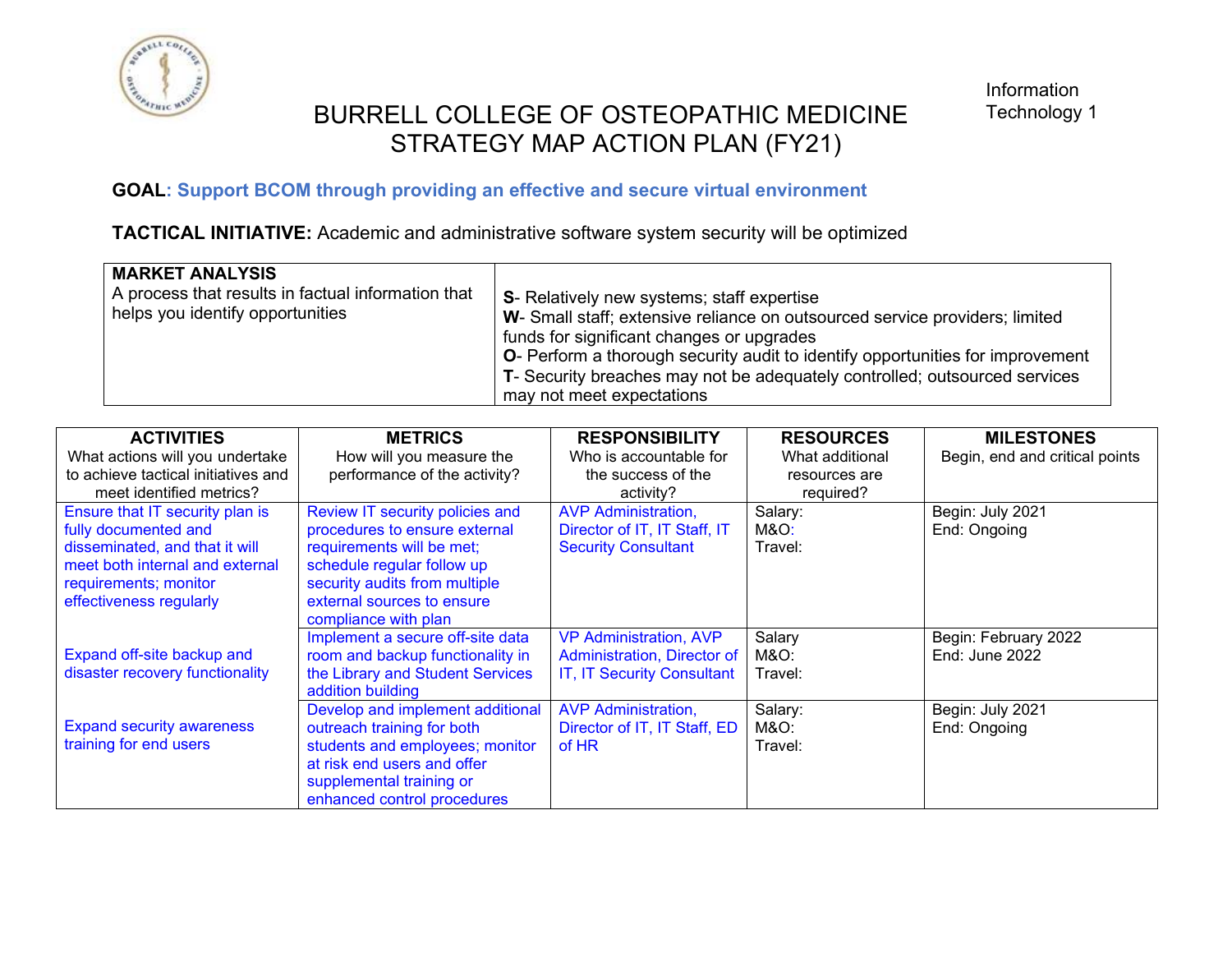

### **GOAL: Support BCOM Strategic Goals through IT Services and Support**

**TACTICAL INITIATIVE:** IT Team will meet or exceed expectations of students, faculty and staff, providing reliable, responsive and effective service

| TUUDUTUTTU UTTU UTTUULITU JULTIUU                  |                                                                            |  |  |  |
|----------------------------------------------------|----------------------------------------------------------------------------|--|--|--|
| <b>MARKET ANALYSIS</b>                             | S- Versatile, adaptive, solution oriented                                  |  |  |  |
| A process that results in factual information that | W- Organized project definition and management is lacking; uneven          |  |  |  |
| helps you identify opportunities                   | communication with internal customers; some systems are inadequately sized |  |  |  |
|                                                    | for current performance needs                                              |  |  |  |
|                                                    | O- Improve service through expanded staff, reconfigured space, and third-  |  |  |  |
|                                                    | party solution provides                                                    |  |  |  |
|                                                    | T- Small staff and extensive outsourcing compromises accountability        |  |  |  |

| <b>ACTIVITIES</b>                                 | <b>METRICS</b>                      | <b>RESPONSIBILITY</b>         | <b>RESOURCES</b> | <b>MILESTONES</b>              |
|---------------------------------------------------|-------------------------------------|-------------------------------|------------------|--------------------------------|
| What actions will you undertake                   | How will you measure the            | Who is accountable for        | What additional  | Begin, end and critical points |
| to achieve tactical initiatives and               | performance of the activity?        | the success of the            | resources are    |                                |
| meet identified metrics?                          |                                     | activity?                     | required?        |                                |
| Review and standardize all                        | Complete review of current          | <b>AVP Administration,</b>    | Salary:          | Begin: July 2021               |
| policy and procedure                              | policies and SOP, and add new       | Director of IT                | M&O:             | End: June 2022                 |
| documentation within external                     | policies and SOP as identified by   |                               | Travel:          |                                |
| policy framework requirements                     | <b>Security Policy framework</b>    |                               |                  |                                |
|                                                   | Support automation/improvement      | <b>AVP Administration,</b>    | Salary           | Begin: July 2021               |
| Address academic and                              | goals across all systems; meet      | Director of IT, IT Staff      | M&O:             | End: Ongoing                   |
| administrative computing needs,                   | regularly with internal clients to  |                               | Travel:          |                                |
| for both hardware and systems;                    | identify unmet needs and            |                               |                  |                                |
| evaluate and optimize system                      | communicate progress; complete      |                               |                  |                                |
| performance and effectiveness                     | Progress IQ reports; complete       |                               |                  |                                |
| of end user support, including                    | contracts database; complete        |                               |                  |                                |
| training and documentation                        | system documentation and            |                               |                  |                                |
|                                                   | expand end user training            |                               |                  |                                |
|                                                   | Inventory and verify secure         | <b>VP Administration, AVP</b> | Salary:          | Begin: July 2021               |
| Lead Data Integrity Project to                    | collection and storage of all data; | Administration, Director of   | M&O:             | End: June 2022                 |
| ensure secure collection,                         | define formal access approval for   | IT, Data Custodians           | Travel:          |                                |
| storage and retrieval of all data;                | all data and systems; document      |                               |                  |                                |
| evaluate and optimize system<br><i>interfaces</i> | and review all system interfaces    |                               |                  |                                |
|                                                   | for security and needed manual      |                               |                  |                                |
|                                                   | interface.                          |                               |                  |                                |
|                                                   |                                     |                               |                  |                                |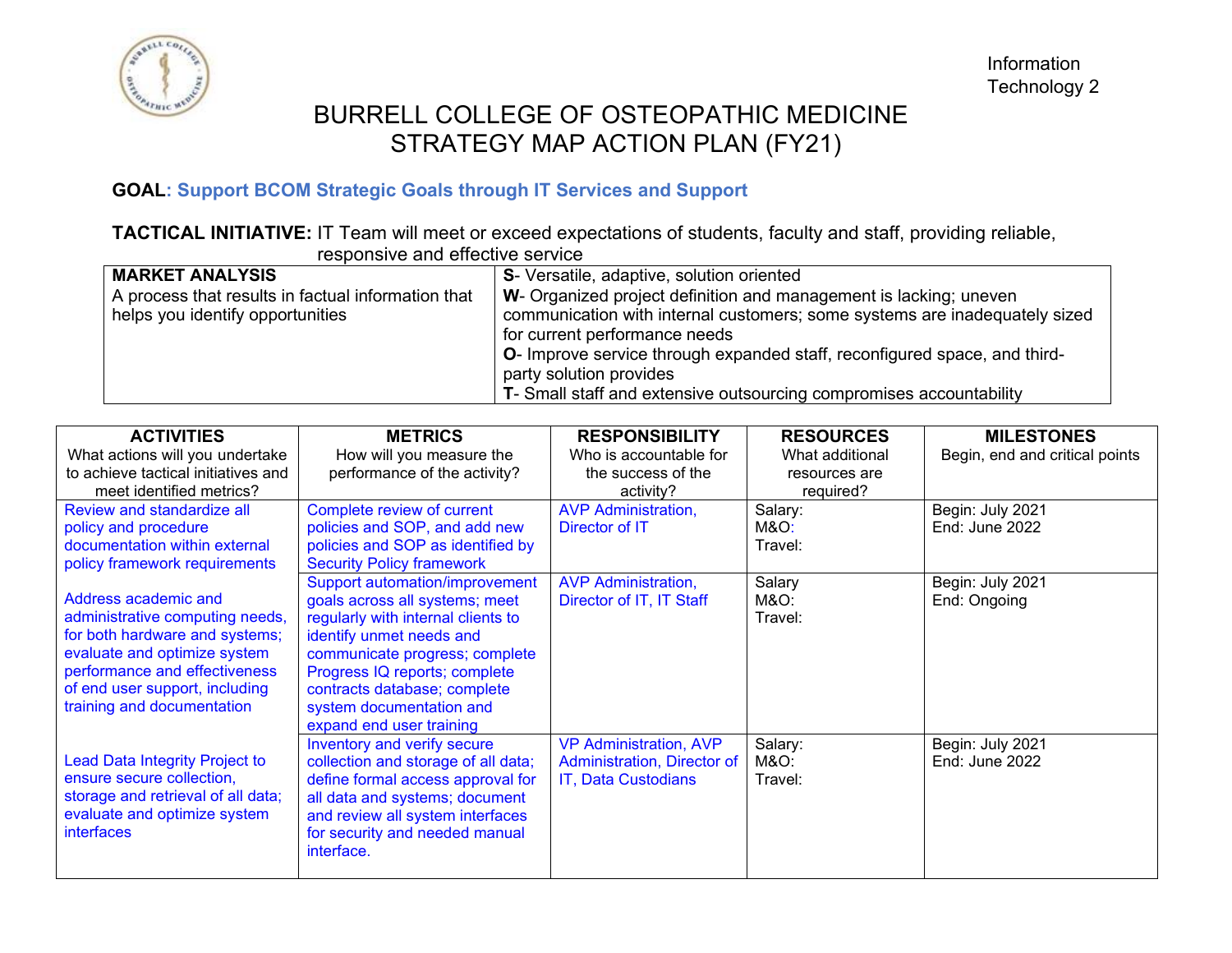# **Appendix B**